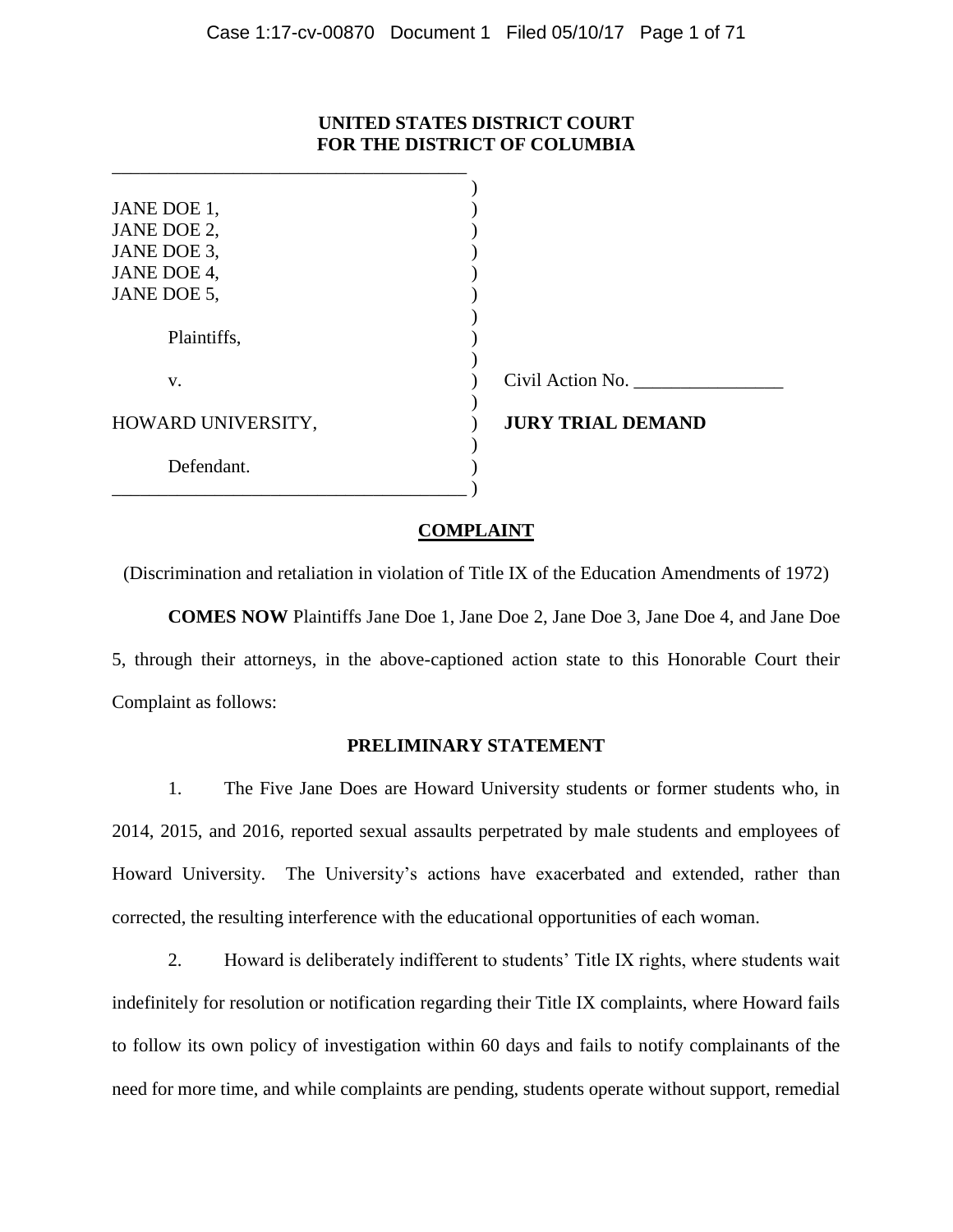#### Case 1:17-cv-00870 Document 1 Filed 05/10/17 Page 2 of 71

measures, or academic accommodations to lessen an experience of an active hostile educational environment. Howard's response to reports of sexual assault amounts to an official policy of sex discrimination.

3. In February 2016, Plaintiff Jane Doe 1 was raped by a male Howard student who was a Resident Assistant ("RA") in her dormitory. Six weeks after reporting the rape to Howard and receiving no response or support from Howard despite numerous attempts, Plaintiff Doe 1 started a Twitter storm criticizing Howard's mishandling of her complaint of sexual assault. When other students came forward to disclose their similar experiences of indifference at the hands of Howard, Doe 1 learned that Plaintiff Jane Doe 2 reported to Howard in October 2015 that she was also raped by the same male Howard student. Plaintiff Doe 2 left Howard when her case was not investigated because she felt unsafe on campus and was receiving no information or support from Howard. Howard's failure to investigate and effectively resolve Doe 2's complaint meant the assailant remained on campus as an RA and raped Doe 1 over five months later. Only after public criticism brought attention to Howard's deliberate indifference in April 2016 did Howard's Title IX Coordinator reach out to Doe 2 to conduct an investigation into her October 2015 report. Then, in response to Doe 1's Twitter activity, Howard's Dean of Student Affairs told her, "You embarrassed your family by doing that." Doe 1's sexual assault investigation still has not been resolved.

4. In November 2014, Plaintiff Jane Doe 3 reported to Howard that she had experienced sexual and other physical abuse at the hands of a Howard campus police officer. She told Howard that she was interested in arranging counseling services and by January 2015, expressed a greater sense of urgency for such counseling because she was having an extremely hard time coping with the rape, was extremely depressed, and was suicidal. Two weeks passed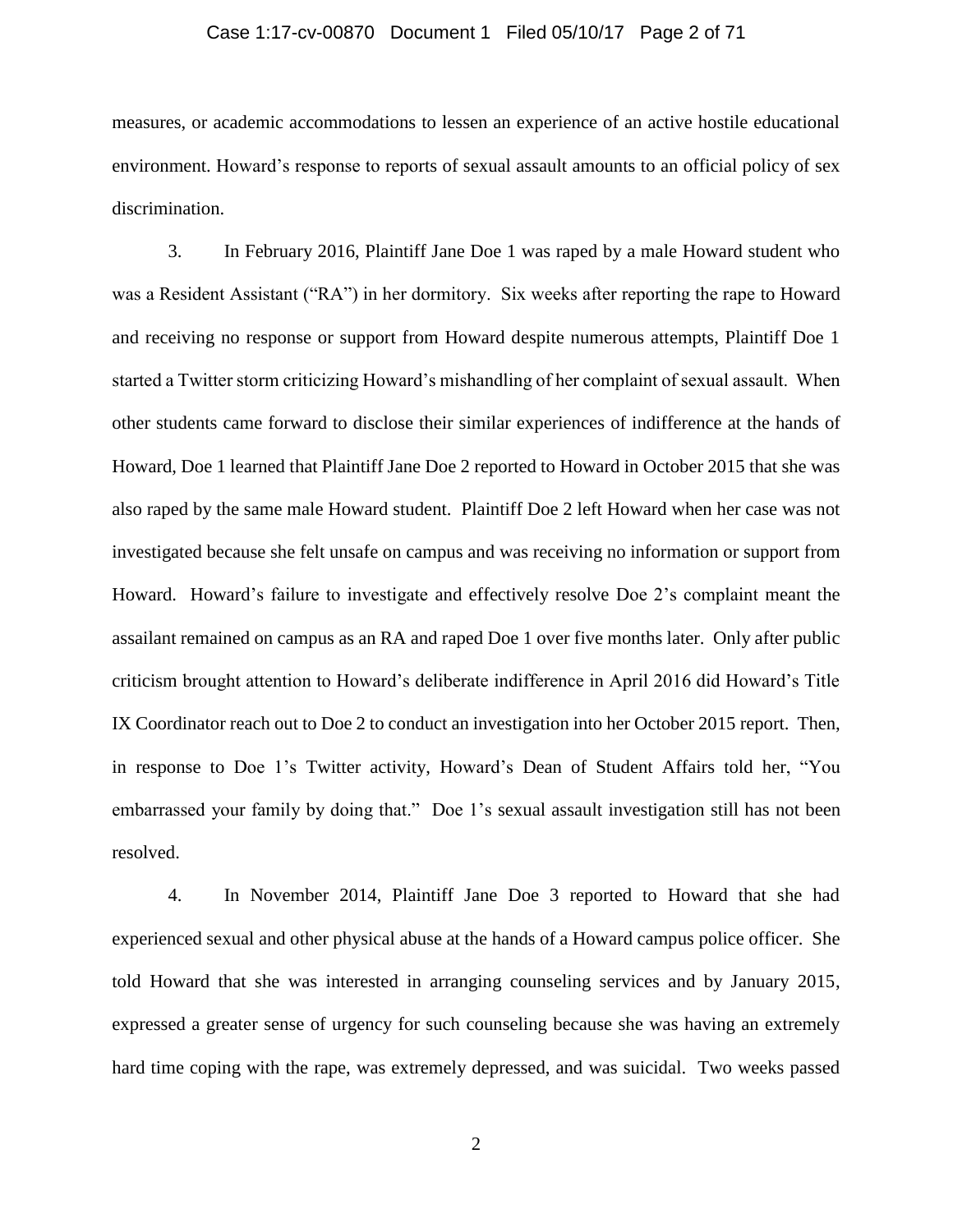#### Case 1:17-cv-00870 Document 1 Filed 05/10/17 Page 3 of 71

without help from Howard. Doe 3's ROTC advisor tried to assist Doe 3 and the physician she enlisted to help Doe 3 was told by Howard that Doe 3 would have to wait an additional week for her case to be considered. Doe 3 did not receive counseling and by March 2015, after her emotional health had worsened further, she was fired from her job and her performance in her classes deteriorated. When Doe 3 requested the record of her report from the Howard counseling center in August 2016, a Howard employee there told her she should be careful with her records because people will "judge her" for her file, implying she should be embarrassed by her sexual assault or subsequent requests for medical treatment which she never received.

5. In March 2016, Plaintiff Jane Doe 4 reported to Howard that a male Howard student raped her in a campus dorm. She asked about counseling services and the possibility of changing her assigned dorm because she did not feel safe. Several days passed before Doe 4 had a response from Howard. During the week after the rape and the move, Doe 4 asked for academic accommodations to extend deadlines in three of her classes. Howard gave her a form letter to provide to professors when requesting the extensions and told her that the school could not "push" professors who were unwilling to accommodate her needs. Doe 4 continued to see her assailant on campus and reported to Howard that he appeared to be not abiding the stay away order issued by Howard. Howard informed her that the stay away order only prohibited him from approaching her directly and did not require the accused assailant to leave the area or change his direction because she was physically present; that she would instead need to alter her course to feel safe on campus. In early August 2016, Doe 4 learned that the assailant had been assigned to her dorm again for the start of the new academic year. Three weeks passed while Doe 4 struggled with anxiety that her assailant would live in her dorm again and Howard failed to respond to requests to confirm that the obviously wrong decision would be corrected. On August 17, 2016, Howard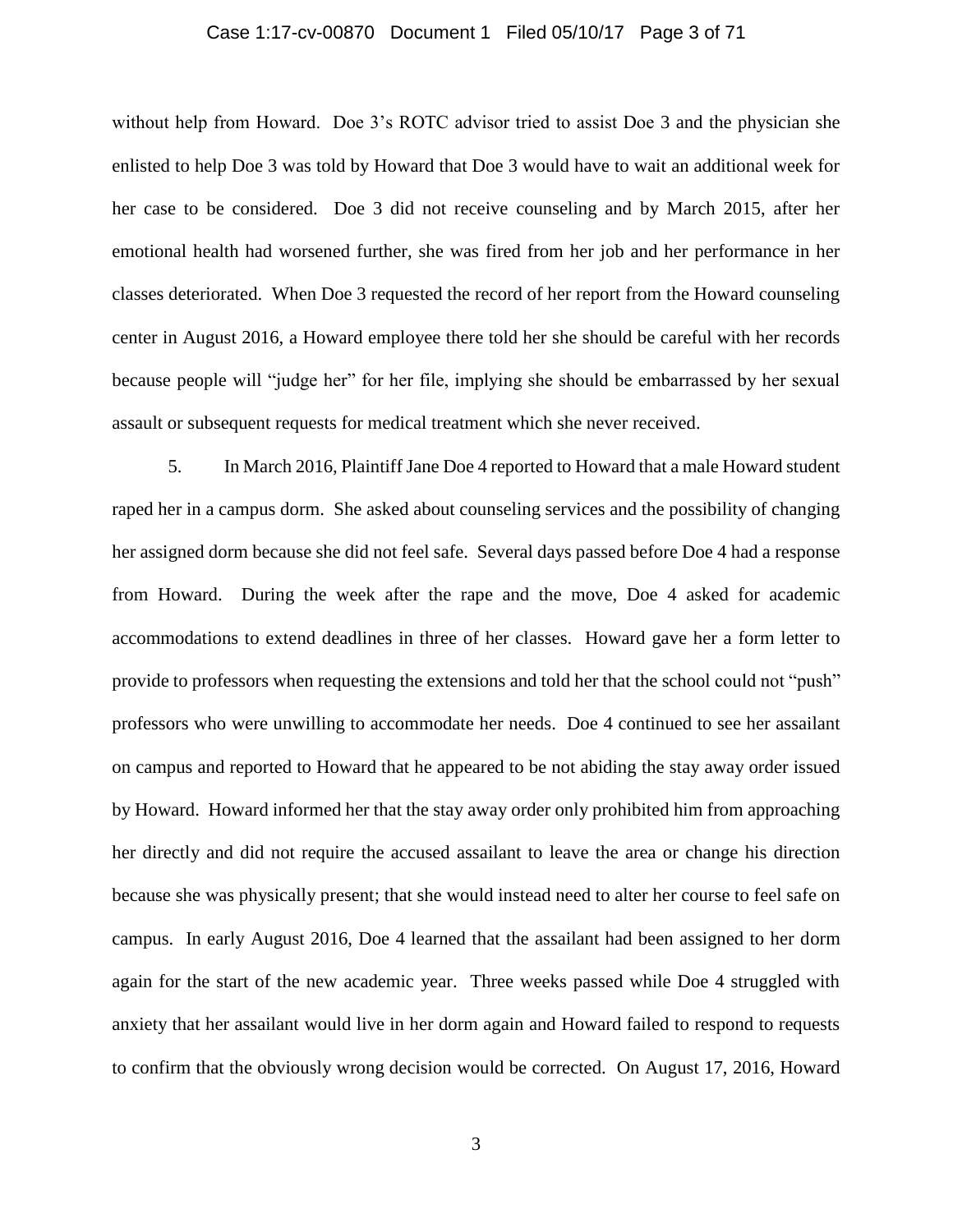#### Case 1:17-cv-00870 Document 1 Filed 05/10/17 Page 4 of 71

reported to Doe 4 that her assailant was living on campus but was assigned to different housing. On August 23, 2016, 165 days after her report, Doe 4 received a letter dated August 17 indicating that her assailant had been suspended from campus for one semester due to a "finding of sexual violence in violation of the Title IX policy." Less than two months later, Doe 4 saw her assailant on campus at a Howard homecoming pep rally. She immediately reported it to campus police who were present. Campus police only removed him from campus after Doe 4 could prove that he was not supposed to be there, admitting that "the Title IX Office does not share its findings with campus police."

6. In April 2015, Plaintiff Jane Doe 5 reported to Howard that she was sexually assaulted by a male Howard student. Shortly after reporting the assault, Doe 5 received a letter stating that she was no longer able to graduate that semester, as planned. With this news, Doe 5 sought academic accommodations to take her remaining class credits at a community college in her hometown over the summer because she did not feel safe on Howard's campus. Plaintiff Doe 5 was passed around from administrator to administrator and was not able to get assistance or a response from Howard until an outside advocate intervened. After completing these summer courses, it again took several months for Plaintiff to obtain confirmation or even an acknowledgement that Howard accepted the credits and that she was able to graduate. Meanwhile, Plaintiff's investigation took Howard 228 days (7<sup>1</sup>/<sub>2</sub> months) to complete, more than three times the amount of time mandated by Howard policy. In October 2016, Doe 5's assailant was accused and criminally convicted of sexually assaulting another woman in the District of Columbia.

7. Title IX of the Education Amendments of 1972, 20 U.S.C. § 1681 *et seq*. ("Title IX"), the federal civil rights law that prohibits discrimination on the basis of sex in education,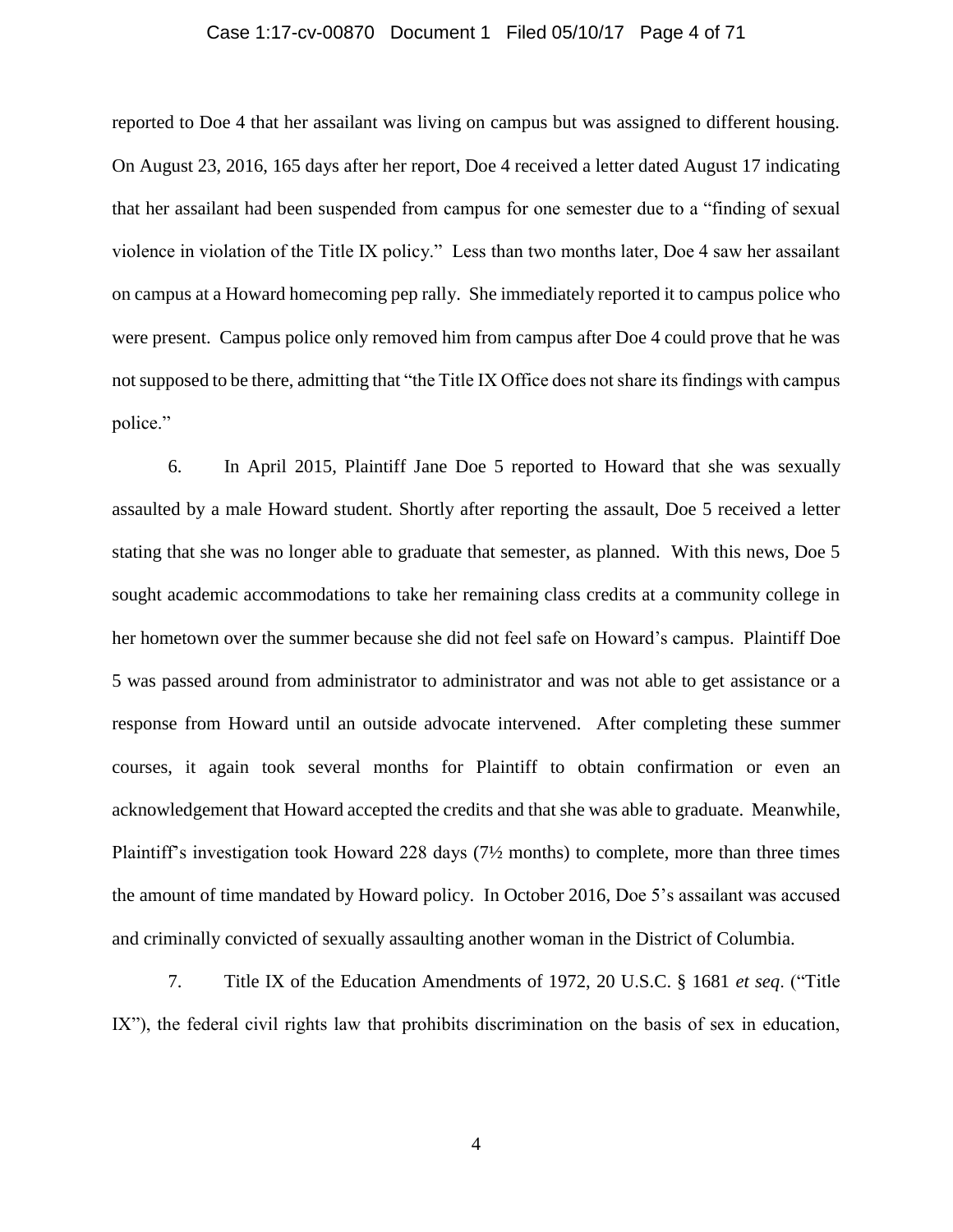#### Case 1:17-cv-00870 Document 1 Filed 05/10/17 Page 5 of 71

holds colleges and universities responsible when they are deliberately indifferent to known acts of sexual assault and a sexually hostile educational environment.

8. Howard University violated Title IX when it (1) failed to timely investigate known complaints of sexual assault on campus; (2) failed to provide academic accommodations to complainants, where targets of rape failed courses, were not permitted to make up work missed, had to contend with professors who refused to provide reasonable accommodations, and experienced hostility and delay from Howard administrators when they requested assistance; (3) failed to provide access to counseling services for victims of sexual violence; (4) demeaned and treated hostilely victims of rape; (5) failed to provide a safe educational environment for students who complained of sexual assault or harassment; and (6) failed to protect against or prohibit retaliation when students asserted their rights under Title IX.

9. Howard University violated Title IX when it failed to follow its policy of completing a Title IX investigation into complaints of sexual violence within 60 days, where without explanation, Plaintiffs' complaints were not resolved in less than 100 days, and more than 200 days later, some remain incomplete without notification from Howard of the reason for the delay.

10. Howard's deliberate indifference to student rights under Title IX, where its failed investigation procedure allows accused assailants to remain on campus for an extended period of time without redress while also leaving students without support or accommodations, created a hostile environment that deprived Plaintiffs of equal access to an education..

11. Howard University's policy, procedures, and treatment of those who report sexual harassment and assault have a systemic effect of denying complainants an equal access to educational programs or activities, in violation of Title IX.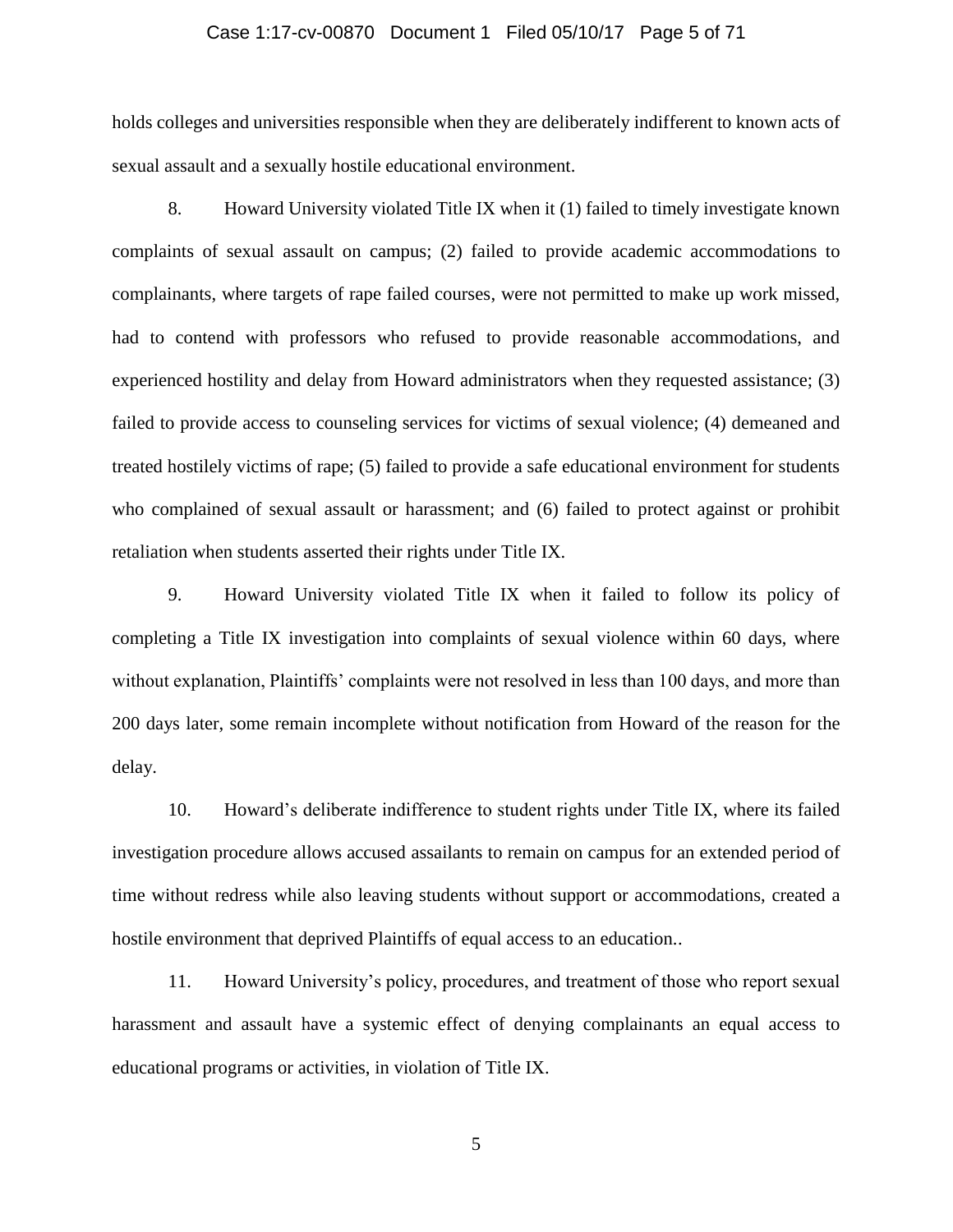#### Case 1:17-cv-00870 Document 1 Filed 05/10/17 Page 6 of 71

12. Howard University's discriminatory and retaliatory response to multiple complaints of sexual assault and harassment created an educational environment that substantially increased Plaintiffs' and other Howard students' chances of being sexually assaulted. Howard's failure to promptly and appropriately investigate and respond to these assaults furthered sexual harassment and a hostile environment, denying Plaintiffs and other female students, access to educational opportunities.

#### **PARTIES**

13. Plaintiff Jane Doe 1 was and is an adult female student at Howard University since August 2015, residing in the District of Columbia during the academic year since January 2016.

14. Plaintiff Jane Doe 2 was an adult female student at Howard University from August 2014 to December 2015 and now resides in Alabama.

15. Plaintiff Jane Doe 3 was and is an adult female student at Howard University since August 2013, residing in the District of Columbia until May 2015, now residing in Maryland.

16. Plaintiff Jane Doe 4 was and is an adult female student at Howard University since August 2015, residing in the District of Columbia during the academic year.

17. Plaintiff Jane Doe 5 was an adult female student at Howard University from August 2012 to May 2016 and now resides in Georgia.

18. Defendant Howard University is an institution of higher education located in the District of Columbia. At all times relevant hereto, Howard University was and is a recipient of federal financial assistance within the meaning of 20 U.S.C. § 1681(a).

#### **JURISDICTION AND VENUE**

19. The jurisdiction of this Court is invoked pursuant to 28 U.S.C. § 1331.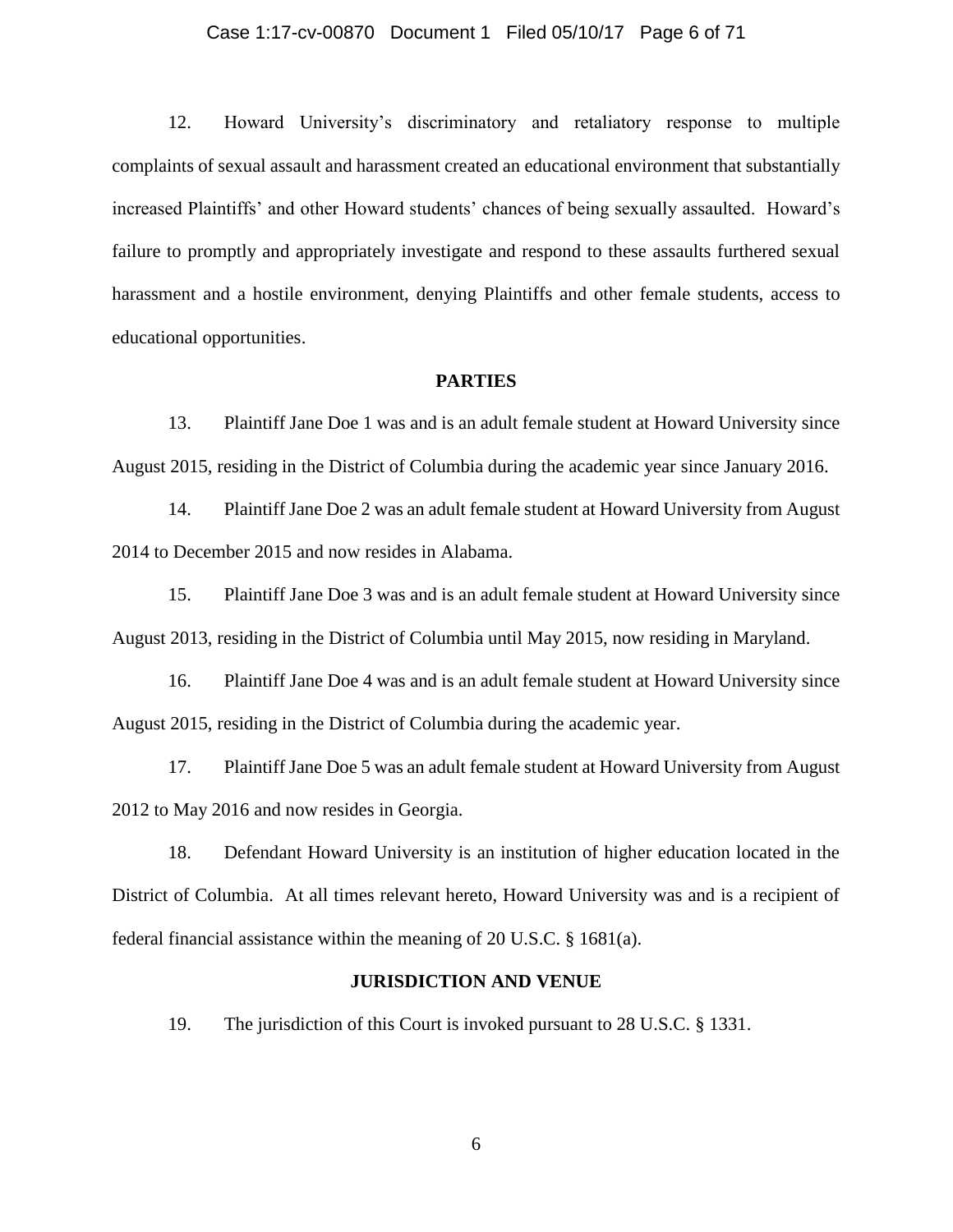#### Case 1:17-cv-00870 Document 1 Filed 05/10/17 Page 7 of 71

20. Venue lies in this Court pursuant to 28 U.S.C § 1391, as all of the acts alleged herein occurred in the District of Columbia.

#### **FACTS GIVING RISE TO RELIEF**

21. Candi N. Smiley ("Smiley") is Howard University's Title IX Coordinator. At all times relevant hereto, Ms. Smiley oversaw Howard's Title IX compliance, including the investigation and response to all allegations of sexual harassment, sexual assault, and other sexbased discrimination.

22. Dean Elaine Bourne-Heath ("Dean Heath") is the Dean of Howard University's Office for Special Student Services, the office that coordinates students' need for accommodations because of disabilities, medical conditions, or reports under Title IX.

23. The Network for Victim Recovery of DC ("NVRDC") is a non-profit organization operating in the District of Columbia that assists victims of all crimes with advocacy, case management, and legal services. Advocates at NVRDC represented Plaintiffs in their pursuit for Howard's compliance with Title IX.

24. Howard University's *Title IX (Student) Policy on Prohibited Sexual Harassment and Gender-Based Discrimination in Education Program and Activities*, ("Title IX Policy") Policy Number 400-005 Governance, Risk and Compliance, establishes Howard's purpose and procedures related to compliance with Title IX and campus safety. .

25. Howard's Title IX Policy states that "Howard University (the 'University') is committed to ensuring compliance with *Title IX of the Education Amendments of 1972*, as amended, and the *Violence Against Women Act*. To that end, the University reaffirms its commitment to providing students with educational opportunities free from sexual harassment and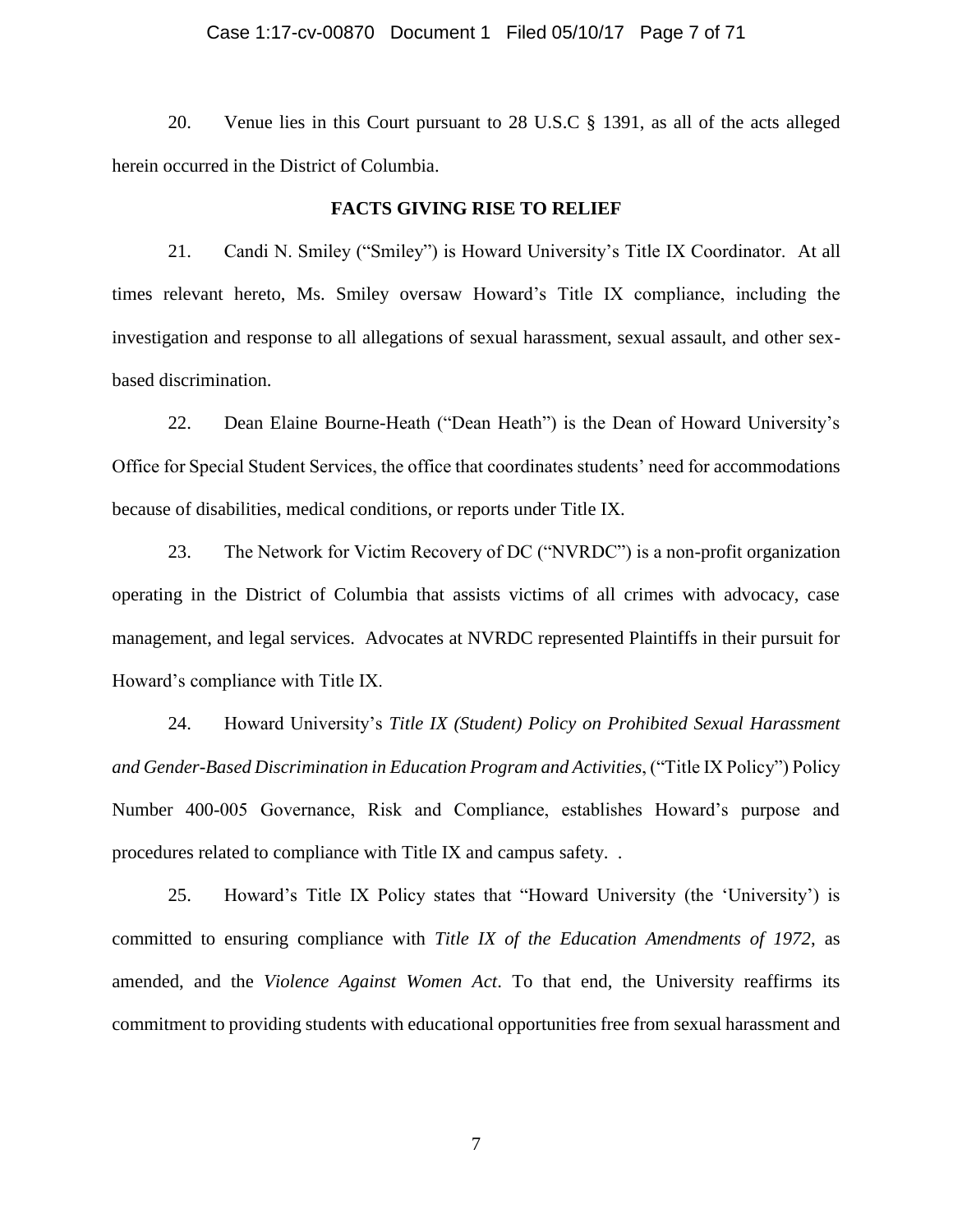#### Case 1:17-cv-00870 Document 1 Filed 05/10/17 Page 8 of 71

discrimination based upon gender, gender expression, gender identity, sexual orientation, or marital status."

26. Howard's Title IX Policy acknowledges that "[s]exual harassment (hereinafter referred to as 'harassment') and gender-based discrimination (hereinafter referred to as 'discrimination') are violations of both federal and local law" and "allows the University to reaffirm its commitment to providing educational opportunities free from the negative effects of sexual harassment and discrimination."

27. It further states that "[t]he University considers harassment and discrimination to be extremely serious matters. In accordance with federal law, the University has a legal obligation to investigate all allegations of harassment and discrimination. This obligation arises when the University knows with certainty or has reason to believe that sexual harassment or discrimination may have taken place. Upon learning of any such allegations, the University must use its best efforts to investigate all matters brought to the attention of a Title IX Officer or a Responsible Employee. Therefore, upon learning of potential prohibited activity, the University may take action to investigate an allegation even if the alleged victim does not file a formal written complaint."

28. "Title IX Officers are primarily responsible for implementing [Howard's Title IX] policy and ensuring that all students and Responsible Employees are adequately trained or otherwise made aware of their rights and responsibilities under this policy."

29. When complaints are made, Howard's Title IX Policy governs how they are processed. "The Title IX Officer will have 60 calendar days to conduct an impartial, thorough and timely investigation of all complaints alleging harassment or discrimination under this policy. In the event additional time is needed, the Title IX Officer will notify the Complainant and the Respondent, in writing, that additional time is needed for completion of the investigation." The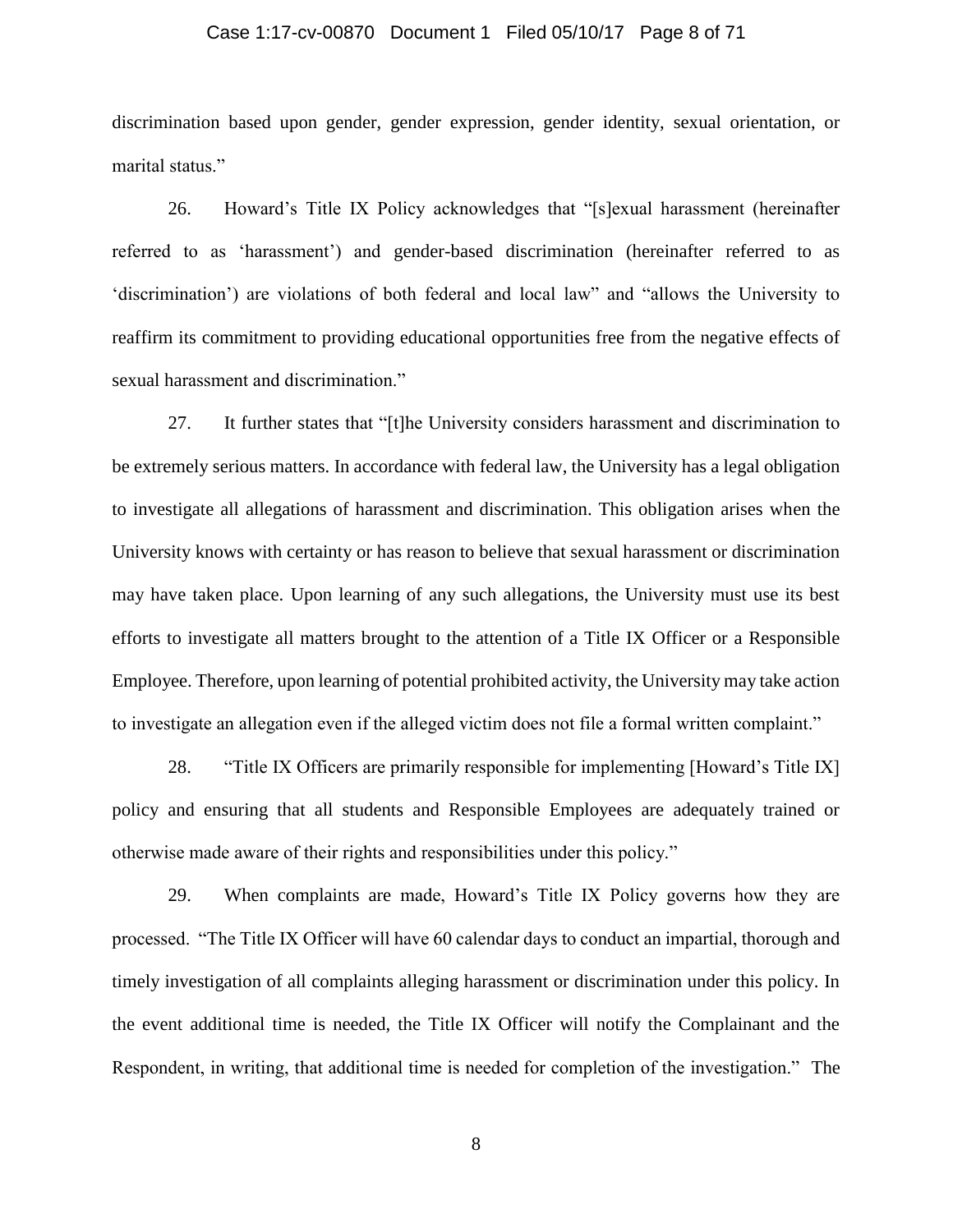#### Case 1:17-cv-00870 Document 1 Filed 05/10/17 Page 9 of 71

findings of an investigation are compiled into a "Report of Investigation" and the "[r]eport must be completed within the 60-calendar day investigation period, unless prior notice was given to both Parties that additional time was required to complete the investigation."

30. Howard's prolonged failure to adhere to its Title IX Policy inflicted a deep sense of betrayal on Plaintiffs that pervaded their educational experience after they reported sexual assaults and deprived them of access to the educational opportunities or benefits provided by the school.

31. Plaintiff Jane Doe 1 did not receive resolution of her complaint within 60 days, nor did she receive notification that the investigation required additional time. The investigation is incomplete after more than 450 days (15 months) and she was never notified that her assailant was removed from campus.

32. Plaintiff Jane Doe 2 did not receive resolution of her complaint within 60 days, nor did she receive notification that the investigation required additional time. The investigation lasted over 170 days  $(5 \frac{1}{2}$  months).

33. Plaintiff Jane Doe 3 did not receive resolution of her complaint within 60 days, nor did she receive notification that the investigation required additional time. The investigation is incomplete after 28 months.

34. Plaintiff Jane Doe 4 did not receive resolution of her complaint within 60 days, nor did she receive notification that the investigation required additional time. The investigation lasted more than 165 days  $(5 \frac{1}{2}$  months).

35. Plaintiff Jane Doe 5 did not receive resolution of her complaint within 60 days, nor did she receive notification that the investigation required additional time. The investigation lasted 228 days (7 ½ months), more than three times the time mandated by Howard policy.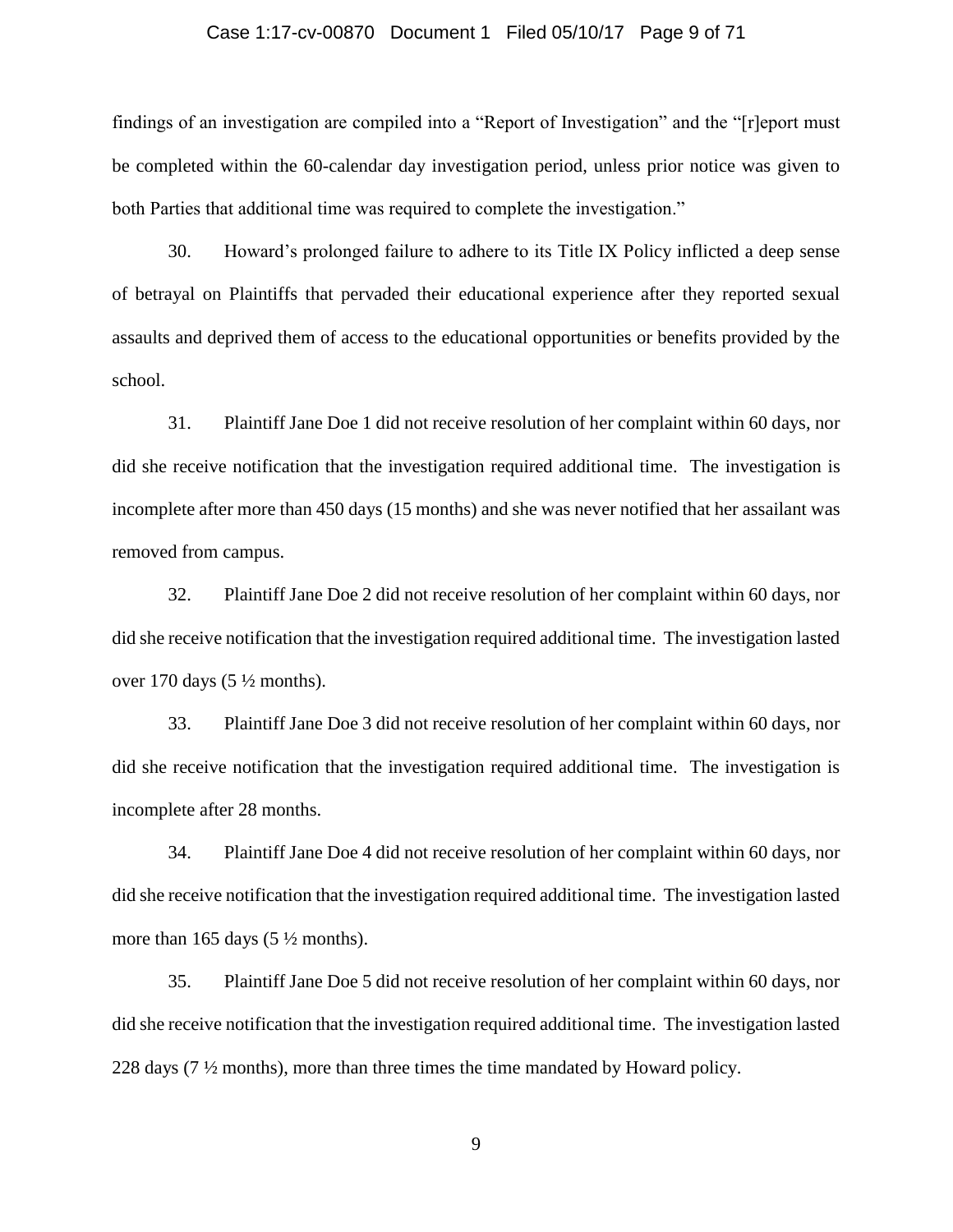#### Case 1:17-cv-00870 Document 1 Filed 05/10/17 Page 10 of 71

36. Howard's Title IX Policy provides information for law enforcement assistance and reporting, but maintains its own procedure separate and distinct from any criminal process.

37. The purpose of the school's investigation is to ensure a complainant's safety on campus and adjudicate whether the assailant should continue to be part of the educational community.

38. Howard's Title IX Policy establishes remedial measures for complainants. "Promptly upon learning of potential harassment or discrimination, the Title IX Officer will consult with the Complainant to determine whether interim remedial measures should be taken to alleviate problems or conflicts that currently exist or that may arise while the investigation is pending. Such measures may involve either the Complainant or the Respondent and may include, but are not limited to, academic & residential accommodation, as well as no-contact orders for students; work reassignments for faculty or staff members, administrative leave, or excusable absences from class and/or work assignments as well as no-contact orders."

39. Plaintiffs Jane Doe 1, Jane Doe 2, Jane Doe 3, Jane Doe 4, and Jane Doe 5 did not receive prompt consultation to determine the remedial measures or accommodation they needed to continue their education absent a hostile educational environment. Plaintiffs experienced hostility and delay at the hands of Howard administrators.

40. Howard's process places a significant burden on the complainant and is riddled with ineffectiveness, making it virtually impossible for students to navigate.

41. Each Plaintiff continued her education at Howard without resolution of her sexual assault complaint, without remedial measures or academic accommodations, and without prompt or even reasonable response from the Howard administrators tasked with Title IX compliance.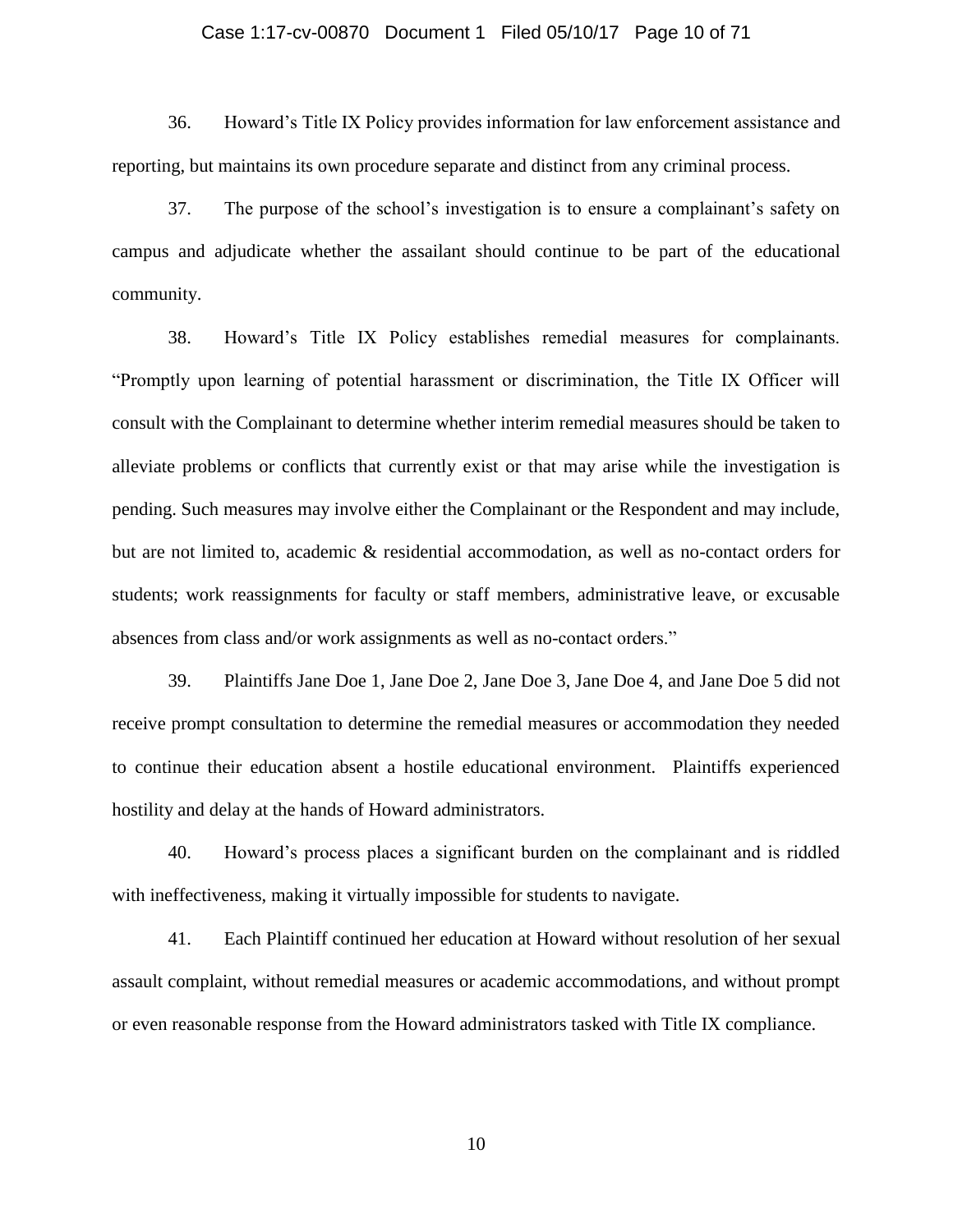#### Case 1:17-cv-00870 Document 1 Filed 05/10/17 Page 11 of 71

42. Howard's response to student complaints of sexual assault and requests for accommodations allowed continued harassment that pervaded the students' educational experience and deprived them of access to the educational opportunities or benefits provided by Howard.

43. Howard's response to known acts of sexual assault amounted to an official policy of sex discrimination.

44. Howard's Title IX Policy bans retaliation. "[The] submission of a complaint alleging harassment or discrimination is considered to be a protected activity. As such, retaliation against a Complainant, Dean, Title IX Officer, administrator, faculty member, witness or individual involved in any aspect of the investigative process under this policy is strictly prohibited and will be sanctioned accordingly."

### *Plaintiff Jane Doe 1*

45. Plaintiff Jane Doe 1 began as a student at Howard University in August 2015, earning a full academic scholarship.

46. In January 2016, Howard University hired Plaintiff Doe 1 as a Resident Assistant ("RA"). Resident Assistants live on Howard's campus and are charged with assisting students on their assigned floor, wing, or residential community with any personal or academic concerns that arise. Resident Assistants serve "as a facilitator and role model to fellow college students to encourage a cooperative and considerate group living environment."

47. Once hired as an RA, Plaintiff Doe 1 was assigned to live and work in the College Hall South dormitory for the Spring 2016 semester.

48. On February 7, 2016, Plaintiff Doe 1 was raped in her dormitory in College Hall South by Howard student Assailant 1. He was also an RA in College Hall South.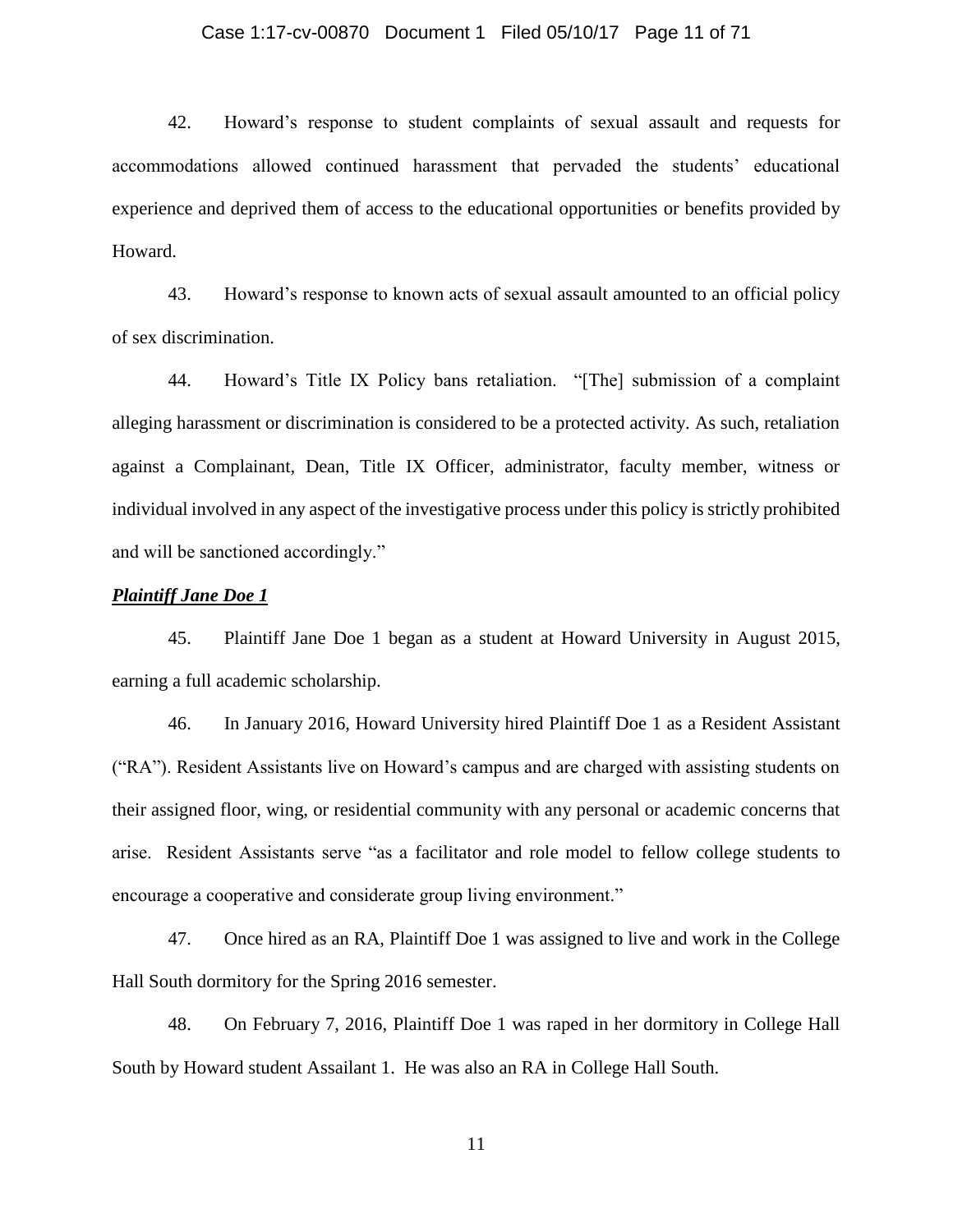#### Case 1:17-cv-00870 Document 1 Filed 05/10/17 Page 12 of 71

49. The next day, Plaintiff Doe 1 told her friend about the assault, but was afraid to tell anyone else. She was emotionally shocked and physically in pain.

50. On February 28, 2016, Plaintiff Doe 1 reported the rape to Howard's Title IX Coordinator Candi Smiley. She also reported to campus police, who then connected her with the Metropolitan Police Department of the District of Columbia.

51. Plaintiff Doe 1 reported the rape to Ms. Smiley in specific detail. She told Ms. Smiley that Assailant 1 lived in her dormitory, served in a position of authority as an RA, and was in two of her classes. She reported that after the rape, she did not feel safe continuing to see her assailant in her classes and her living space.

52. Ms. Smiley told Plaintiff Doe 1 that she needed to provide a written statement and drafted the statement for her in the meeting.

53. The full written statement drafted by Ms. Smiley read, "My name is [Jane Doe 1]. On February 7, 2016, [Assailant 1] raped me in my dorm room," even though Plaintiff Doe 1 had provided more detail to Ms. Smiley.

54. Ms. Smiley told Plaintiff Doe 1 that Howard would transfer her assailant to a different dormitory. Despite Plaintiff Doe 1's requests, Ms. Smiley said that she could not remove Assailant 1 from her classes. Assailant 1 continued to serve as an RA.

55. Doe 1's assailant was transferred to a different dormitory. With her rapist still in two of her classes, Plaintiff Doe 1 sought to take the classes remotely while the investigation into her rape was pending.

56. On or around March 1, 2016, Ms. Smiley contacted Plaintiff Doe 1 to ask if she was discussing her rape in a group text message chain with her friends. Plaintiff Doe 1 denied talking about her assault, and inquired as to who reported this to Ms. Smiley. She did not get an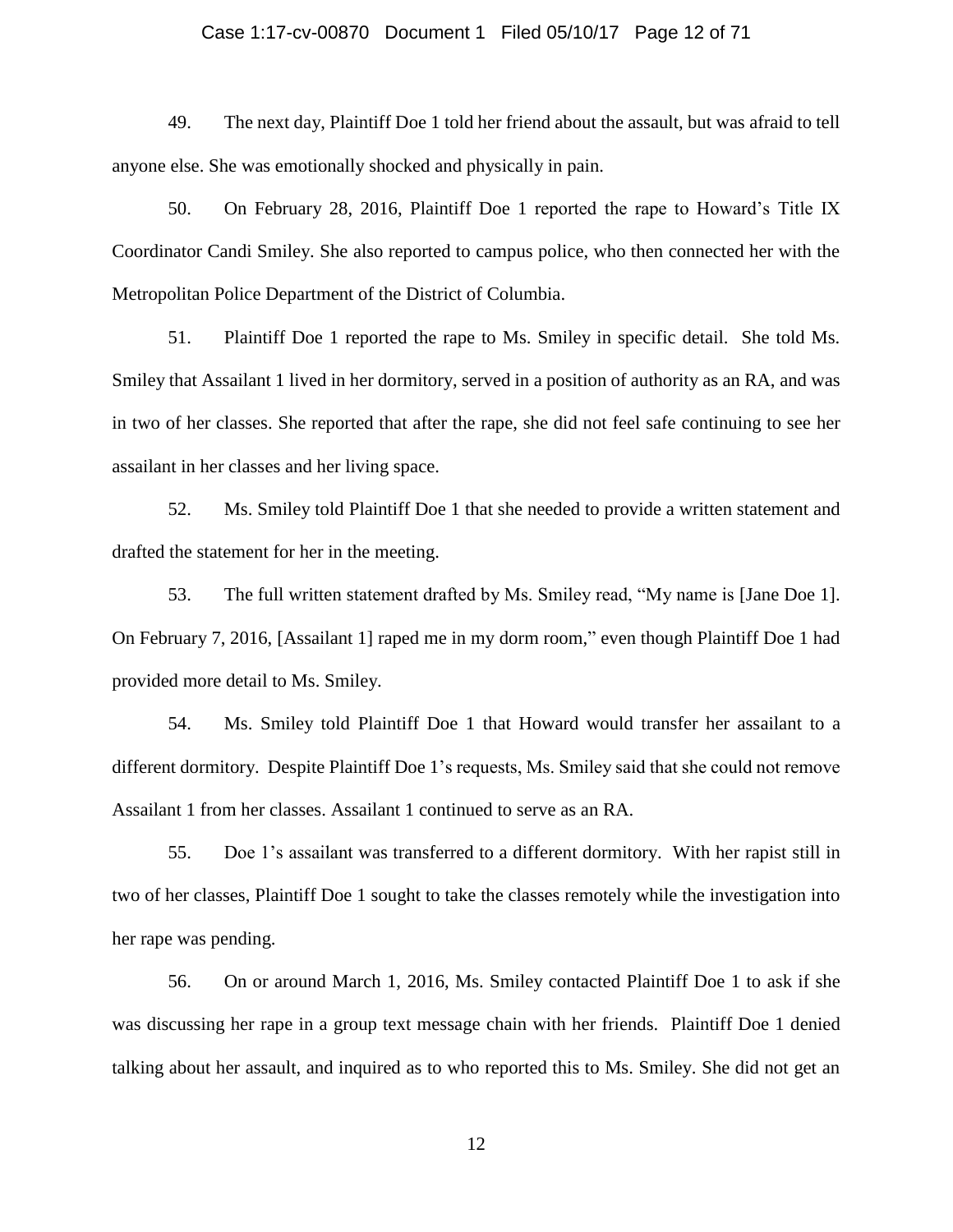#### Case 1:17-cv-00870 Document 1 Filed 05/10/17 Page 13 of 71

answer. Plaintiff Doe 1 felt the tone of Smiley's words meant that she was somehow in trouble for reporting her rape, and made her feel unsafe and targeted as a result of her report of sexual assault.

57. Plaintiff Doe 1 believed that Assailant 1 was the individual who was the source of Smiley's inquiry.

58. Ms. Smiley did not contact Plaintiff Doe 1 again for a month, despite Doe 1 reaching out to her to ask questions about the investigation into her assault and to follow-up on her question about the group text message.

59. From March 1 through March 21, 2016, Plaintiff Doe 1 called Ms. Smiley four times but Smiley never returned her phone call or otherwise got in touch with her.

60. On March 8, 2016, upon information and belief based on a report made by Plaintiff Doe 1's assailant, Howard Area Hall Manager Cole Heard fired Plaintiff Doe 1 from her position as an RA in College Hall South.

61. Plaintiff Doe 1 explained that Assailant 1 had provided the information in retaliation for reporting her rape, but her termination stood.

62. When terminated, realizing that her rapist was still an RA and she had lost her job because of her report of sexual assault, Plaintiff Doe 1 posted a tweet on Twitter expressing her frustration with how Howard was handling her report of sexual assault.

63. On March 21, 2016, in response to her tweet, Plaintiff Doe 1 received multiple messages from other Howard students expressing their frustration with Howard's response to their complaints of sexual assault or harassment.

64. Plaintiff Doe 1 began to privately message with many students who were sharing their stories of sexual assault. One of those students, Plaintiff Jane Doe 2, confided that she was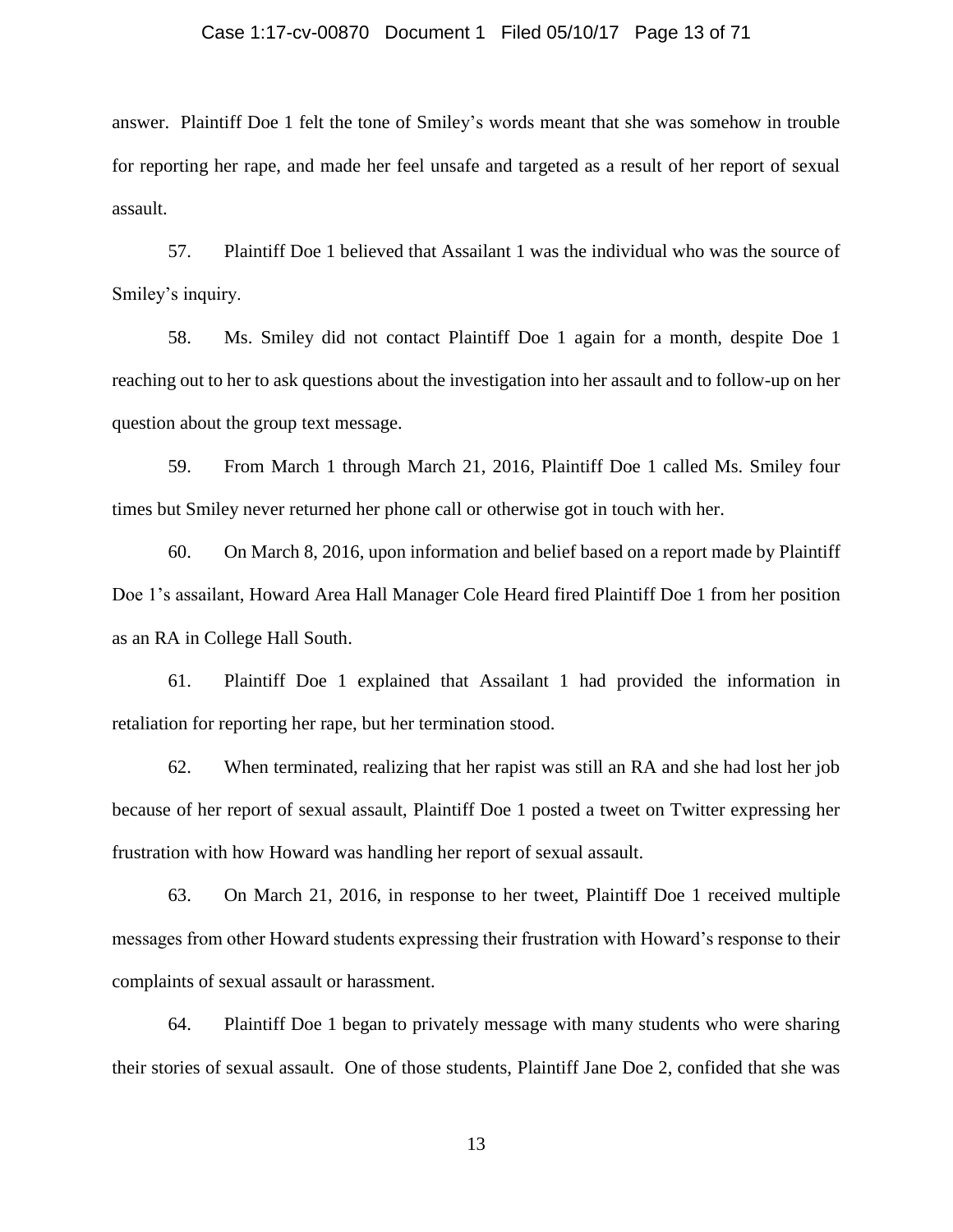#### Case 1:17-cv-00870 Document 1 Filed 05/10/17 Page 14 of 71

also raped by Assailant 1 on Howard's campus last year, a rape which she reported to Howard in October 2015.

65. As of March 21, 2016, when Plaintiffs Doe 1 and 2 first connected and realized they were raped by the same Howard student a year apart, Doe 2 had not heard from Ms. Smiley or any Howard employee regarding the investigation or resolution of her complaint of rape and harassment by a Howard student and RA in months.

66. Nearly five months after being reported for rape, stalking, and sexual harassment, Assailant 1 was still an RA on Howard's campus.

67. Plaintiff Doe 1 was raped by Assailant 1 three months after Howard was on notice of allegations that he had raped and continued to harass another Howard woman (Plaintiff Jane Doe 2).

68. On March 22, 2016, after Plaintiff Doe 1's Twitter activity criticizing Howard's mishandling of her complaint of sexual assault, Howard released a press statement stating that "There has been an allegation of sexual assault committed by a Howard University student against another Howard student. The University administration is aware of the allegation and took immediate action as soon as we learned of this matter."

69. Howard's statement was knowingly false.

70. After her twitter activity, Dean Heath met with Plaintiff Doe 1 to discuss her report and let her know they were investigating her rape. In that meeting, Dean Heath told Plaintiff Doe 1, in reference to her twitter post condemning Howard's sexual assault investigation policies, that "you embarrassed your family by doing that." This made Plaintiff feel stress and anxiety over her parent's reaction, fearing that her family may be embarrassed by her and she would lose her family support system.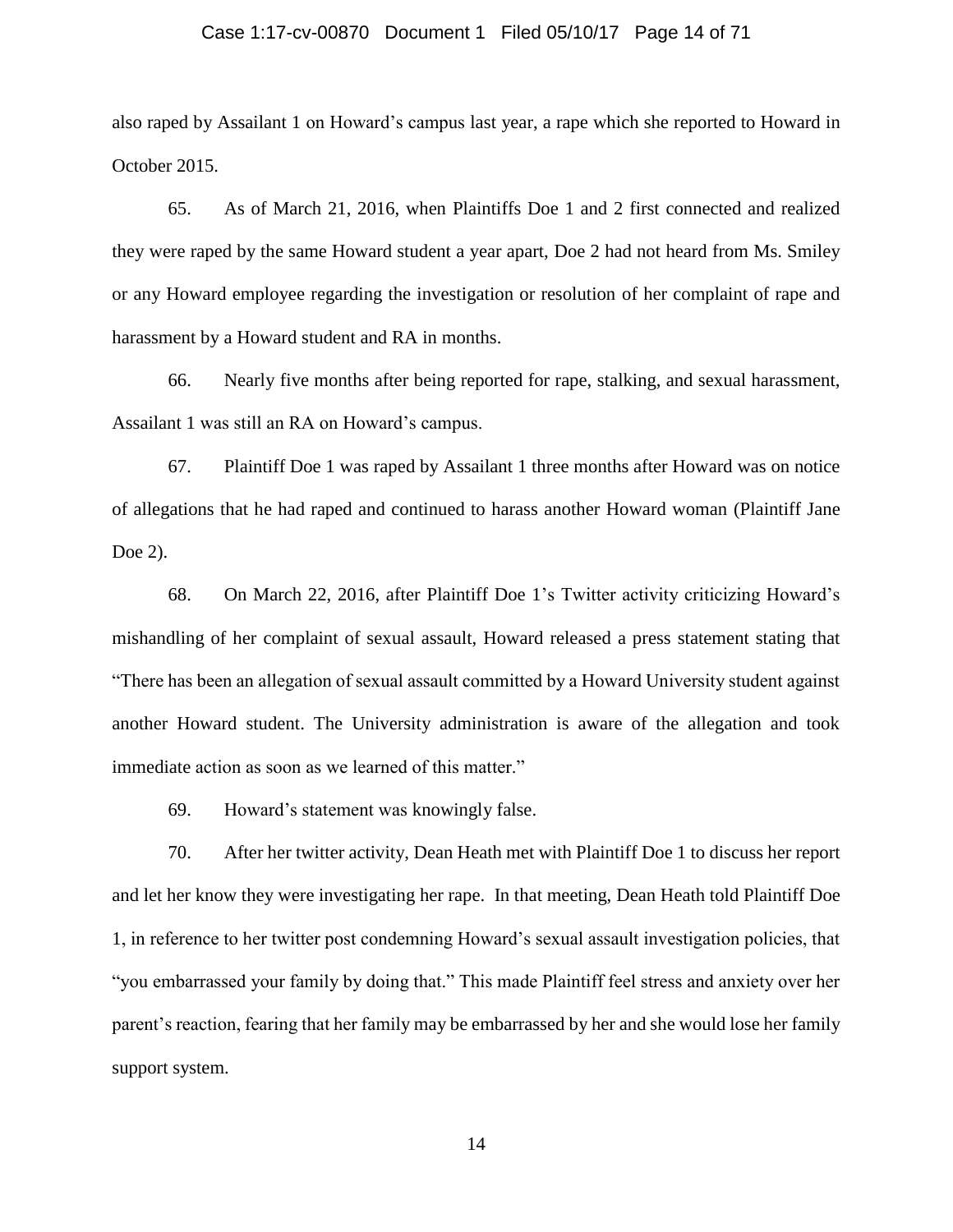#### Case 1:17-cv-00870 Document 1 Filed 05/10/17 Page 15 of 71

71. By her statement, Dean Heath discouraged and criticized Plaintiff Doe 1 for bringing unwanted public attention to Howard's deliberate indifference to reports of sexual assault.

72. In April 2016, after her Twitter activity shed a light on Howard's deliberate indifference to Plaintiff Doe 1 and 2's report of sexual assault, upon information and belief, Ms. Smiley finalized the investigation into Doe 2's report and found that Assailant 1 had engaged in non-consensual sexual contact with Doe 2 and suspended him from campus for two years. Howard never informed Plaintiff Doe 1 that her assailant was removed from campus.

73. Upon information and belief, Assailant 1 transferred to Howard University from University of California Los Angeles ("UCLA") after a UCLA student accused him of similar sexual misconduct.

74. Plaintiff Doe 1 still has not received an investigatory report or any information regarding the resolution of her claim.

75. Over 450 days (15 months) have passed since Plaintiff Doe 1's report and she has still not received information regarding her report of rape.

76. Howard was deliberately indifferent to Plaintiff Doe 1's report of sexual assault where it failed to investigate promptly.

77. In violation of its Title IX Policy, Howard never provided to Plaintiff Doe 1 notification that additional time was needed to complete an investigation into her report of rape.

78. If Howard had abided by its policy and timely investigated Plaintiff Doe 2's report of rape, harassment, and stalking, the investigation would have been completed by December 21, 2015.

79. Howard only actively investigated Plaintiffs Does 1 and 2's complaints after public scrutiny because of Plaintiff Doe 1's Twitter activity.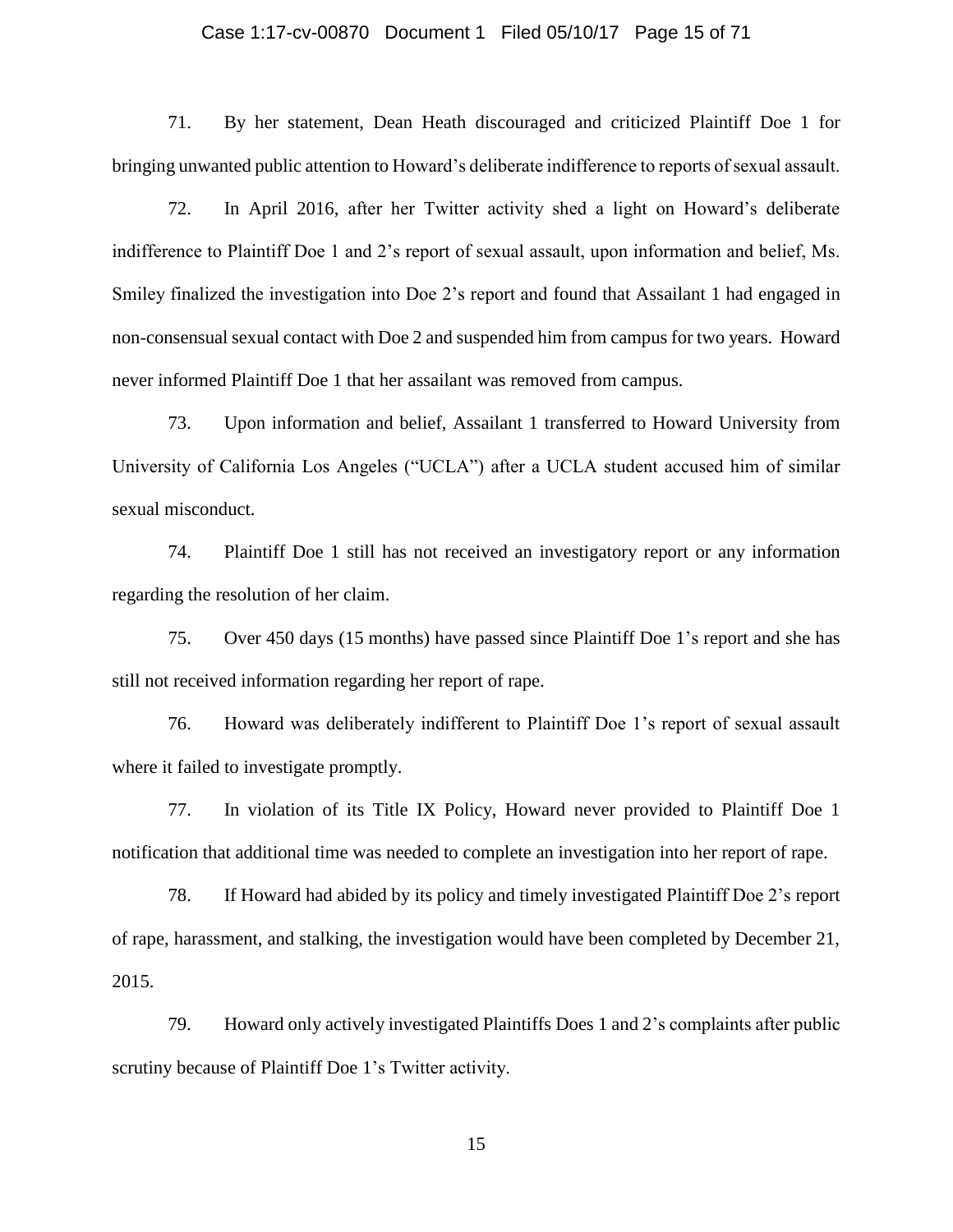#### Case 1:17-cv-00870 Document 1 Filed 05/10/17 Page 16 of 71

80. Howard's deliberate indifference to Plaintiff Doe 2's report of sexual assault, stalking, and harassment enabled Assailant 1 to continue in a position of authority as an RA on Howard's campus.

81. Howard's deliberate indifference to Plaintiff Doe 2's report of sexual assault, stalking, and harassment enabled Assailant 1's continued residence in College Hall South, where Plaintiff Doe 1 worked and lived.

82. Howard's deliberate indifference enabled Assailant 1 to rape Plaintiff Doe 1 in February 2016, over 100 days after Doe 2's reported to Ms. Smiley and Howard campus police that Assailant 1 raped her.

83. Howard's deliberate indifference caused Plaintiff Doe 1 to become increasingly depressed after reporting the assault, constantly fearful that she would run into her rapist on campus. Doe 1's grades suffered and she continues to experience fear and anxiety around the possibility of losing her scholarship.

84. Plaintiff Doe 1 experienced depression and anxiety as the days passed without communication from Howard regarding any action to address Assailant 1's behavior and her complaint. She feared seeing her assailant on campus, particularly anxious because he was an RA and had increased access to dorms and facilities in this position of authority.

85. On March 31, 2016, Plaintiff Doe 1 heard through a reporter that contacted her through Twitter that her assailant was expelled from Howard for misconduct unrelated to his assaults. Plaintiff Doe 1 did not hear any information from Howard regarding her case or his removal from campus.

86. On April 5, 2016, Plaintiff Doe 1 saw video footage of her assailant walking into her dormitory building. She saw him walking in through the door adjacent to the parking lot. The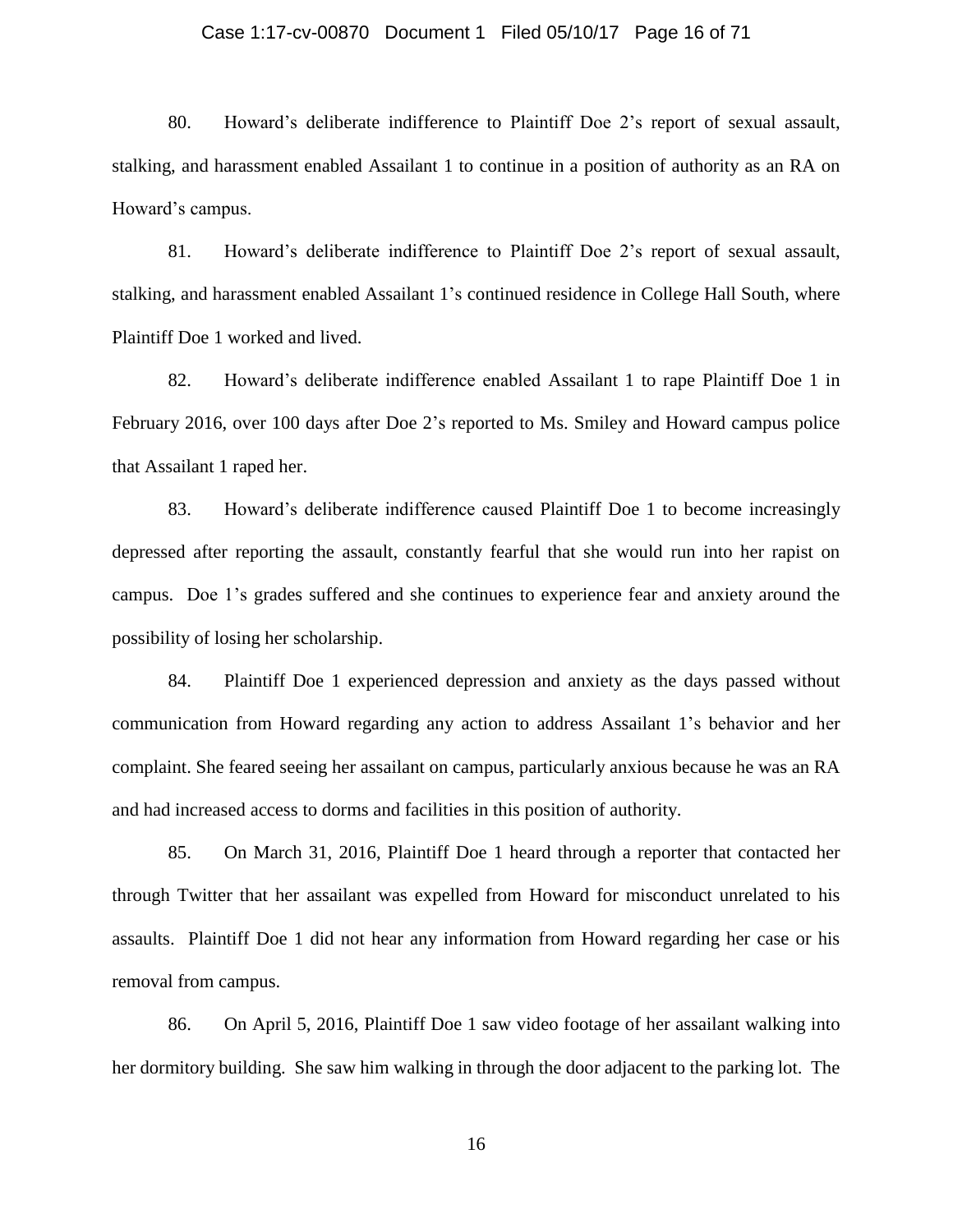#### Case 1:17-cv-00870 Document 1 Filed 05/10/17 Page 17 of 71

only people that can enter through that door must have access entry on their account. Those entering the dorm through that door must swipe their ID card to open the door.

87. Plaintiff Doe 1's emotional anguish increased significantly when she was terminated from her position as an RA. Her termination, precipitated by her rapist, meant that she now had financial concerns in addition to her worsening emotional health and related academic struggles.

88. After learning of her termination from the RA program, Plaintiff Doe 1 protested that she thought the termination was in retaliation (now being enforced by Howard) for her report of sexual assault, given the source of the information on which Howard relied was her rapist, Assailant 1.

89. Wilson Bland, Dean of Residence Life, told Plaintiff Doe 1 that her termination was just, and they would investigate to determine if she could apply again to be an RA in the following school year.

90. On March 26, 2016, Plaintiff spoke with Smiley regarding her termination and feelings of retaliation for her report of sexual assault. Smiley said she would look into whether she could be reinstated.

91. Experiencing increasing difficulty from Howard, Plaintiff sought out the assistance of the Network for Victim Recovery DC ("NVRDC"). Upon contacting Candi Smiley on April 27, 2016, an attorney with NVRDC, Matthew Ornstein, was told to speak with the General Counsel's Office. On April 28, 2016, Ornstein emailed Howard an executed release so that Howard could communicate with him regarding Plaintiff Doe 1's case and inquired into Plaintiff's ability to be reinstated in her role as an RA.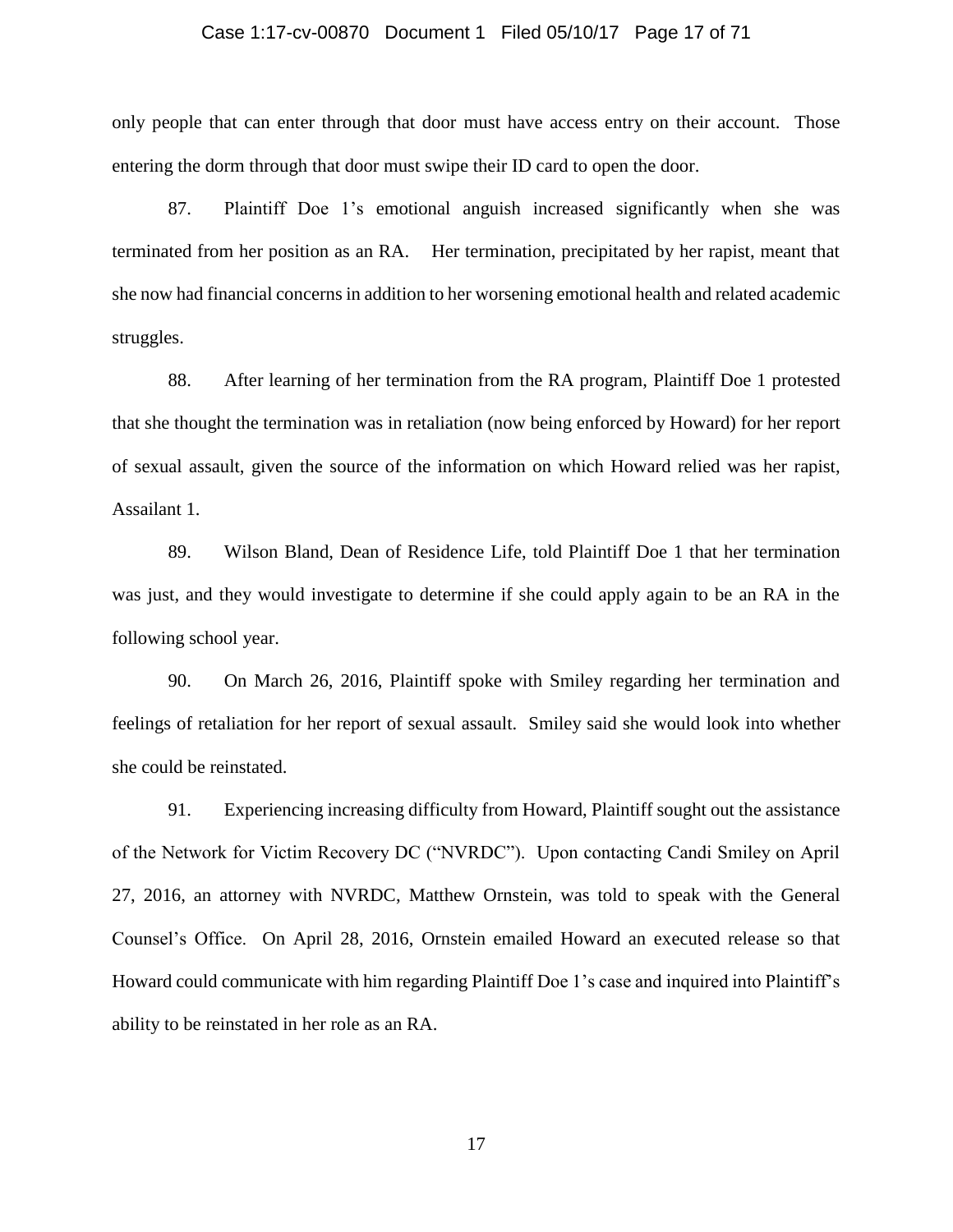#### Case 1:17-cv-00870 Document 1 Filed 05/10/17 Page 18 of 71

92. On May 4, 2016, having not received any response from Howard, Mr. Ornstein emailed Howard's counsel to follow-up. He again received no response.

93. That day, Plaintiff went to speak with Wilson Bland, Dean of Residence Life to ask about the status of his investigation to learn whether she would be allowed to reapply to be an RA. Dean Bland advised that the matter had been referred to campus police for full investigation.

94. On May 11, 2016, Mr. Ornstein emailed Howard again to ask for a status update and to request a copy of the information under investigation.

95. On May 16, 2016, Mr. Ornstein spoke with a representative of Howard, who told him that the Residence Life was treating the matter strictly as a Human Resources issue not related to Plaintiff's complaint of sexual assault. Though the deadline had passed for the initial application to be an RA in the next academic year, Howard said that because of Plaintiff's suspension she would meet with Residence Life to determine whether Plaintiff Doe 1 could submit her application now. Mr. Ornstein reiterated, and Howard agreed, that this was appropriate given her suspension came about in retaliation by her assailant for reporting rape to Howard.

96. On June 7, 2016, Plaintiff Doe 1 was given clearance to apply for a position as an RA for the 2016-2017 academic school year and was told Residence Life would be in touch regarding the application process.

97. Having received no further response from Howard, on July 13, 2016, Plaintiff Doe 1 compiled what she believed to be the appropriate application materials and submitted her application.

98. On July 25, 2016, with still no response from Howard, Mr. Ornstein emailed again to ask for an update.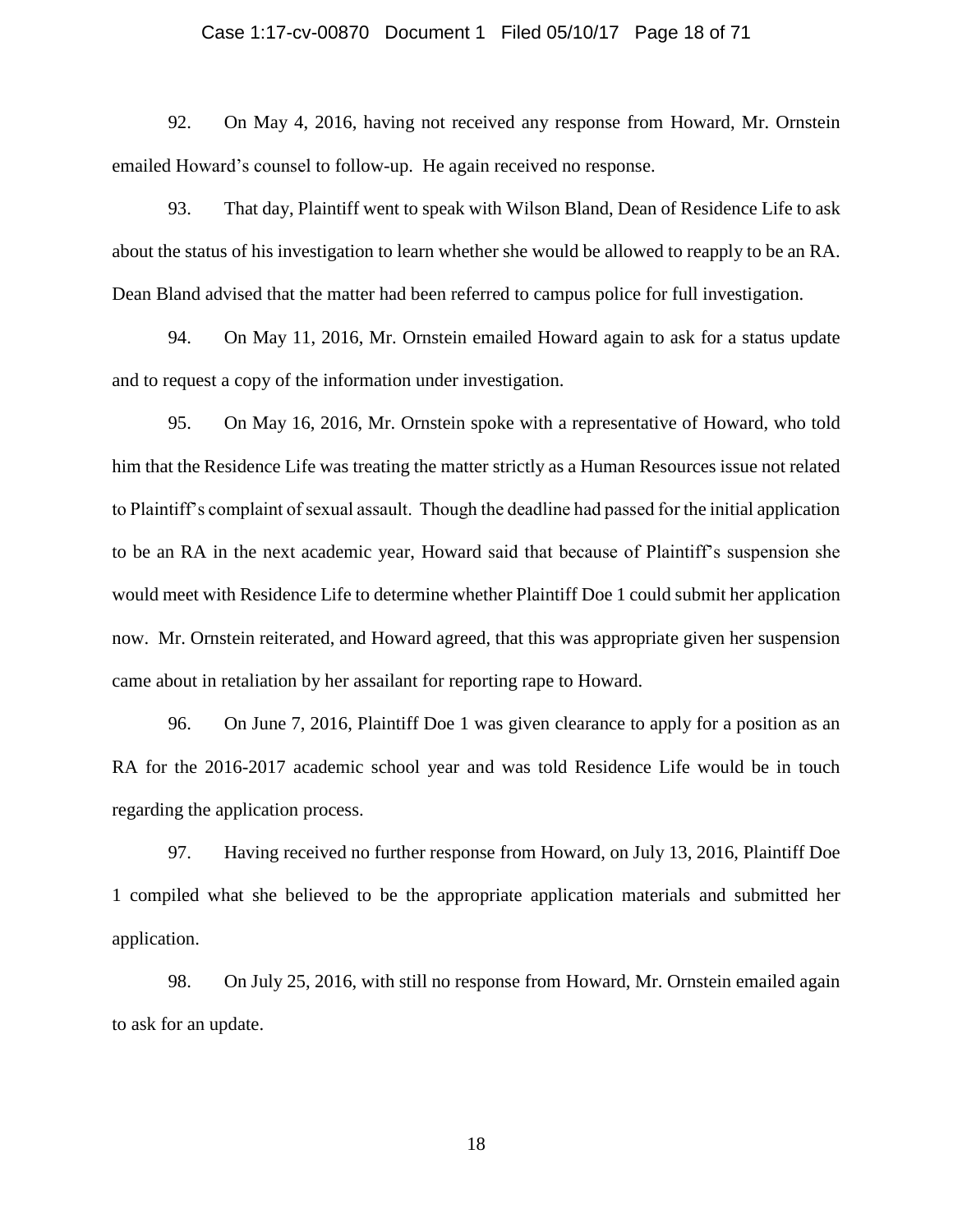#### Case 1:17-cv-00870 Document 1 Filed 05/10/17 Page 19 of 71

99. On July 28, 2016, with still no response from Howard, Mr. Ornstein again emailed for an update.

100. Plaintiff Doe 1 spent the remained of the summer without any information or response from Howard regarding her application. Upon information and belief, all other RA applicants received a determination on their application and moved into their dormitory assignments on August 1.

101. Plaintiff Doe 1's male friend who was also terminated with Plaintiff Doe 1 as a result of the same information from Assailant 1 had been admitted as an RA for the 2016-2017 school year by August 1.

102. On August 2, 4, and 8, 2016, Plaintiff Doe 1 called Residence Life to inquire about the status of her application. She left messages on all three occasions and did not hear back.

103. On August 9, 2016, Plaintiff Doe 1 went to Howard's campus to visit the Office of Residence Life in person. After waiting for an hour, Howard staff told her that unless she is "special" for some reason, she could not be an RA in the fall of 2016 because the RAs already underwent their annual training. They said they would contact the Office of General Counsel and call Plaintiff Doe 1 regarding her application on August 10.

104. Plaintiff Doe 1 did not receive a call or email from Residence Life regarding her application, as promised.

105. After following up again, on August 12, Plaintiff Doe 1 received a call from Howard Residence Life stating that she could be an RA for the fall 2016 semester.

106. Plaintiff Doe 1 went through RA training, moving in and beginning her position later than the other applicants because of Howard's delay.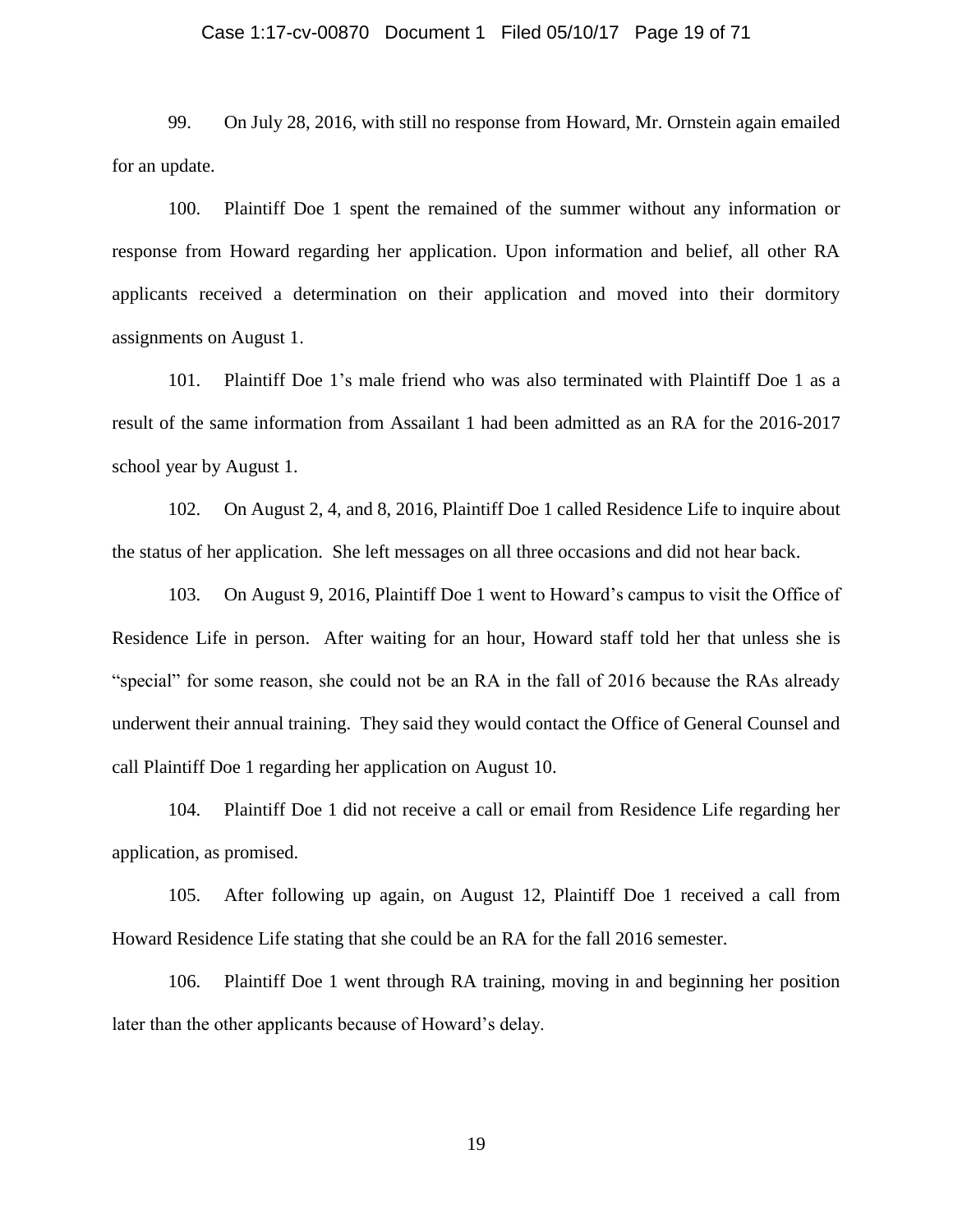#### Case 1:17-cv-00870 Document 1 Filed 05/10/17 Page 20 of 71

107. Without her RA position, Plaintiff Doe 1 would have had no choice but to commute to school daily from White Plains, Maryland – a distance of some 30 miles each way – because of the expense of living on or around Howard's campus.

108. Repeatedly contacting Howard with no response, and knowing that all other RAs applications and work projects were moving forward, exacerbated Plaintiff's feelings of depression, anxiety, and betrayal.

109. Plaintiff Doe 1 continues to struggle to receive support or academic accommodations from Howard, which threatens her scholarship and ability to continue her education.

### *Plaintiff Jane Doe 2*

110. Jane Doe 2 enrolled as a student majoring in finance at Howard University in the fall of 2014.

111. In early 2015, Plaintiff Doe 2 began dating Assailant 1. On May 1, 2015, Assailant 1 raped Plaintiff Doe 2 in a parking garage on Howard's campus.

112. After the assault, Plaintiff Doe 2 ended her relationship with Assailant 1. She believed he was a senior at Howard and would be graduating that May. Thinking he would be gone from her life soon, she did not immediately report the assault.

113. When Plaintiff Doe 2 returned to school in the fall of 2015, to her surprise, Assailant 1 was not only still a student at Howard, but also an RA in her dormitory. Assailant 1 immediately began to harass and stalk Plaintiff Doe 2. He frequently attempted to talk to her and her roommate about the sexual assault and would follow her when he saw her on campus. He also attempted to join student organizations to which Plaintiff Doe 2 was a member.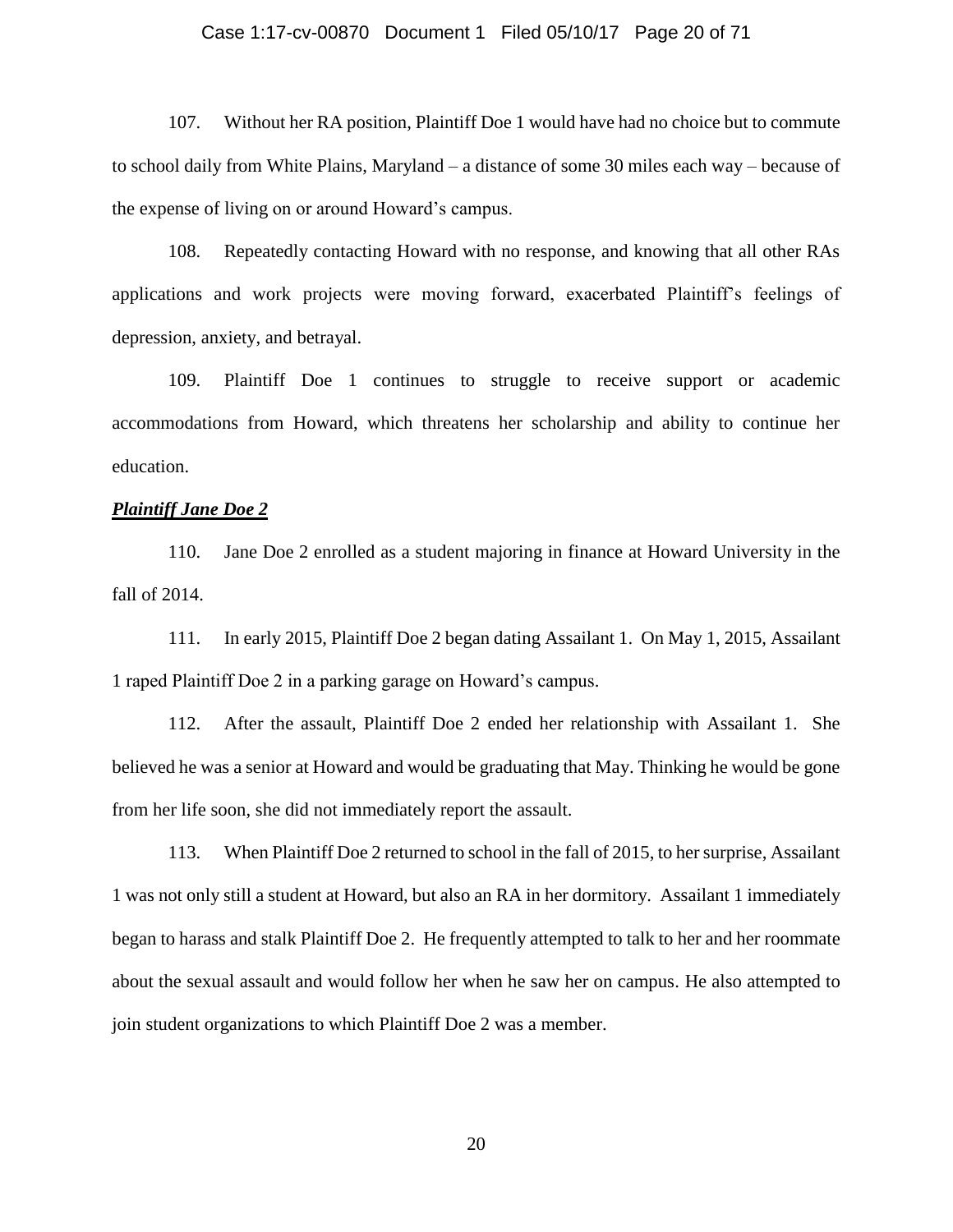#### Case 1:17-cv-00870 Document 1 Filed 05/10/17 Page 21 of 71

114. After a month of enduring harassment by Assailant 1 and realizing he was not going to stop, Plaintiff Doe 2 reported her assault on October 17, 2015. Not knowing who to speak with on Howard's campus, Plaintiff Doe 2 first reported to the Metropolitan Police Department of the District of Columbia. That day, the police called Howard because the assault took place on Howard's campus.

115. On October 22, 2015, Plaintiff Doe 2 spoke with Ms. Smiley and reported the assault and subsequent harassment.

116. On October 27, 2015, Plaintiff Doe 2 provided a detailed report of the assault and post-assault harassment to Smiley. Plaintiff Doe 2 asked if Assailant 1 could be moved to another dorm, since he was currently the RA in her dormitory. Smiley said she could not move Assailant 1 until the investigation was complete.

117. RAs on Howard's campus have access to keys to all the rooms in their assigned dormitory building. Plaintiff Doe 2 expressed her fear that as an RA, Assailant 1had access to her living quarters. In response to her concerns, Smiley told Plaintiff that RAs need to be finger printed to remove a key from the box. However, this did nothing to assuage Plaintiff's concerns because nothing prohibited him from getting a key to her room, Howard would just be able to identify him *after* he committed any act. Plaintiff continued to feel unsafe on campus.

118. Not feeling safe with her assailant in a position of authority, Plaintiff Doe 2 moved into a different dormitory. Howard told Plaintiff Doe 2 that she would not be charged for moving dormitories.

119. On October 29, 2015, Plaintiff Doe 2 sent Ms. Smiley a detailed report of the assault by email and attached supporting text messages from Assailant 1 showing contemporaneous documentation of the rape and continued harassment.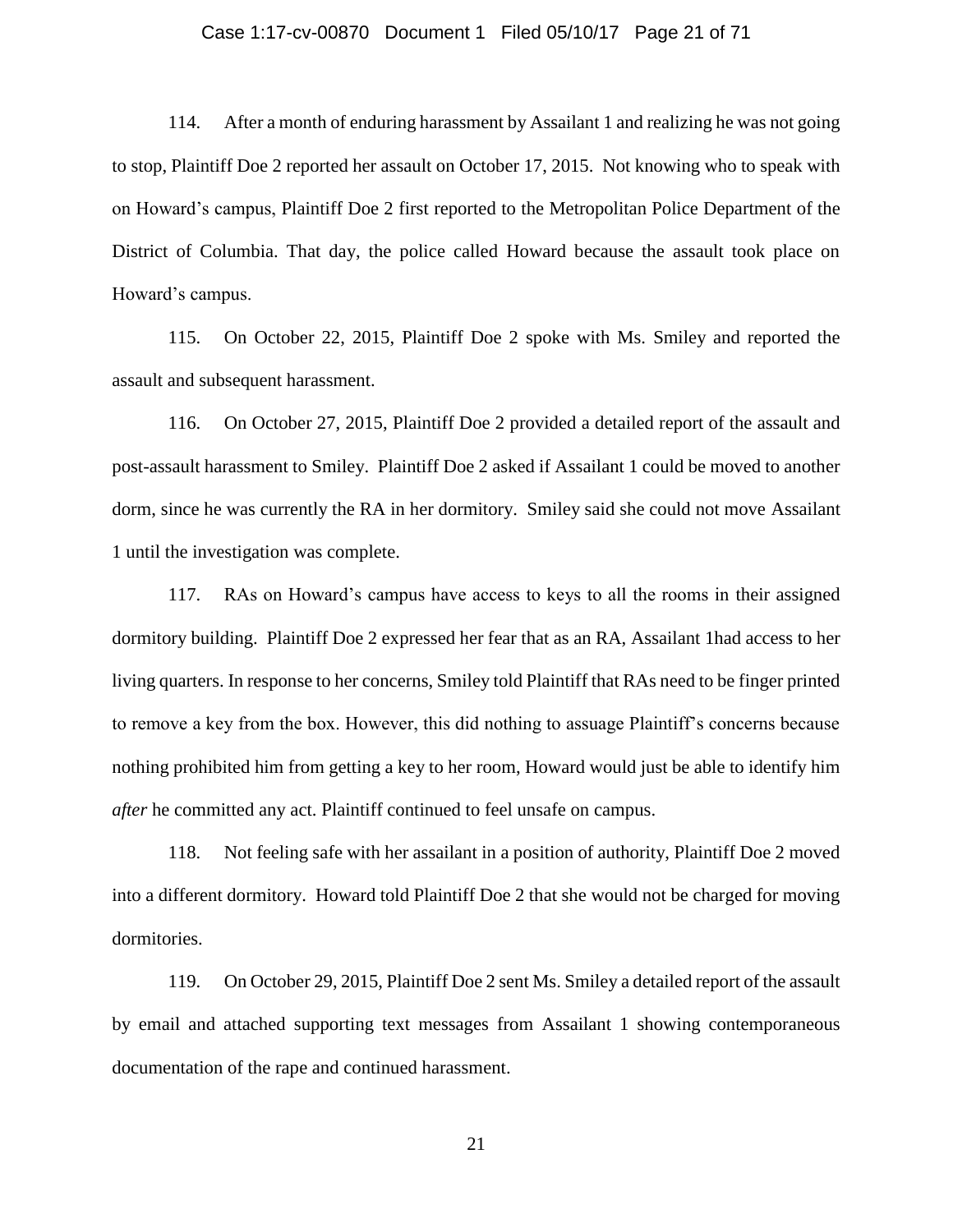#### Case 1:17-cv-00870 Document 1 Filed 05/10/17 Page 22 of 71

120. Through November and December 2015, Plaintiff Doe 2 heard nothing from Ms. Smiley or any other Howard administrator regarding her report of rape. Plaintiff Doe 2 became depressed and continued to feel unsafe on campus.

121. As a result of her depression, anxiety, and sense of betrayal caused by the prolonged investigation, Plaintiff Doe 2 began to suffer in her studies and expected poor grades at the end of the semester.

122. In mid-December 2015, Ms. Smiley asked Plaintiff Doe 2 to resend copies of the text messages she sent to her in October 2015. After again sending the text messages, she did not hear back from Smiley in December.

123. At the end of the fall semester of 2015, Plaintiff Doe 2 left Howard University. Her grades were suffering because she was afraid to leave her dorm room and run into her assailant on campus, she was on the brink of losing her scholarship, and she was depressed. She attempted to withdraw, contacting all the necessary offices at Howard. She thereafter moved home to Alabama and sought to enroll in school there.

124. Upon seeking to enroll in a new school, she realized that Howard charged her when she moved dormitories to no longer live in the same building as her rapist. Howard also removed Doe 2's Pell grant and need-based scholarship from Plaintiff's transcript, so it appeared that she owed a significant amount of money. As a result of this balance, Howard would not release her academic transcript which was required for her transfer applications.

125. After much effort by Plaintiff Doe 2, Howard removed the hold on her account with regard to the Pell grant and need-based scholarship, but refused to remove the charge for moving dormitories. Desperately wanting to continue her education, Plaintiff Doe 2 paid the balance for the dorm move and enrolled in an online program.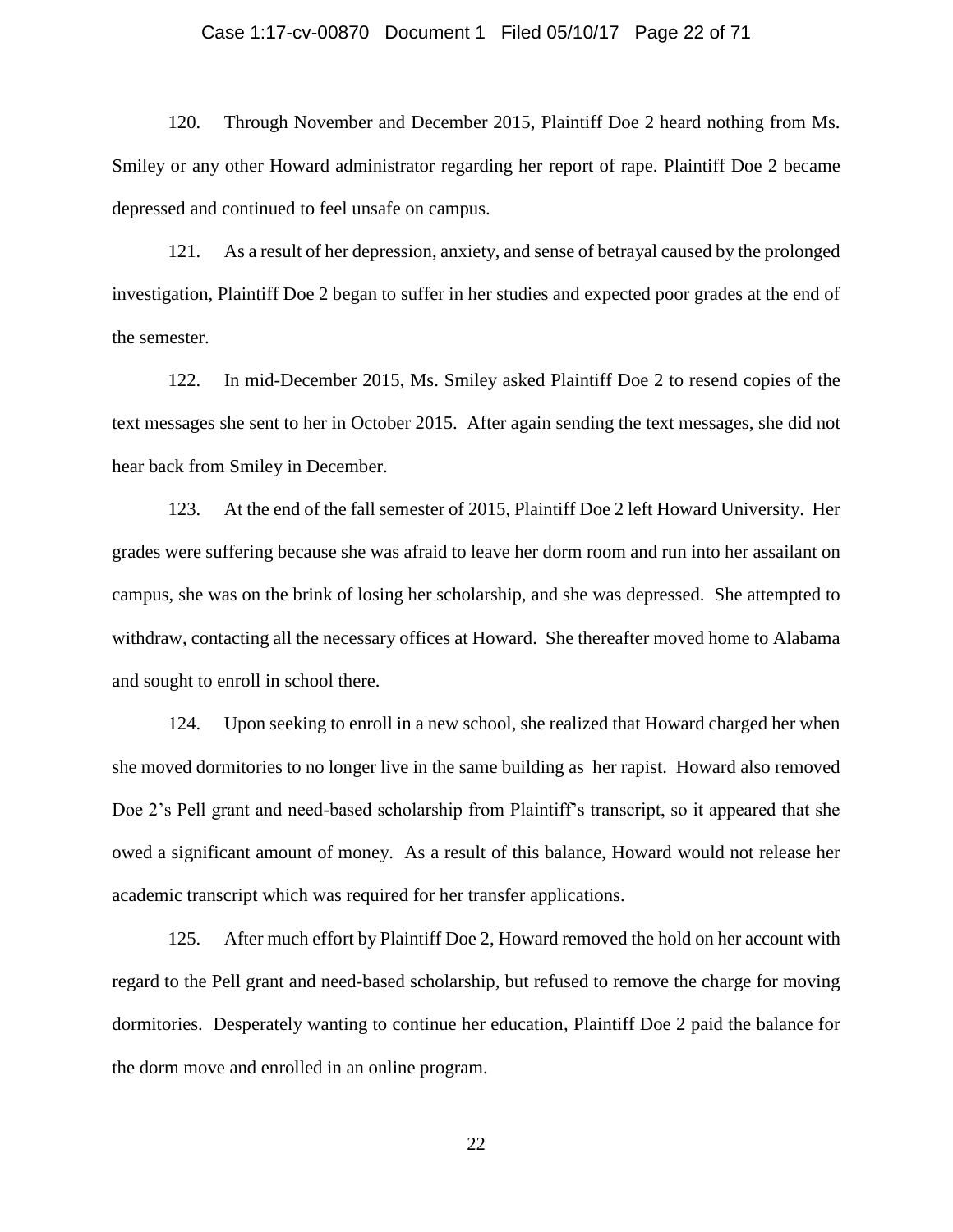#### Case 1:17-cv-00870 Document 1 Filed 05/10/17 Page 23 of 71

126. Ultimately, because of inordinate delays by Howard, Plaintiff Doe 2 was not officially withdrawn from Howard until May 2016.

127. In July 2016, Plaintiff Doe 2 sought to transfer academic programs and requested a transcript from Howard. To her dismay, even though she was no longer a student at Howard, the amount owed absent the Pell grant and need-based scholarship were added back onto her Howard account. With the balance, she was unable to receive a transcript and was forced to enroll in a different program even after attempting to resolve the issue numerous times with Howard.

128. From July 2016 to February 2017, the Office of Bursar at Howard sent Plaintiff Doe 2 "delinquent balance hold" notices, which threatened to send the balance to a collection agency that institutes penalties.

129. Plaintiff Doe 2 did not hear from Smiley or anyone at Howard regarding her assault until on or about March 24, 2016, following Plaintiff Doe 1's Twitter activity where she identified her assailant, the same individual who raped Doe 2.

130. When Smiley contacted Doe 2 in March 2016, Plaintiff Doe 2 asked about the status of her investigation. Ms. Smiley told her that she was still waiting for her to send the corroborating text message. Plaintiff Doe 2 had sent Ms. Smiley the text messages twice, most recently more than four months prior in December 2015, and asked her why she waited until now to reach out to Plaintiff Doe 2 if she did not receive them before. Plaintiff Doe 2 sent the text message for a third time to Ms. Smiley.

131. Plaintiff continued to feel like she could not return to Howard's campus, where Howard failed to follow its own policies related to Title IX and instead put a burden on the survivor of sexual assault to continuously follow up with the Title IX Coordinator to get action on her sexual assault report.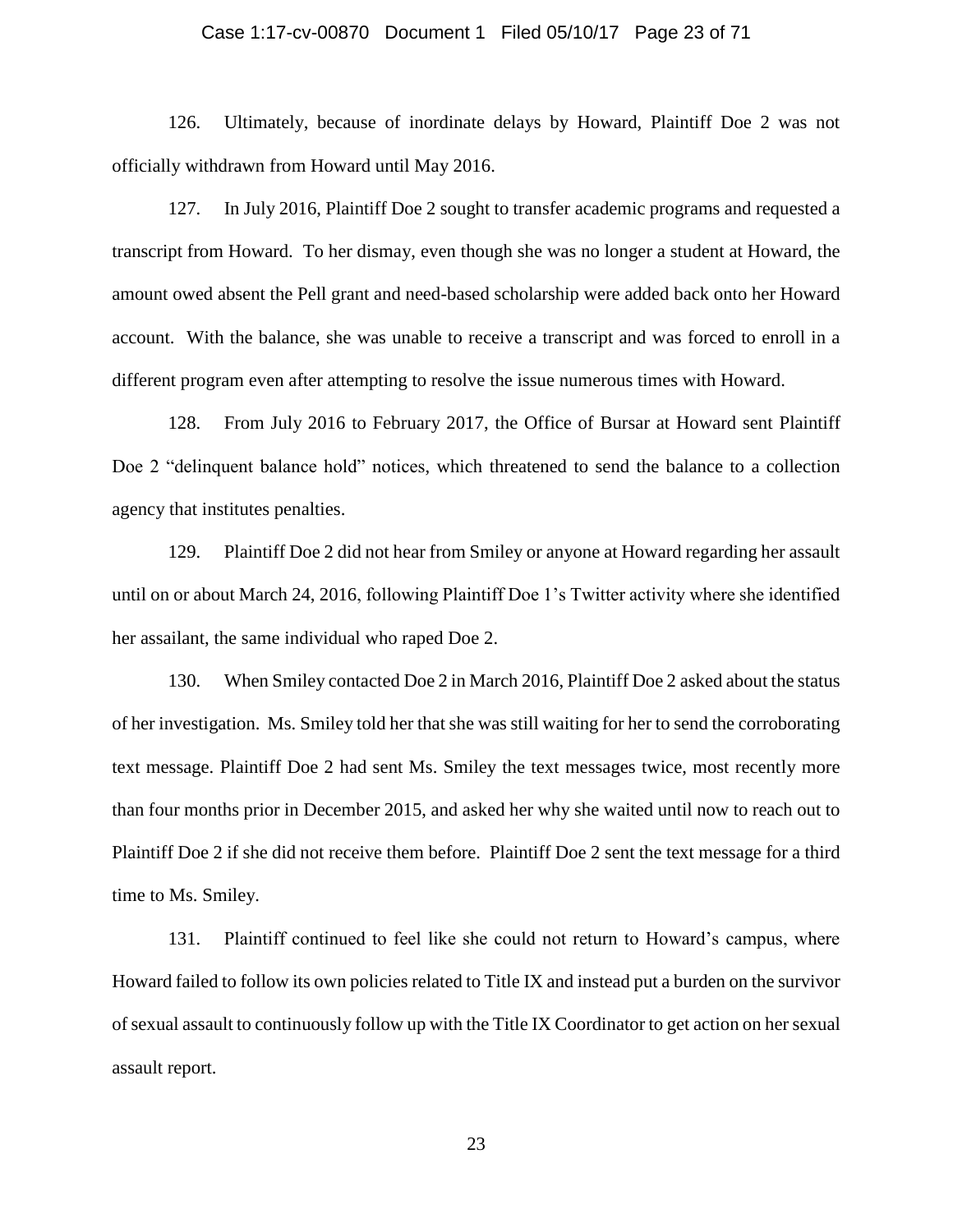#### Case 1:17-cv-00870 Document 1 Filed 05/10/17 Page 24 of 71

132. In April 2016, Plaintiff Doe 2 received the investigatory report from Ms. Smiley addressing her report of sexual harassment and assault. Ms. Smiley found that Assailant 1 had engaged in non-consensual sexual contact with Doe 2 and suspended him from campus for two years.

133. From the date of her report, it took more than 170 days for Plaintiff Doe 2 to receive information regarding the investigation of her report of rape.

134. Howard was deliberately indifferent to Plaintiff Doe 2's report of sexual assault where it failed to investigate promptly.

135. Howard was deliberately indifferent to Plaintiff Doe 2's report of sexual assault where it failed to comply with its policy when it did not notify Plaintiff Doe 2 that additional time was needed to complete an investigation into her report of rape.

136. Howard was deliberately indifferent to Plaintiff Doe 2's report of sexual assault where it failed to comply with its policy of completing an investigation of sexual assault within 60 days of a report.

137. Howard retaliated against Plaintiff Doe 2 when it charged her for moving dormitories, continued to place inaccurate charges and holds on her account, and continued to inhibit her access to education despite her having unenrolled from Howard University.

138. Howard's deliberate indifference and retaliation has had a significant and lasting impact on Plaintiff Doe 2. As a result of feeling unsafe on campus, she was forced to leave Howard, her education was disrupted, and despite the desire to return to Howard to complete her education, she has anxiety and fear over Howard's ability to create a safe educational environment.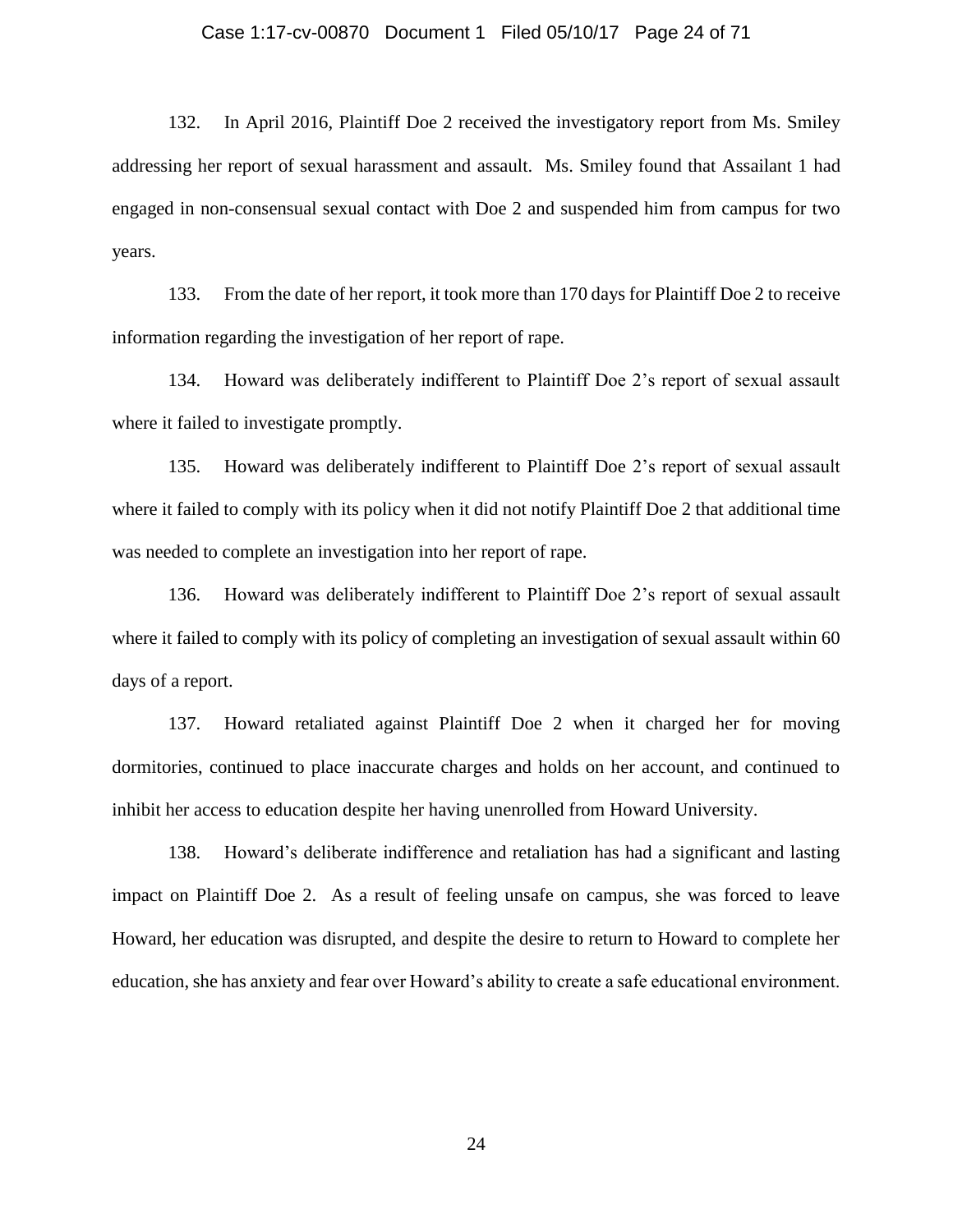### *Plaintiff Jane Doe 3*

139. Jane Doe 3 enrolled as a student at Howard University in the fall of 2013. She is a student within the Reserve Officers' Training Corps ("ROTC") and has earned a full-scholarship to Howard as a part of that program.

140. In 2013 and 2014, in addition to her studies and ROTC duties, Plaintiff Doe 3 maintained a part-time job at Starbucks.

141. In March of 2014, Plaintiff Doe 3 met Howard University campus police officer Assailant 2, first through social media and then in person. Soon thereafter, in April 2014, Assailant 2 initiated a romantic relationship with Plaintiff Doe 3.

142. Assailant 2 became aggressive with Plaintiff Doe 3, and started physically and sexually assaulting Plaintiff Doe 3. Over the course of the relationship, Assailant 2 sexually assaulted Plaintiff Doe 3 multiple times, hit her, pushed her, strangled her, and threw things at her.

143. Upon returning to campus in August 2014 after spending the summer at home in Maryland and at ROTC training, Assailant 2 continued to threaten Plaintiff Doe 3. This frightened Plaintiff Doe 3 and the abuse continued.

144. Plaintiff Doe 3 experienced sexual and other physical abuse at the hands of Assailant 2 through November 2014 when she reported the abuse to a close confidant who then went and reported the abuse to Howard's campus police.

145. Investigator Thompson from Howard campus police came to Plaintiff Doe 3's job at Starbucks and asked if he could pick her up after work and take her to the Metropolitan Police Department. Plaintiff Doe 3 agreed and they went to a MPD precinct where she reported the assault.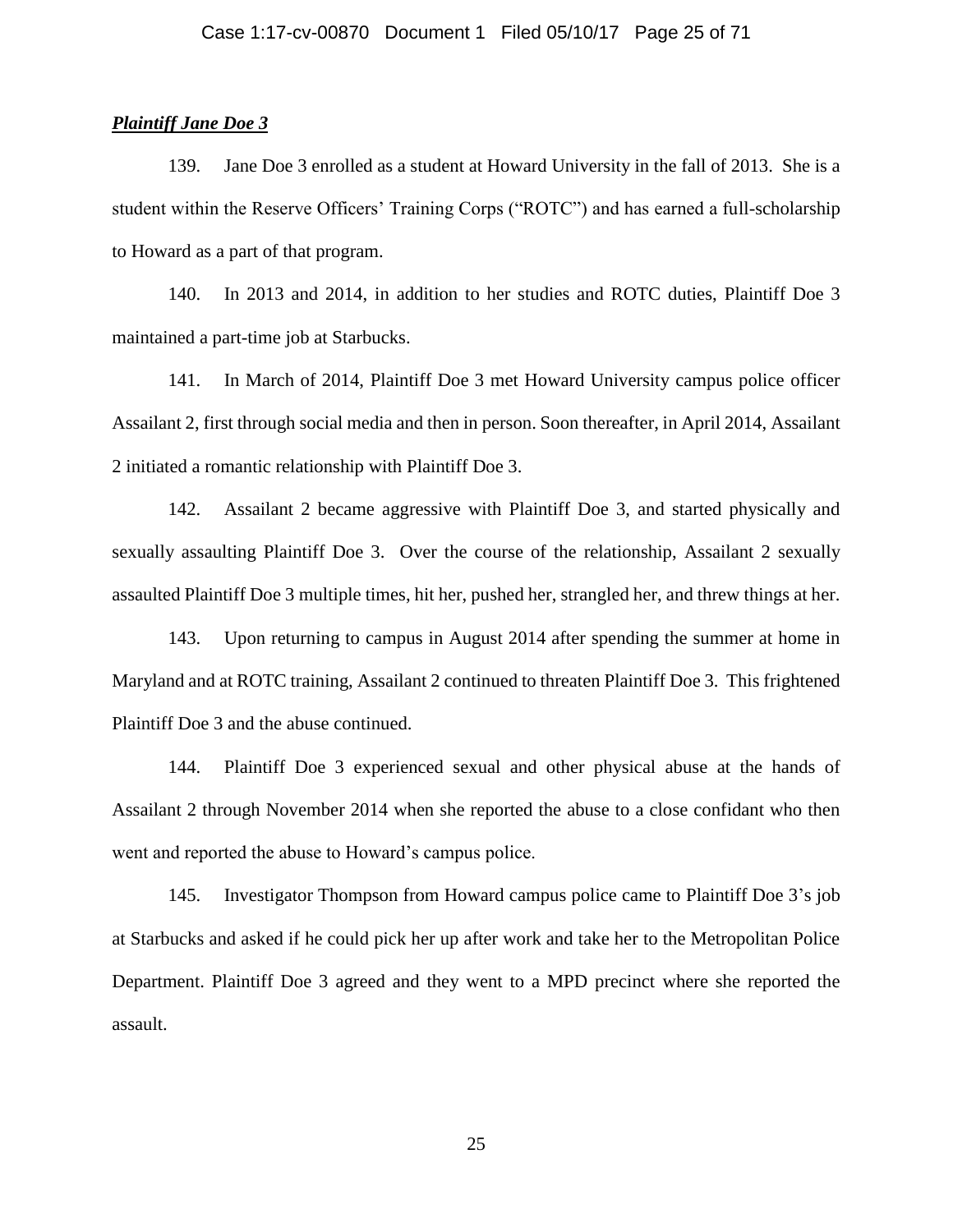#### Case 1:17-cv-00870 Document 1 Filed 05/10/17 Page 26 of 71

146. Candi Smiley was present at the MPD meeting, as well as Dr. Tricia Bent-Goodley, Director of Howard's Interpersonal Violence Prevention Center.

147. After MPD concluded its interview with Plaintiff, Smiley told Plaintiff that if she needed academic accommodations or counseling to let her know how they (she and Bent-Goodley) could help. Plaintiff said that she did not need academic accommodations because the semester was nearing a close, but that she was interested in counseling services. Smiley said she could arrange counseling for Plaintiff.

148. Smiley did not give Plaintiff information about counseling services.

149. As the spring 2015 semester began, Plaintiff Doe 3 continued to pursue the availability of counseling.

150. In January 2015, Plaintiff Doe 3 contacted several administrators within Howard's Interpersonal Violence Program and Counseling Centers to try and arrange counseling for herself. Two times she dropped by the Counseling Center, but the walk-in hours were extremely busy and she was unable to speak with anyone.

151. Plaintiff Doe 3 eventually spoke with Dr. Ayana Watkins Northern, Director of the Counseling Center and expressed her immediate need for counseling and a preference that the counseling was private, not group counseling. She did not hear back following that conversation.

152. Plaintiff Doe 3 next contacted Dr. Bent-Goodley and Dr. Akosoa McFadgion. Dr. McFadgion arranged an intake for Plaintiff Doe 3. During her intake interview with the Howard counselor, Plaintiff mentioned that she had a strong preference for individual counseling because she was having an extremely hard time processing the rape. She also mentioned that she was extremely depressed, having a hard time getting out of bed to attend to her school and work responsibilities, and was suicidal. After conducting the intake, the intake counselor told Plaintiff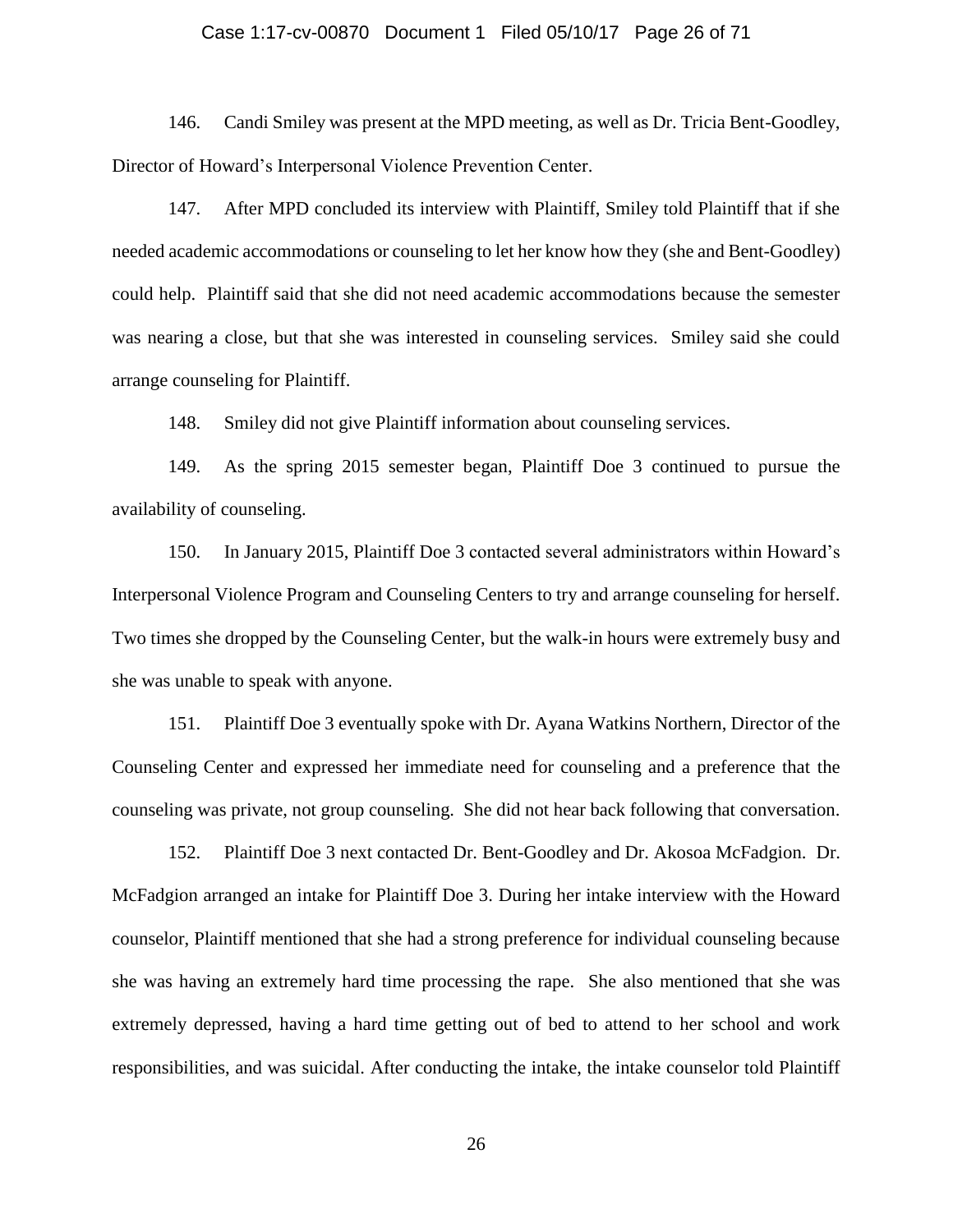#### Case 1:17-cv-00870 Document 1 Filed 05/10/17 Page 27 of 71

that she would be contacted with counseling options after her case was presented to the counselors and that someone would check in with her over the weekend and the next week.

153. No one from Howard contacted Plaintiff Doe 3 that weekend or next week about her counseling options.

154. In February 2015, Plaintiff Doe 3 contacted the Interpersonal Violence Center and Counseling Center to follow up on the status of her receiving counseling, but left phone messages and when she was able to get in touch with an administrative employee, could not receive any substantive information regarding the status of her request for counseling.

155. Plaintiff Doe 3 called Dr. McFadgion to try and get answers but she similarly was not able to determine the status of Plaintiff Doe 3's counseling request.

156. After two weeks without information from Howard, desperate to receive help, Plaintiff Doe 3 contacted her ROTC advisor Captain Sarah Batista. She confided in her that she was very depressed, needed help, and was not receiving the help she needed or answers on how to get the help she needed from Howard.

157. Captain Batista, advisor for the District of Columbia ROTC region who is based out of George Washington University, directed Plaintiff to Dr. Skelton at George Washington University. Plaintiff Doe 3 met with Dr. Skelton and described how she was depressed, suicidal, and in need of counseling services. Dr. Skelton reported that she could not counsel Plaintiff through George Washington University's program and seemingly shocked that Howard would ignore an intake that disclosed she was suicidal, called Howard on Plaintiff's behalf.

158. Upon information and belief, Dr. Skelton was told that Plaintiff Doe 3 had to wait an additional week, despite the two weeks that had passed, to have her case presented.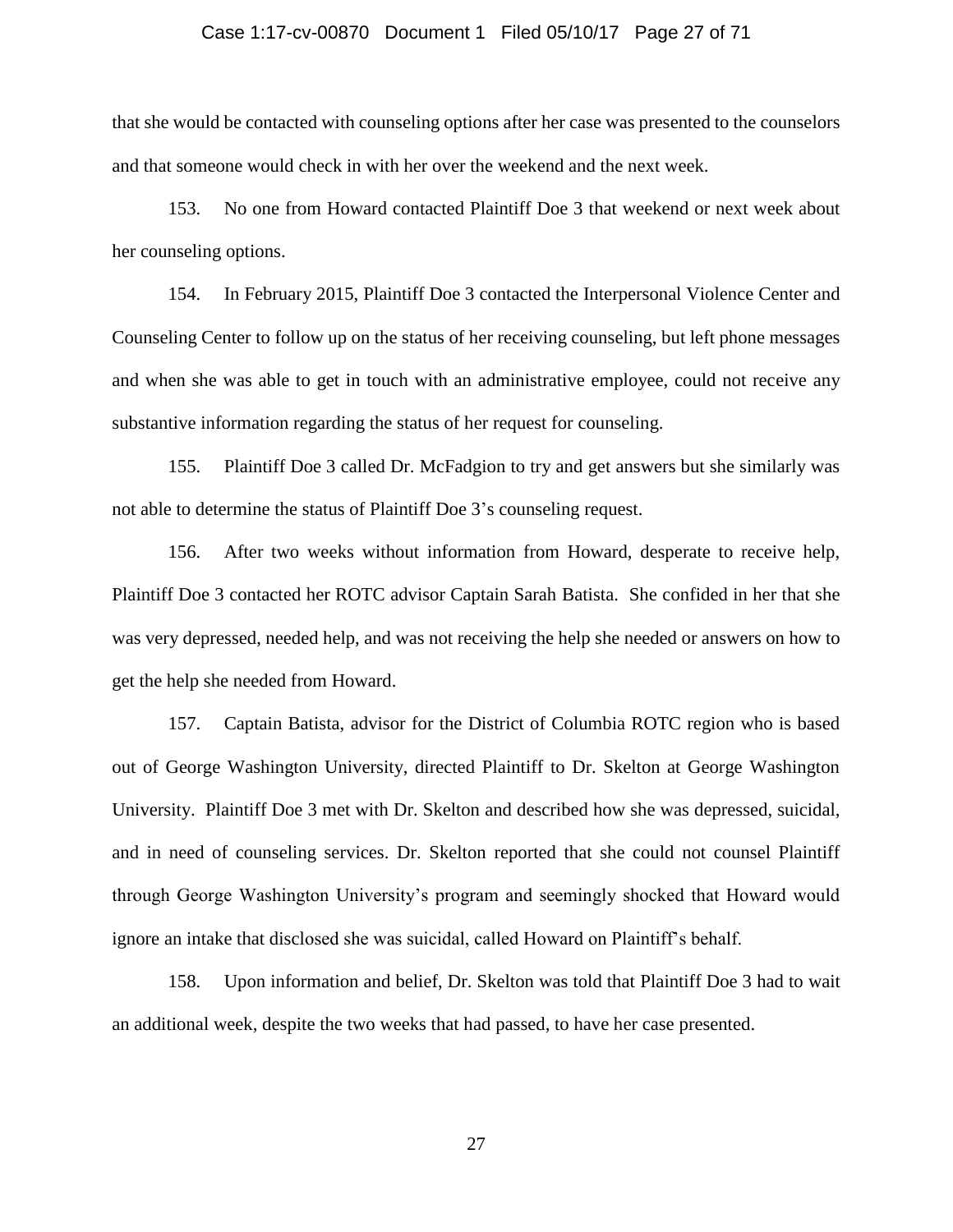#### Case 1:17-cv-00870 Document 1 Filed 05/10/17 Page 28 of 71

159. In mid-February, Plaintiff Doe 3 finally received a phone call from Dr. Jacqueline Darby of Howard's Interpersonal Violence Program about a group counseling session. Plaintiff reiterated that she did not feel comfortable in a group counseling session, and either way, the time and date of the group counseling session conflicted with her work schedule.

160. Dr. Darby informed Plaintiff that if she did not attend the first three group counseling sessions, she would not be able to join the group. Plaintiff reiterated that she knows this is not possible because of her work schedule. Dr. Darby did not provide Plaintiff with any other counseling alternatives or suggestions on how to further pursue counseling given her circumstances. Plaintiff attempted to rearrange her work schedule, knowing she needed counseling and was not being given other resources. She was unable to do so quickly enough and could not make the first three group counseling sessions. She was left without help.

161. Plaintiff Doe 3 has not been contacted since about any counseling options. Howard never provided Plaintiff Doe 3 information for individual counseling, despite her numerous requests and notification that she felt uncomfortable with group counseling.

162. Howard's deliberate indifference to Plaintiff Doe 3's report of sexual assault continued in the face of the fact that she told multiple people over several weeks that she was experiencing suicidal ideation.

163. Howard's deliberate indifference to Plaintiff Doe's report of sexual assault caused Plaintiff Doe 3's mental and emotional well-being to deteriorate in February and March 2015. Plaintiff Doe 3 continued to struggle to get out of bed to go to her classes and to work. At the end of February 2015, Plaintiff was fired from her job at Starbucks.

164. In August 2016, Plaintiff Doe 3 went to the counseling center to request a copy of her medical records. The receptionist told her that he did not think he could give her a copy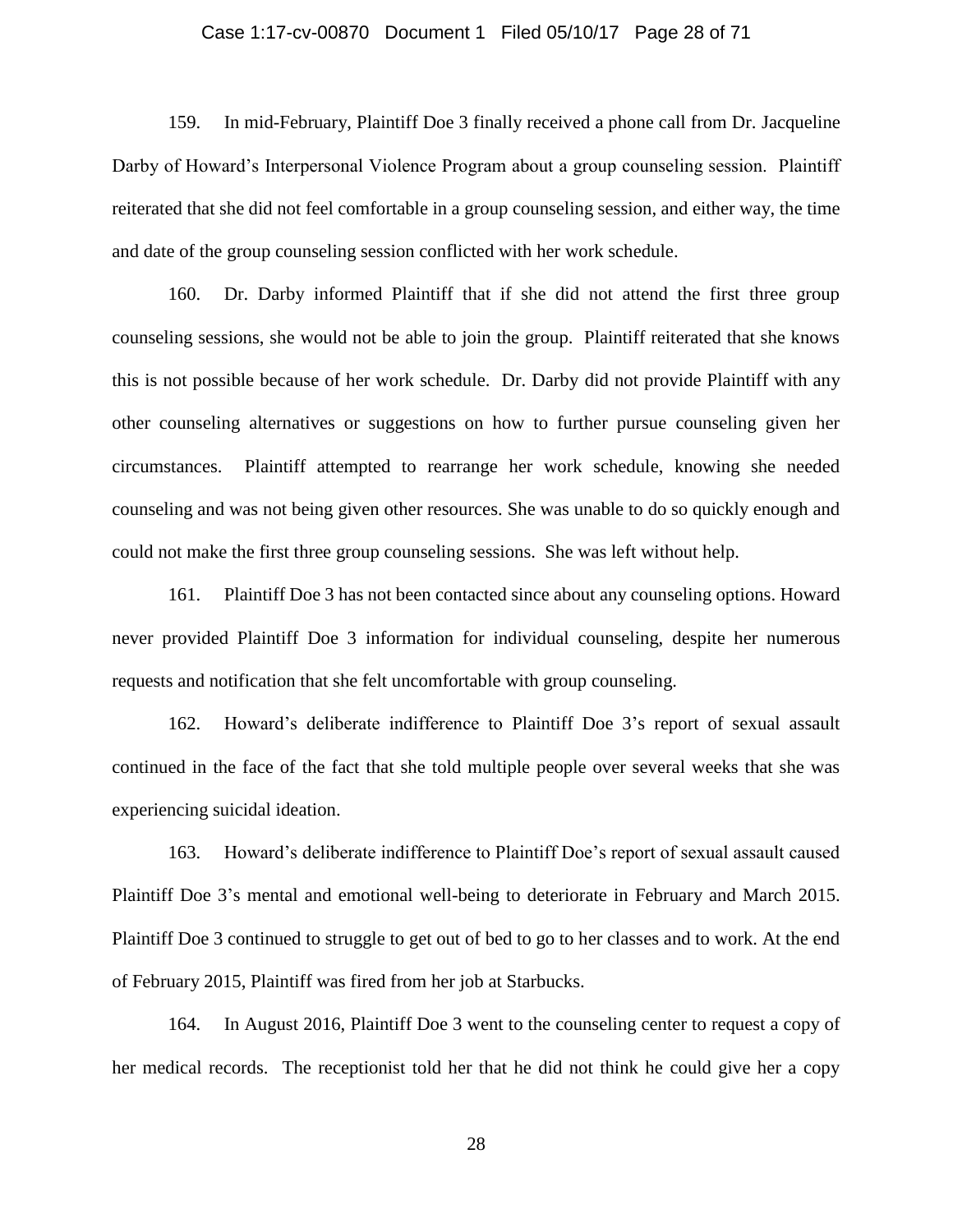#### Case 1:17-cv-00870 Document 1 Filed 05/10/17 Page 29 of 71

because they typically only release documents to other clinicians. He then told Plaintiff Doe 3 that she should be careful with her records because people will "judge her" for her file, implying that she should be embarrassed by her request for medical treatment.

165. The Howard counseling center employee's comment made Plaintiff Doe 3 feel upset and shocked. She sought medical treatment for her anxiety and depression, did not receive the help she needed, and was now being told that people will judge her for the emotional harm she experienced because of Howard's behavior and her sexual assault.

166. Without counseling services and the constant anxiety as a result of waiting for Howard to respond to Plaintiff's requests for counseling, in the beginning of April 2015, Plaintiff Doe 3 realized she needed academic accommodations.

167. In the beginning of April 2015, Plaintiff realized her depression and anxiety were affecting her grades and ability to attend classes.

168. Remembering Ms. Smiley and Dr. Bent-Goodley's statement that if she needed anything she could contact them, Plaintiff Doe 3 contacted Dr. Bent-Goodley and Dr. McFadgion to ask about academic accommodations. They connected her to the Dean of Special Student Services, Elaine Heath.

169. After describing her situation to Dean Heath, Plaintiff Doe 3 was provided a letter for her to give her professors. The letter stated they should consider providing her with testing accommodations, mainly extensions on her final exams that were approaching in the coming month. Specifically, the letter entitled "Letter of Accommodations" states the applicable law and thanks the professor for a "willingness to honor this request for accommodation." The letter does not direct professors to consider or provide an accommodation.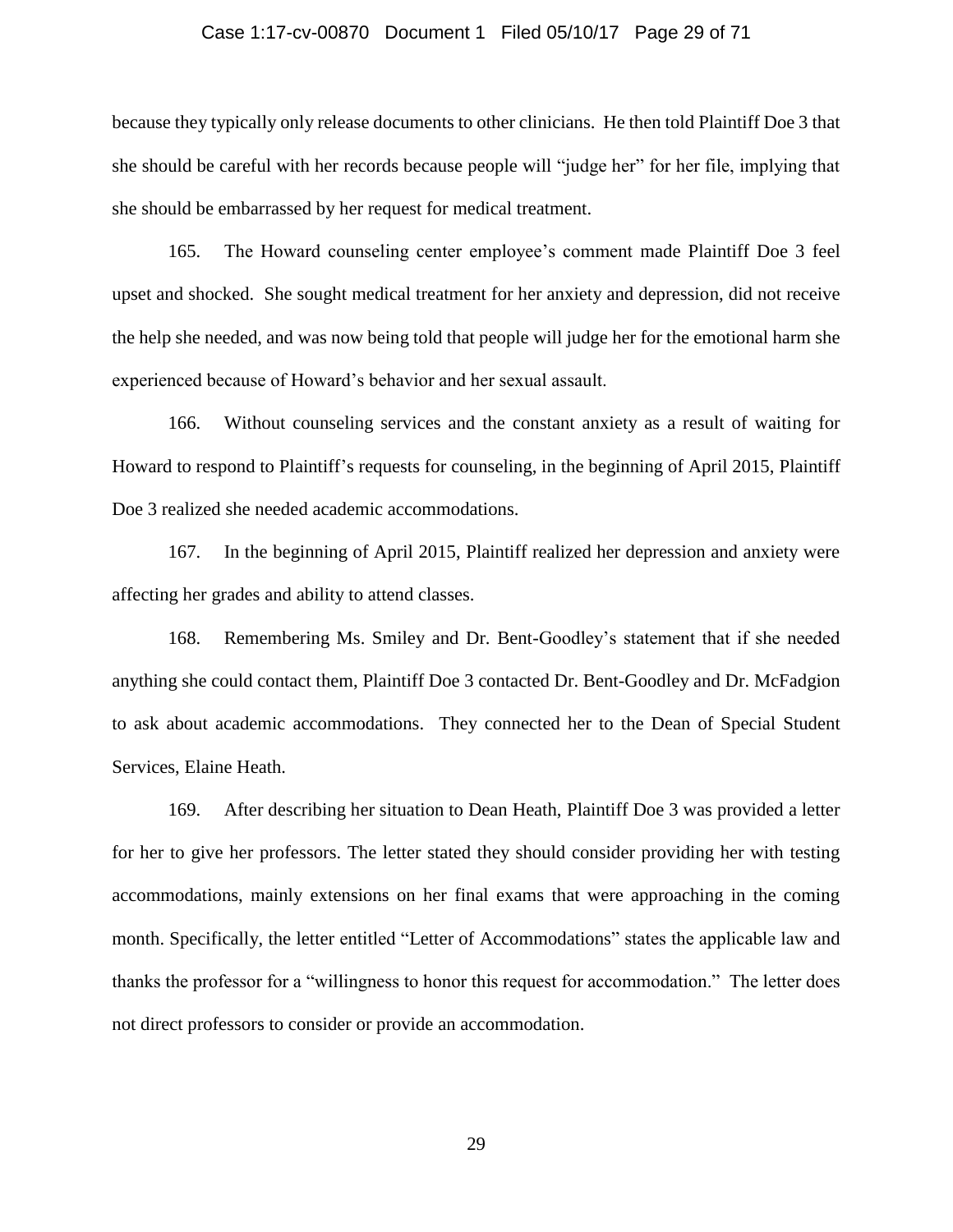#### Case 1:17-cv-00870 Document 1 Filed 05/10/17 Page 30 of 71

170. Plaintiff provided this letter to all of her professors and received exam extensions in all of her classes except for two.

171. In response to the letter notifying her professors that she sought an accommodation under Title IX, Plaintiff Doe 3's statistics professor Ahmed Mohamed and biology professor William Gordon both told Plaintiff that it was too late for her to do anything to improve her grade and told her to withdraw from their classes.

172. Shocked by their hostility to her request, Plaintiff Doe 3 tried to explain to both professors that she did not think she could withdraw from the classes because it would risk losing her ROTC scholarship. Neither Professor Gordon nor Professor Mohammed changed his mind.

173. Plaintiff went back to Dean Heath seeking assistance with her two professors who refused to provide or engage in a conversation regarding an academic accommodation.

174. Dean Heath told Plaintiff that all she can do is provide the letter requesting that professors provide an accommodation, but that it was ultimately up to the professors to decide whether to provide them or not.

175. Plaintiff Doe 3 also contacted Dr. McFadgion, who was aware of her emotional well-being over the preceding months, to see if there was anything she could do to assist. Dr. McFadgion appeared supportive, conveying to Plaintiff that her professors had to provide accommodations under the law. However, the issue remained unresolved.

176. As a result of Howard's failure to provide Plaintiff Doe 3 a reasonable accommodation she failed her biology and statistics classes, and is at risk of losing her ROTC scholarship.

177. After the close of the semester, in July 2015, Plaintiff Doe 3 sent an email to Howard President Wayne Frederick to express her concern with Howard's response to her report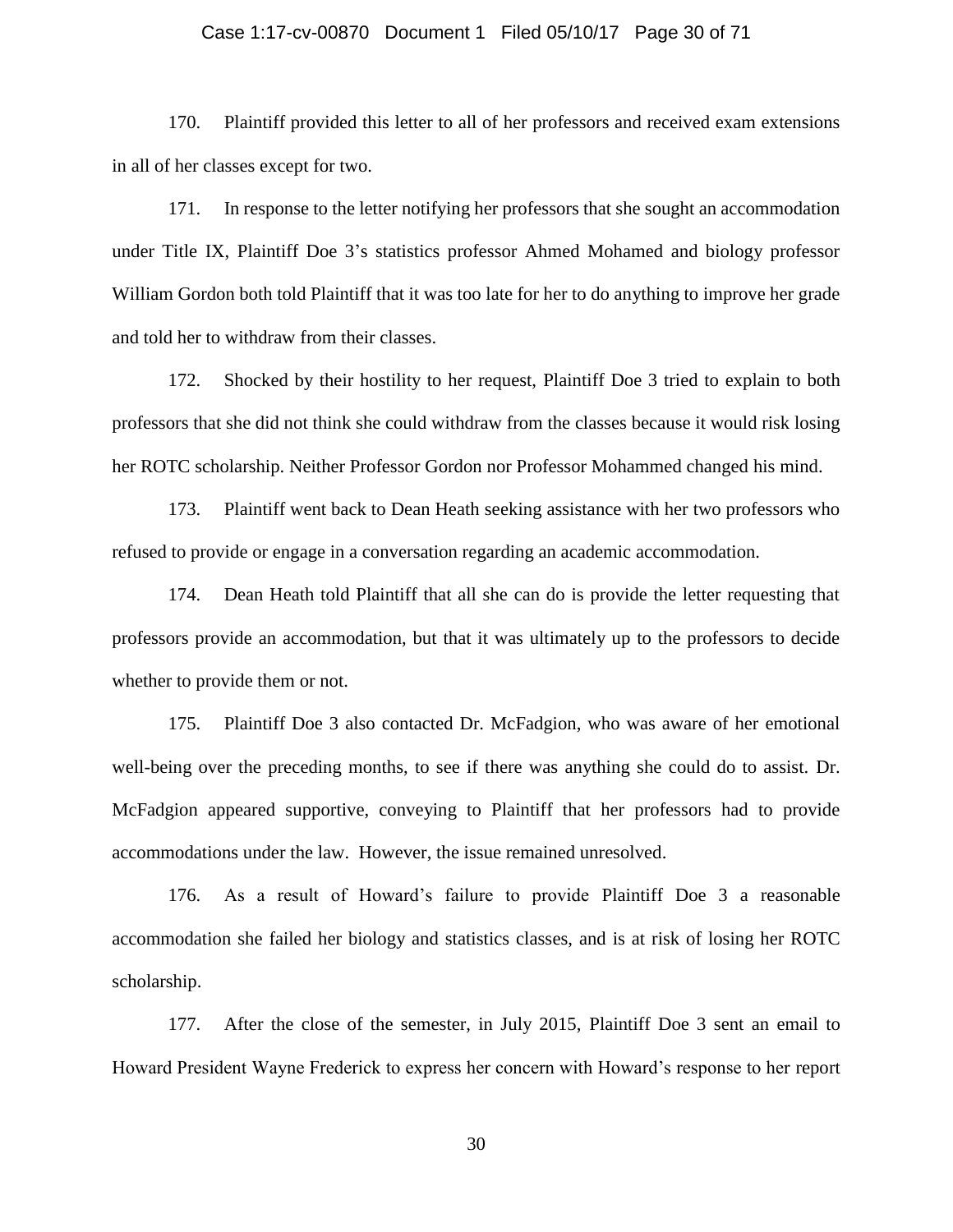#### Case 1:17-cv-00870 Document 1 Filed 05/10/17 Page 31 of 71

of sexual assault and request for reasonable accommodation to complete her courses during a semester where she was experiencing severe depression and not receiving support from Student Affairs, the Counseling Center, or the Title IX Office. Weeks passed without a response to her email.

178. During this same time, in October and December, 2015, Plaintiff's ROTC advisor Captain Culbertson also reached out to Candi Smiley to attempt to assist Plaintiff Doe 3 in her request for accommodations.

179. Captain Culbertson similarly did not receive a response from Smiley.

180. A few days following a third email to the President's Office, Plaintiff received a call from Candi Smiley. Smiley apologized for her experiences over the last few months and asked Plaintiff what she needed. Plaintiff Doe 3 reported that she had an outstanding bill on her student account and could not register for classes because of a hold on her account. Smiley said she would connect her to someone in Financial Aid to assist and the issue was resolved.

181. Captain Culbertson also eventually received a response from Smiley, who told her that they were investigating Plaintiff Doe 3's request regarding her grades.

182. Howard's assault on Plaintiff Doe 3's ability to continue her education carried through the fall semester 2015 and spring semester 2016.

183. In March 2016, Plaintiff Doe 3 felt betrayed and helpless in her communications with Howard and sought the help of Network of Victim Recovery District of Columbia. Kiera Bloore of NVRDC represented Plaintiff Doe 3 in her communications with Howard.

184. On March 30, 2016, Ms. Bloore, Captain Culbertson, and Plaintiff Doe 3 met with Smiley regarding her failed classes and how she can retake them without further risking her ROTC scholarship. Ms. Smiley told them that Plaintiff had difficulty getting assistance with the two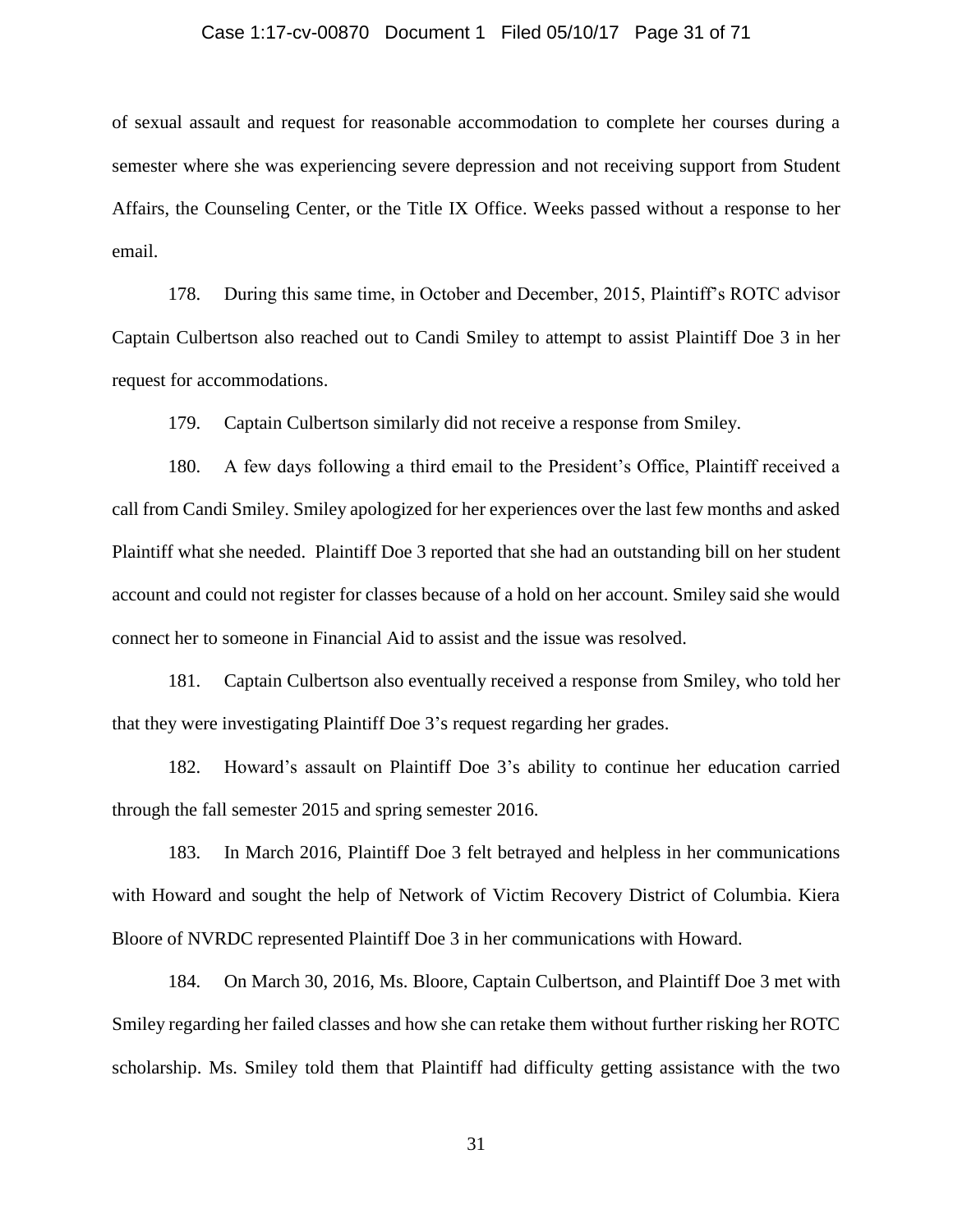#### Case 1:17-cv-00870 Document 1 Filed 05/10/17 Page 32 of 71

classes she failed last spring because she asked for help too late in the semester. She affirmed Dean Heath's position that while teachers should provide reasonable accommodations, there was not anything they could have done because she asked for help too late. She stated that the school has limited ability to "force" teachers to provide reasonable accommodations.

185. In that meeting, Ms. Smiley stated that she and Dr. Bent-Goodley are "willing to go to bat" for Plaintiff and see if there is a way she can make up the work and raise her grades in those two classes to either C's or D's so that her scholarship is no longer at risk. Plaintiff requested that her F's be changed to Incompletes and that she be given make up work that will raise her grades enough for her to keep her ROTC scholarship. Ms. Smiley said that she would look into this option and get back to Plaintiff with answers by next week, April 6.

186. Ms. Bloore shared with Ms. Smiley the most significant cause of Plaintiff's concern over Howard's behavior – that she asked for counseling services when she first reported to the school and never received any, despite explaining to several people that she was suicidal. Plaintiff Doe 3 asked for personal counseling services and was never provided any and the only option she was ever presented with was a group counseling session that she told the school conflicted with her work schedule and yet she was never given any alternatives.

187. Ms. Bloore reported that due to that lack of counseling support, Plaintiff's grades suffered and she lost her job in April 2015. Plaintiff's loss of income meant that she had not been able to pay off the balance of her student account.

188. On April 22, 2016, Ms. Bloore sent Howard an email following up on the status of the incompletes and setting a meeting with the Provost or President.

189. Having received no response, on April 26, 2016, Ms. Bloore sent another email following up on the status of the incompletes and setting a meeting with the Provost or President.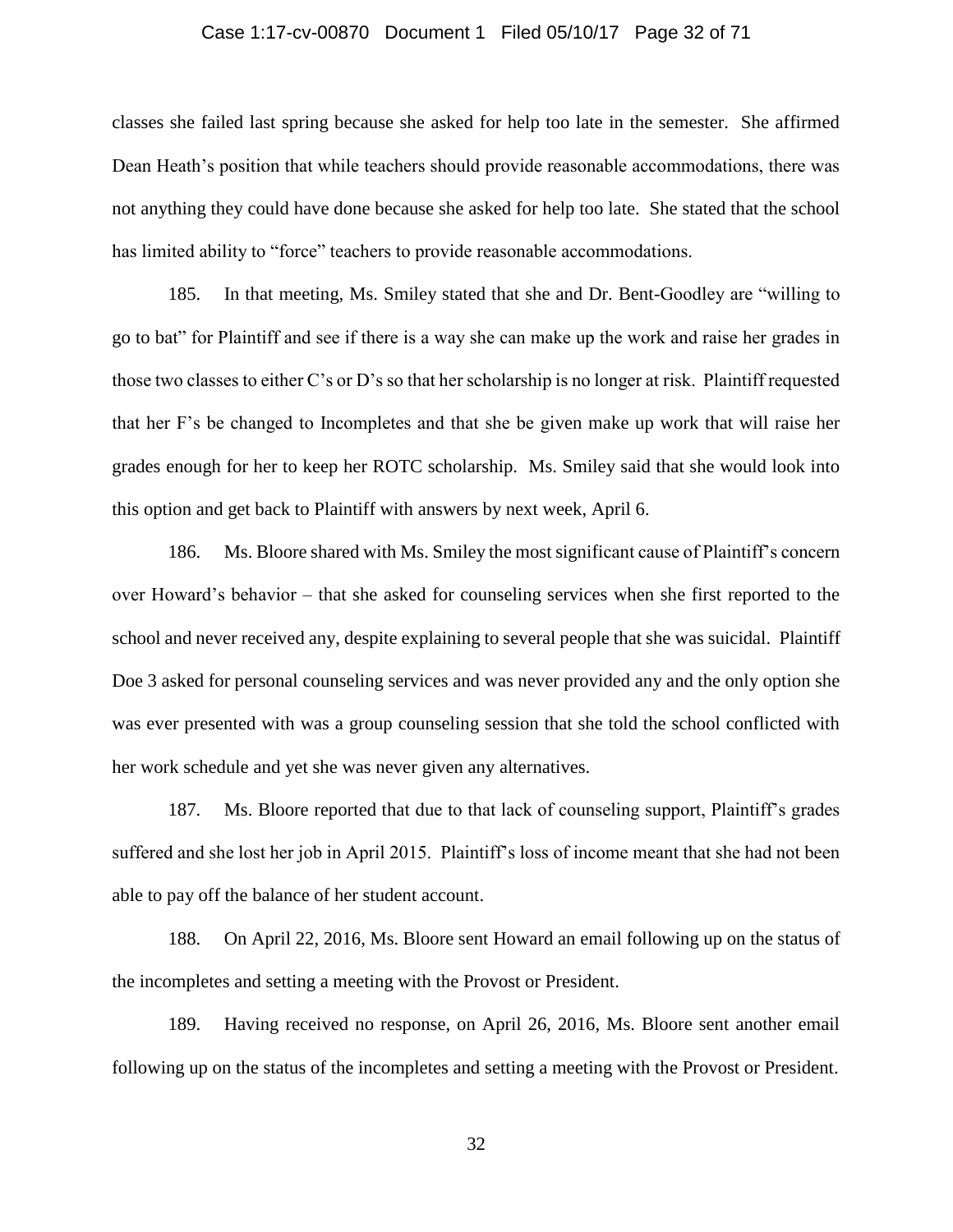#### Case 1:17-cv-00870 Document 1 Filed 05/10/17 Page 33 of 71

190. On April 26, 2016, Howard's counsel responded to Ms. Bloore stating they could not locate a waiver or representation letter that allowed them to speak with Ms. Bloore about Plaintiff Doe 3.

191. Disregarding the circumstances of Plaintiff Doe 3's sexual assault, counsel also stated that Plaintiff Doe 3 did not complete enough work to qualify for an incomplete in the two classes she failed. Counsel reported that Howard's policy for incompletes is that that the student must complete 60 to 80 percent of the work to qualify for an incomplete.

192. On April 27, 2016, Ms. Bloore sent Howard the requested consent form and requested a teleconference to discuss the Incompletes the next day, April 28.

193. On April 28, 2016, Ms. Bloore followed up, having not received a response, asking if Ms. Smiley or a representative from Howard were available for a teleconference. She received no response.

194. Ms. Bloore followed up again, leaving a voice message on May 19, 2016, to discuss Plaintiff Doe 3 Incompletes. Ms. Bloore also followed up with an email.

195. Having received no response, Ms. Bloore called and emailed again on May 26, 2016. Howard responded via email, stating that they could set up a call next week to discuss the Incompletes and other academic accommodations or concerns Plaintiff had.

196. Ms. Bloore responded asking for availability for a teleconference, proposing times.

197. On May 31, 2016, having received no response from Howard, Ms. Bloore called and left a voice message requesting she contact her to set up a time to discuss Plaintiff Doe 3's concerns.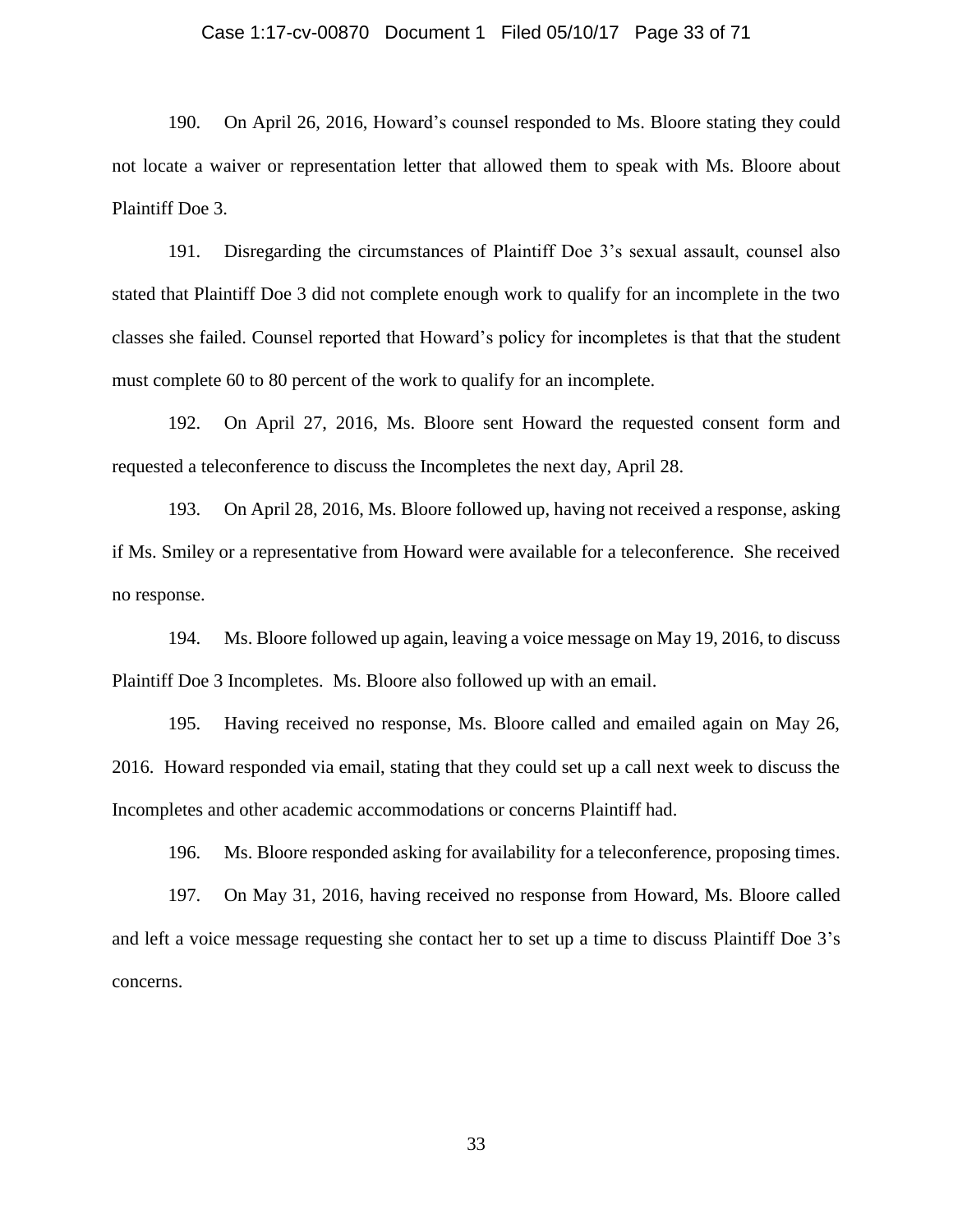#### Case 1:17-cv-00870 Document 1 Filed 05/10/17 Page 34 of 71

198. On June 3, 2016, having received no response from Howard, Ms. Bloore called and left a voice message again requesting she contact her to set up a time to discuss Plaintiff Doe 3's concerns.

199. On June 12, 2016, having received no response, Plaintiff Doe 3 emailed Ms. Smiley. Plaintiff's ROTC supervisor told her that the Provost was waiting to hear from her with times to meet. However, Ms. Smiley told Plaintiff she was going to get back to her with possible times to meet. Not wanting the Provost to feel she was responsible for the delay, Plaintiff sent a further email asking for a status update.

200. Plaintiff received no response.

201. On or around the beginning of June 2016, Plaintiff Doe 3 decided she would register for summer courses so that she could retake the classes she failed. Though she was hoping Howard would work with her to assign Incompletes so she could take the classes without additional cost to her, she felt like she had to move forward with summer courses so that she did not further risk her ROTC scholarship. At the time, she had \$5,186.00 in her account, which was enough money to pay for nearly two classes. Plaintiff Doe 3 knew that she could work to make up the small differences in the cost of two classes and decided to register.

202. When Plaintiff Doe 3 went to register for classes on or about June 15, 2016, and saw that her financial aid had depleted to \$3,200.00, she called the financial aid office to ask why there had been a deduction. The financial aid office told Plaintiff Doe 3 that her account had been "adjusted." When Plaintiff checked back against on or about June 22, 2016, her account reflected a \$0 balance.

203. Unable to register for classes without financial aid, and unable to receive information about these deductions, Plaintiff emailed Ms. Smiley and the financial aid office,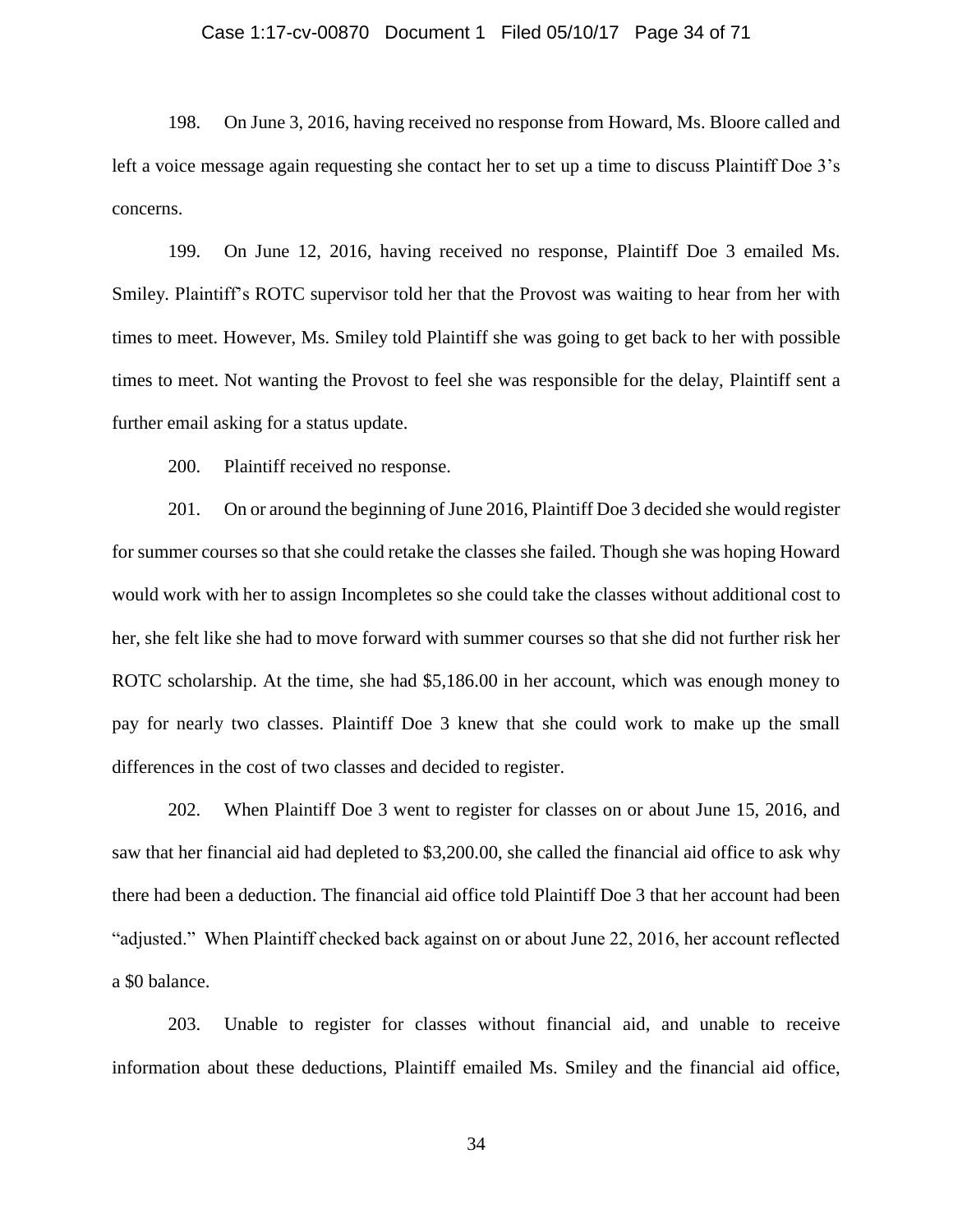#### Case 1:17-cv-00870 Document 1 Filed 05/10/17 Page 35 of 71

explaining that registration for summer classes happened this week and classes start on Monday. Plaintiff Doe 3 was not in a position to work to raise the full amount of tuition for the two classes and had planned her summer around taking these two courses, relying on the amount of financial aid available in her account. She requested information about why her account had been depleted and requested a prompt response, with classes starting in a few short days.

204. On June 27, 2016, Plaintiff received a response from the financial aid office stating shortly that she used her maximum aid eligibility during the fall and spring semesters, and therefore had no financial aid to use for summer classes.

205. As a result, Plaintiff did not register for summer courses. Plaintiff never received an answer about why her account was depleted and the reason behind periodic withdrawals of her resources after the spring semester ended.

206. As a result, Plaintiff entered the fall 2016 semester with increased anxiety about the possibility of losing her ROTC scholarship. Without her scholarship, Plaintiff would be unable to attend Howard University.

207. Hoping there was still a way to receive academic accommodations from Howard, Plaintiff and Ms. Bloore continued their outreach to Ms. Smiley and Howard's counsel to resolve Plaintiff's outstanding concerns.

208. On July 12, 2016, Ms. Bloore reached out to Smiley and Howard's counsel again to follow up on Plaintiff's accommodation requests. At that time, Ms. Bloore had not heard from Howard since May 26, despite multiple emails and phone calls in the interim.

209. On July 20, 2016, Ms. Bloore sent Howard's counsel and Ms. Smiley an email outlining Plaintiff Doe 3's concerns. The email included: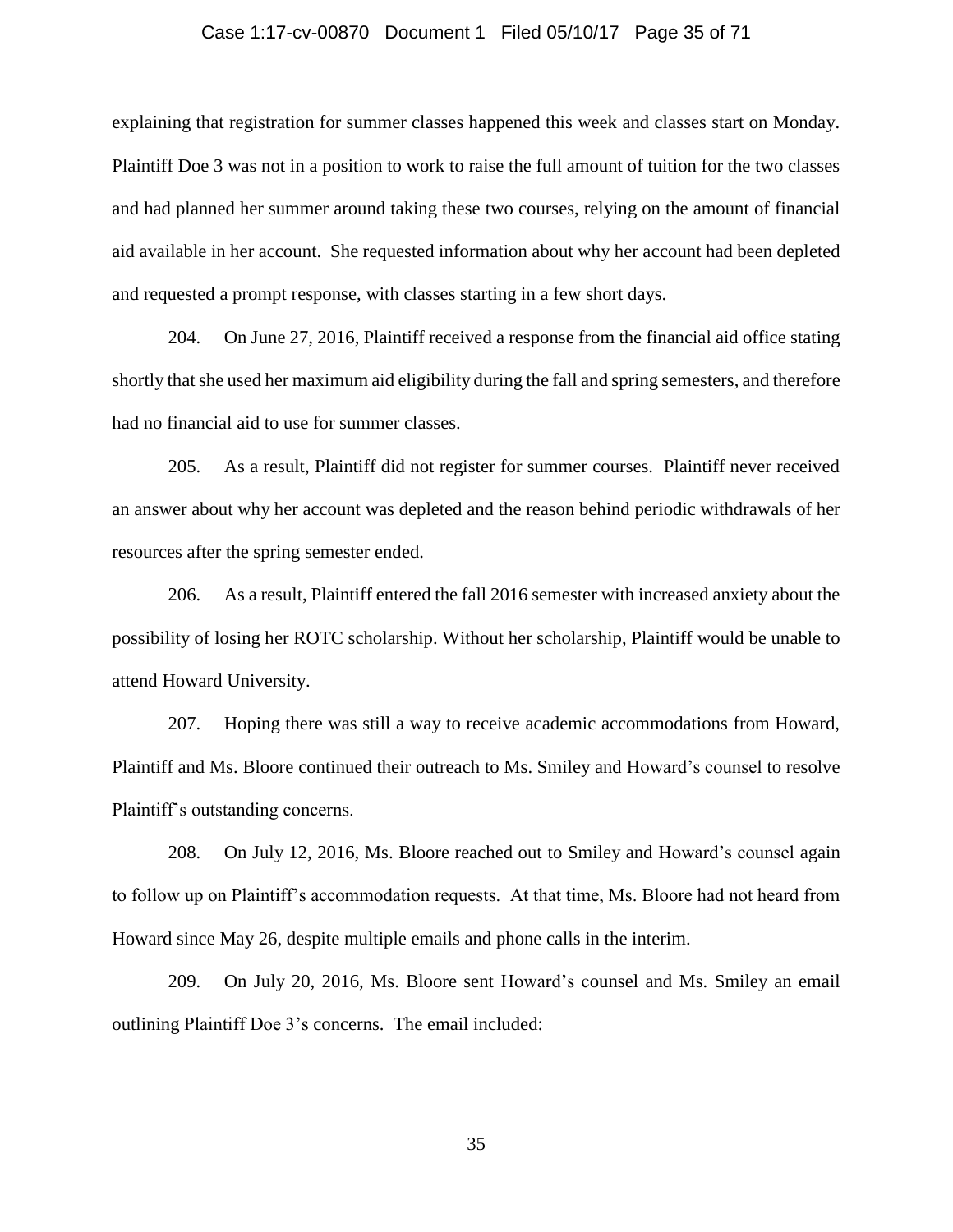- a. "Back in the spring of 2015, Plaintiff Doe 3 asked for academic accommodations because she was struggling in her courses after having reported being assaulted by Officer Assailant 2, an HU officer. However, her Biology 2 professor, Professor Gordon, refused to provide her with any academic accommodations. As a result, Plaintiff Doe 3 failed that course, putting her ROTC scholarship at risk. Plaintiff Doe 3 would like to receive an incomplete in Biology 2 and be permitted to complete any make-up assignments that would allow her to pass the course."
- b. "Next, this past spring semester Plaintiff Doe 3 took Chemistry 2 with Professor Talanova. While Plaintiff Doe 3 completed a majority of the work in the class, her performance was poor because she continues to struggle with being on the campus where she was assaulted. In addition, the continued difficulties Plaintiff Doe 3 has experienced with communicating and trying to receive support from the administration has caused her extreme stress since the spring of 2015. Plaintiff Doe 3 asked Professor Talanova if she could receive an incomplete in this course to provide her more time to complete the assignments at a passing level. Professor Talanova told Plaintiff Doe 3 that an incomplete in this course would not be approved and there was nothing she could do to assist Plaintiff Doe 3. As a result, Plaintiff Doe 3 failed this course. Plaintiff Doe 3 is asking for an incomplete in this course so that she can have the opportunity to pass this course and succeed."
- c. "Being assaulted by an HU officer created a highly hostile environment for Plaintiff Doe 3, which has caused her to struggle in her courses. Under Title IX, the University has an obligation to eliminate the hostile environment, prevent its recurrence and address its effects. Part of addressing the effects of this hostile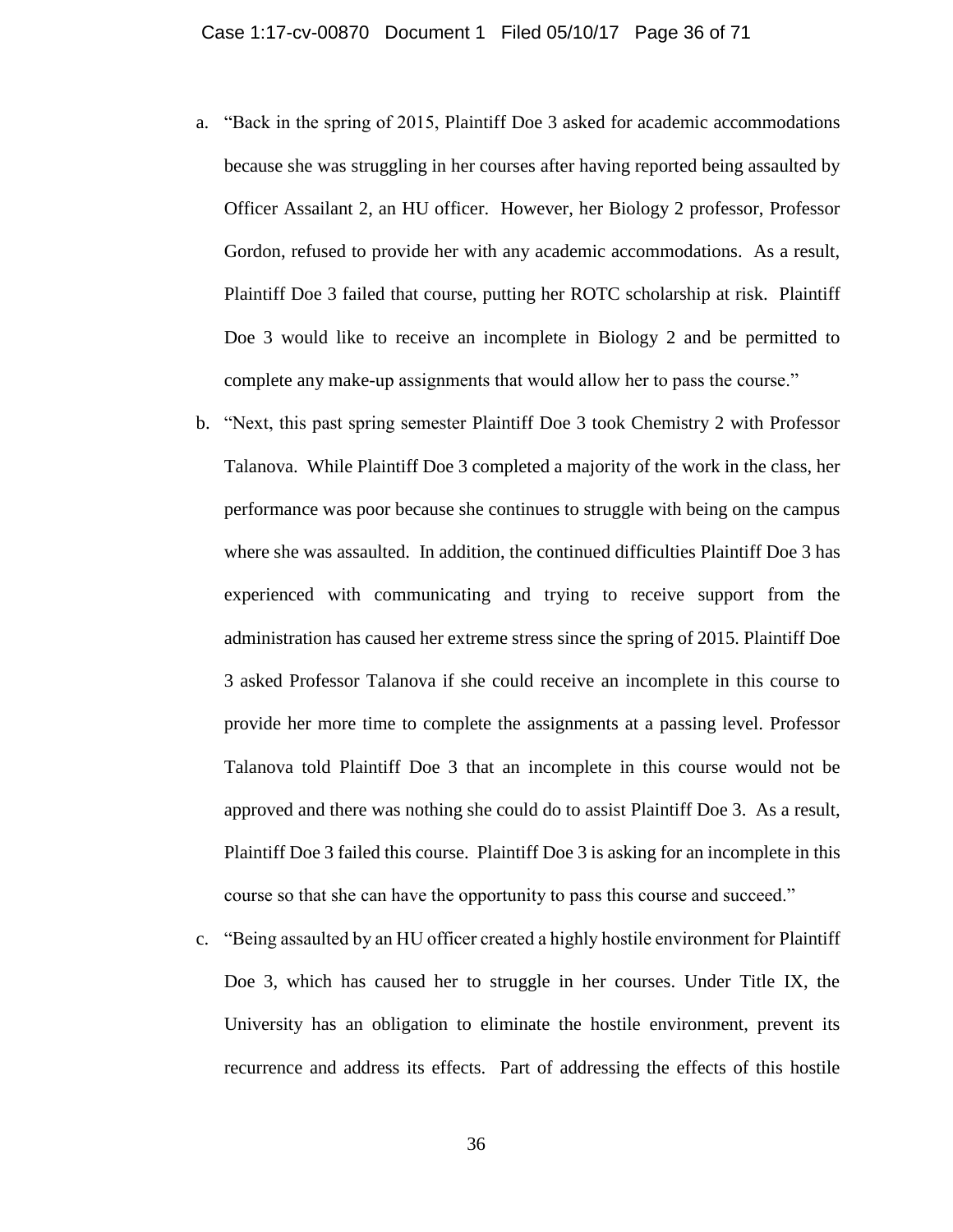environment is providing academic accommodations where they are reasonably available. We believe providing these two incompletes to Plaintiff Doe 3 are reasonable academic accommodations that the University is reasonably capable of providing."

210. Neither Ms. Bloore nor Plaintiff received a response from Ms. Smiley or Howard's General Counsel's Office.

211. Plaintiff Doe 3 began the fall semester 2016 at Howard and spends each day fearing her ROTC scholarship will be taken away. She is now on probation and if her grades drop any further, her scholarship will be revoked.

212. In regards to her assailant, Plaintiff heard from campus police that her assailant was terminated from his position at Howard University. Plaintiff Doe 3 never received an update regarding her Title IX complaint.

213. According to Howard's policy, Plaintiff Doe 3 should have received notification of the status of her report of sexual assault or resolution of the investigation within 60 days, which should have been in January 2015. Plaintiff has still not received notification of the status of her report or resolution of the investigation into her complaint of sexual assault and physical abuse by a Howard police officer.

214. Howard was deliberately indifferent to Plaintiff Doe 3's report of sexual assault and physical abuse where it failed to investigate promptly.

215. Howard was deliberately indifferent to Plaintiff Doe 3's report of sexual assault where it failed to notify Plaintiff Doe 3 that additional time was needed to complete an investigation into her report of sexual assault and physical abuse.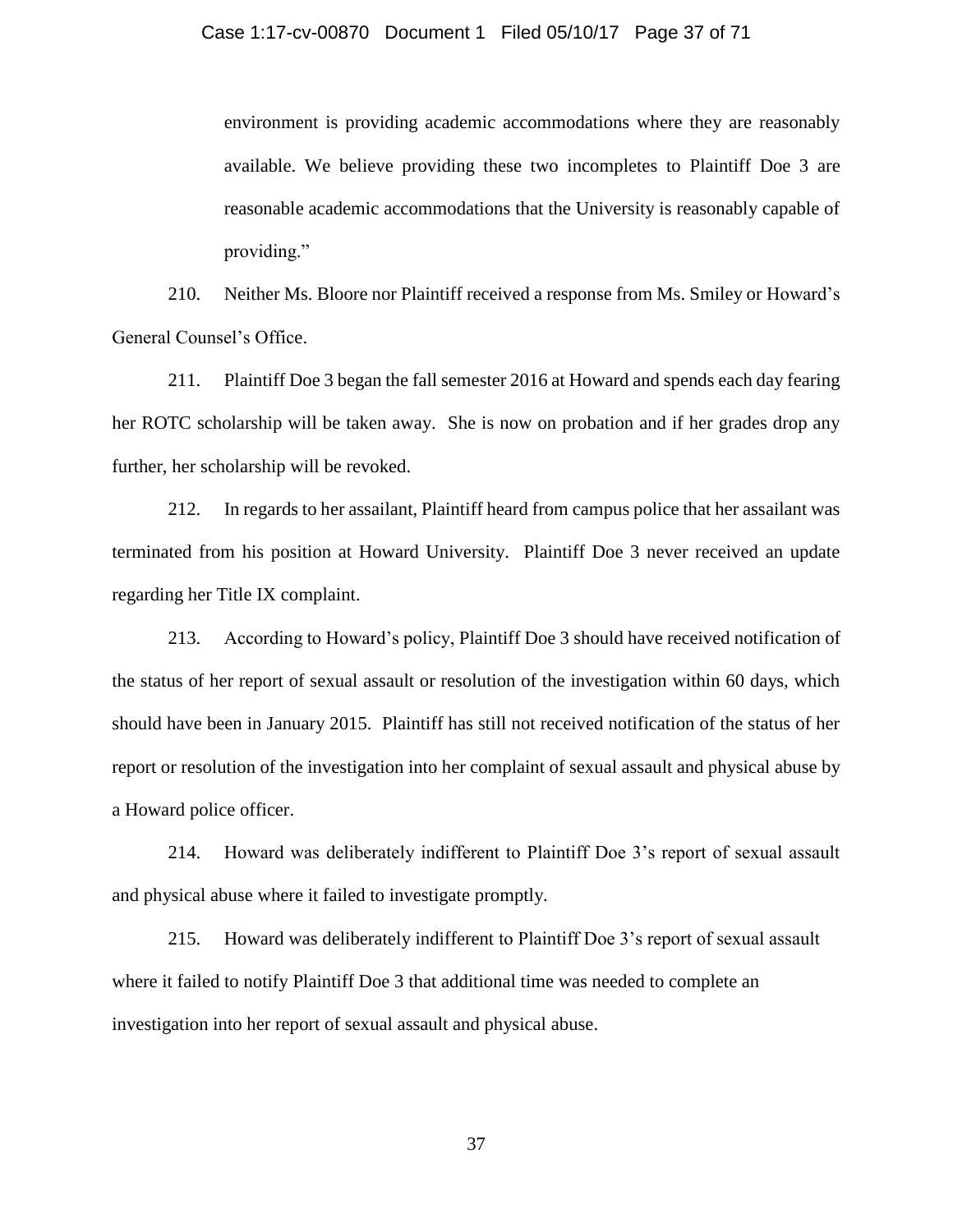#### Case 1:17-cv-00870 Document 1 Filed 05/10/17 Page 38 of 71

216. Howard was deliberately indifferent to Plaintiff Doe 3's report of sexual assault and physical abuse where it failed to complete an investigation within 60 days of her report.

217. Howard's deliberate indifference caused Plaintiff Doe 3 to become increasingly depressed after reporting the assault, constantly fearful and anxious that she may lose her ROTC scholarship.

218. Howard's deliberate indifference caused Plaintiff Doe 3 to experience depression, anxiety, and a sense of betrayal as the days passed without communication from Howard regarding her requests for counseling services.

219. Plaintiff never received counseling services from Howard University despite repeated attempts and sharing with individuals in the counseling center that she was experiencing suicidal ideation.

220. Plaintiff Doe 3 continues to struggle to receive support or secure academic accommodations from Howard, which threaten her scholarship and ability to continue her education.

### *Plaintiff Jane Doe 4*

221. Jane Doe 4 started as a student at Howard University in August 2015. She joined the ROTC program in the fall of 2016.

222. Plaintiff Doe 4 met Howard student Assailant 3 on March 7, 2016.

223. On March 9, 2016, Assailant 3 raped Plaintiff Doe 4 in his dorm room on Howard's campus.

224. Plaintiff Doe 4 left after the assault, distraught and upset. Assailant 3 texted her soon after she left and said, "my bad."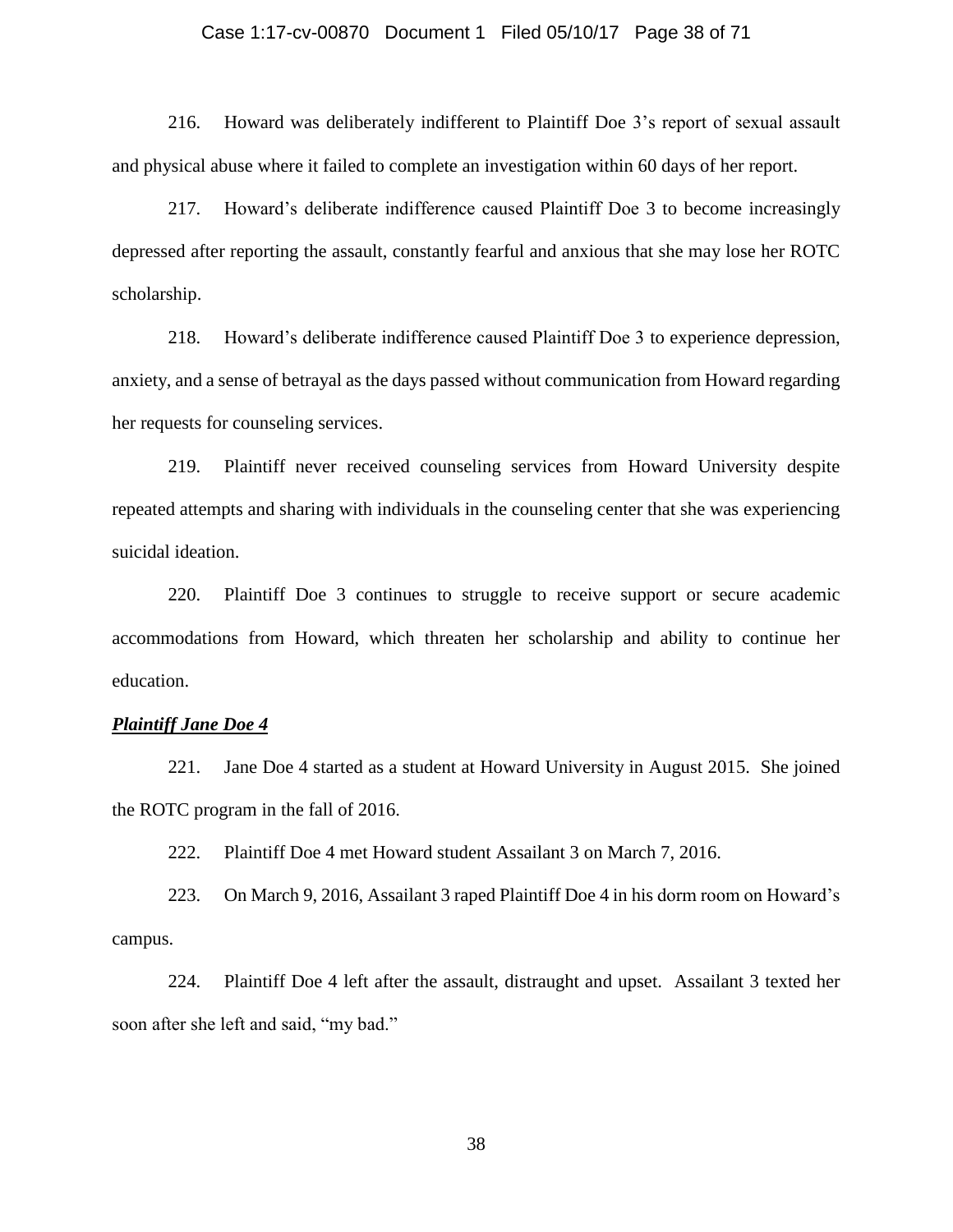#### Case 1:17-cv-00870 Document 1 Filed 05/10/17 Page 39 of 71

225. Plaintiff Doe 4 reported the rape to Candi Smiley, Howard Title IX Coordinator, on March 10, 2016. Smiley advised Plaintiff about available counseling services and the possibility of changing her assigned dormitory. Smiley gave Plaintiff Doe 4 a set of written handout materials. She did not mention or advise that Plaintiff seek medical attention.

226. When reporting her rape to Smiley, Plaintiff Doe 4 requested that she be allowed to move dormitories as soon as possible. Smiley told Plaintiff Doe 4 she could move to a different dorm and that she would be in touch regarding logistics and next steps. Smiley told Plaintiff that she would forward her information to the Dean for Special Student Services, Dr. Elaine Bourne Heath.

227. Every day that passed following the assault, where Plaintiff Doe 4 continued to live in the dorm directly next to her rapist, had a significant impact on her ability to pursue her education.

228. Plaintiff Doe 4 also requested a protective order that kept her rapist away from her when on campus.

229. On March 11, 2016, Plaintiff Doe 4 received medical attention from Washington Hospital Center, which provides rape kits and exams conducted by Sexual Assault Nurse Examiners ("SANE"). Howard University Hospital and Howard University Student Health Center do not provide these services.

230. Washington Hospital Center referred Plaintiff Doe 4 to an advocate and attorney from Network for Victim Recovery of DC ("NVRDC"), Jabeen Adawi.

231. On March 14, 2016, Plaintiff Doe 4 followed up with Smiley regarding her request to move to a different dormitory. Smiley reported that she shared Plaintiff's contact information with Dean Heath. Having not heard from Dean Heath, Plaintiff Doe 4 called her the next day. =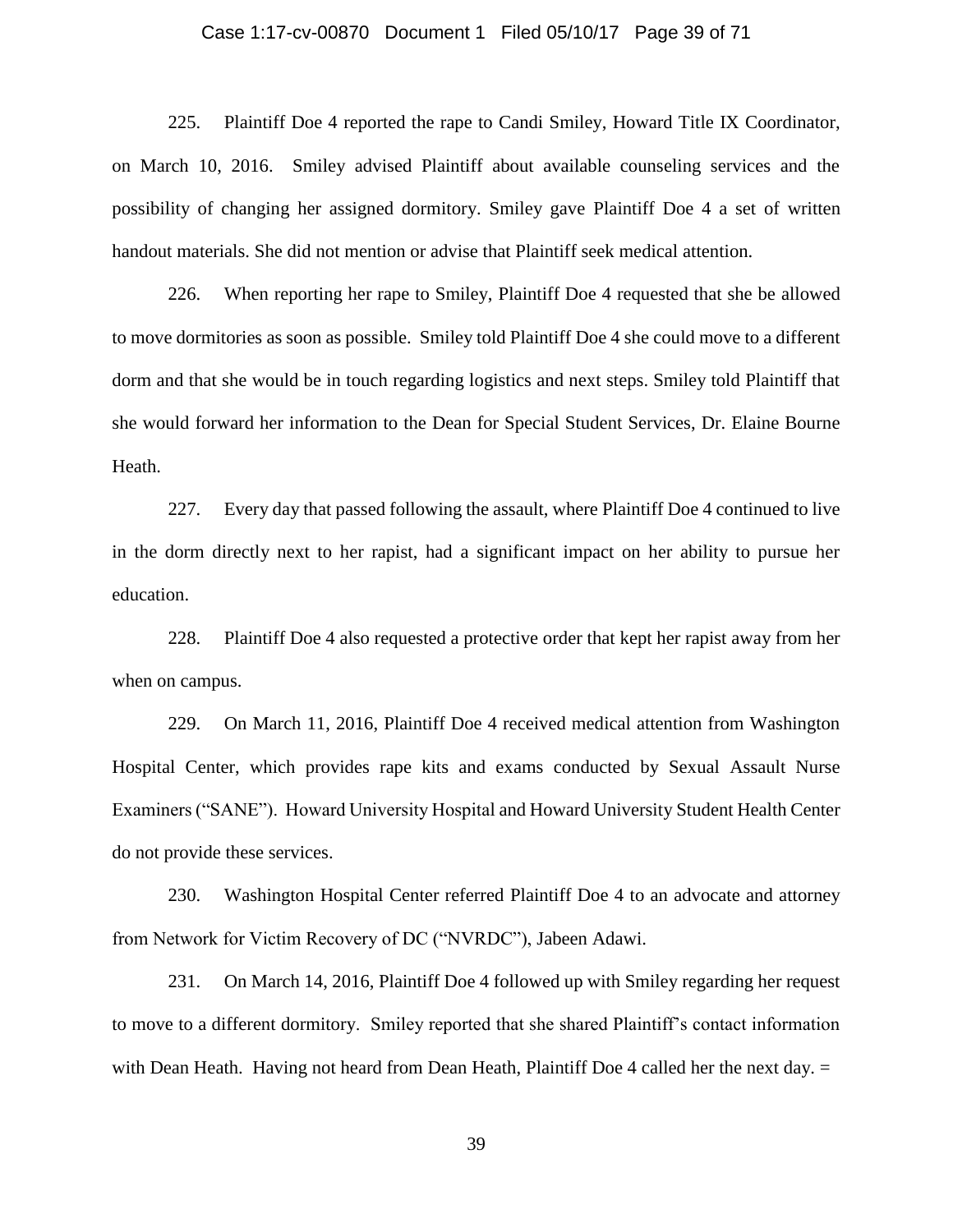#### Case 1:17-cv-00870 Document 1 Filed 05/10/17 Page 40 of 71

232. On March 17, 2016, Plaintiff Doe 4 spoke with Dean Heath and she conveyed the dorm that Plaintiff could move into. Plaintiff Doe 4 moved the next day, a Friday.

233. On March 17, 2016, after moving dorms, Plaintiff Doe 4 and Ms. Adawi went to Dean Heath's office to discuss academic accommodations. The office was completely closed and no one was answering the phone.

234. On March 21, 2016, Plaintiff Doe 4 emailed Dean Heath to request academic accommodations with her Biology, African American Literature, and Persuasive Writing and Research courses. She had deadlines in the three classes the week following the report of her assault and moving, and with everything going on, did not have the ability to focus on her course work.

235. Having no response from Dean Heath, on March 22, 2016, Plaintiff Doe 4 and Ms. Adawi called Dean Heath's office. They were put on hold twice. Upon calling a third time, they were told that Dean Heath was in a meeting.

236. Dean Heath, Plaintiff Doe 4, and Ms. Adawi met on March 23, 2016 to discuss academic accommodations. Dean Heath gave Plaintiff Doe 4 a letter that she could show to her professors when requesting an accommodation.

237. The letter Dean Heath gave to Plaintiff Doe 4, identical to the letter given to Plaintiff Doe 3, only encouraged professors to consider an accommodation.

238. Plaintiff Doe 4 presented the letter to her biology professor, Dr. Gordon. The biology professor was only willing to move the exam two days, from March 23 to March 25, 2016.

239. Later that day, Ms. Adawi emailed Dean Heath and Dr. Gordon to inform them that providing a two day extension is not an appropriate accommodation when a student is requesting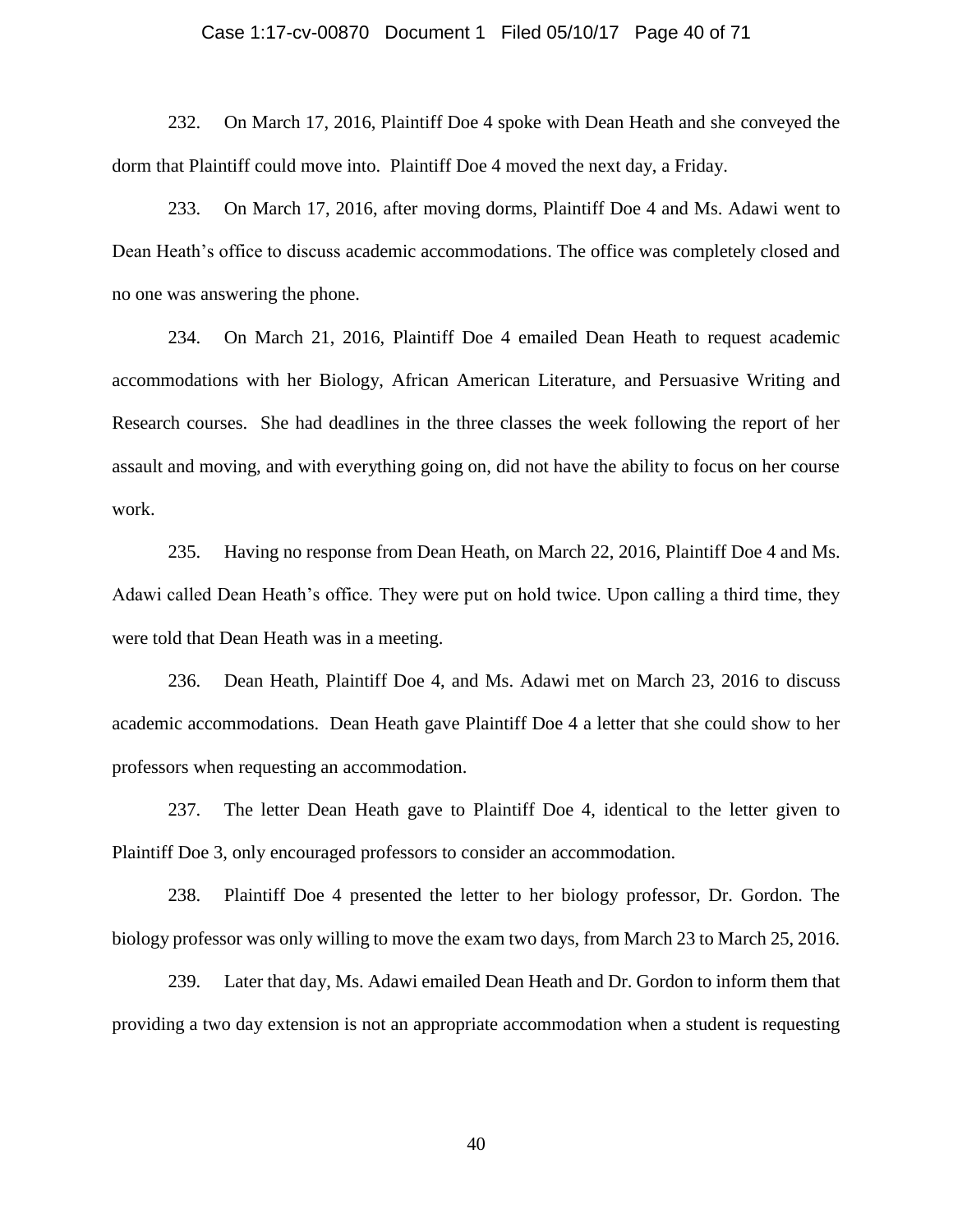#### Case 1:17-cv-00870 Document 1 Filed 05/10/17 Page 41 of 71

assistance following a traumatic event. Ms. Adawi requested a week extension to March 30, 2016 so that Plaintiff could prepare for the exam.

240. Having not heard back from her professor or Dean Heath, Plaintiff Doe 4 went to Dean Heath's office to follow up on her request for an accommodation. Dean Heath pushed back, suggesting she take the exam the next day, March 25. Plaintiff Doe 4 explained that within the last two weeks, she was raped, reported to Howard and the police, and moved dorms. Plaintiff explained that she was not in the right mindset nor had she had the proper time to study. Dean Heath asked when Plaintiff wanted to take the exam, and she suggested the next week, April 1. Dean Heath again pushed back stating, "You know how Dr. Gordon is and we don't want to push him." They agreed Plaintiff would take the exam March 30 and Dean Heath said she would contact Plaintiff after speaking with Dr. Gordon.

241. On March 29, 2016, the day before the exam, Plaintiff Doe 4 had not heard from Dean Heath or Dr. Gordon to confirm the exam or to set up necessary logistics for her to take the exam. Plaintiff Doe 4 emailed both Dr. Gordon and Dean Heath to confirm the exam for the following day.

242. On March 30, 2016, the day Plaintiff was supposed to take the exam, Plaintiff Doe 4 went to speak with Dr. Gordon, having not received a response to her email. Dr. Gordon reported that he never heard from Dean Heath and agreed to let her take the test the following day.

243. In addition to handling the emotional and physical response to a sexual assault, moving dorms, meeting with MPD, and coordinating course work, the inefficiencies and unresponsiveness from Howard added significant stress on Plaintiff's ability to continue her education.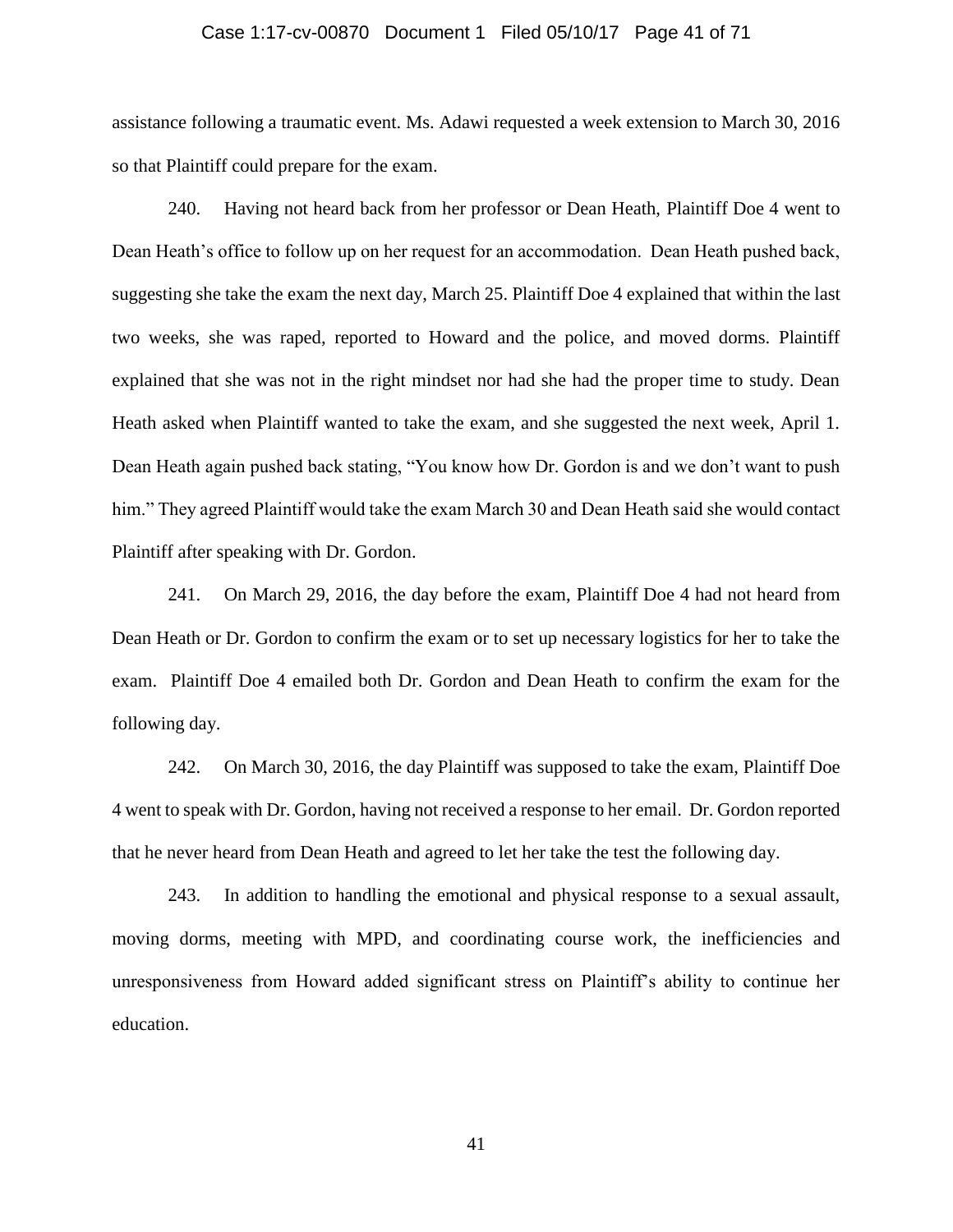#### Case 1:17-cv-00870 Document 1 Filed 05/10/17 Page 42 of 71

244. Since the assault, because her rapist is a Howard student, Plaintiff Doe 4 saw him frequently. On at least four occasions in less than three weeks, Plaintiff Doe 4 saw him in the cafeteria or walking around campus to and from class.

245. On April 1, 2016, Smiley called Plaintiff to let her know that Assailant 3 received the letter notifying him of her complaint. Plaintiff reported to Smiley that she frequently sees her rapist around campus and knowing he is aware of her report, she feels increasingly unsafe on campus. Plaintiff requested coordinating cafeteria and fitness center hours so that she no longer needs to constantly fear running into him in main locations on campus.

246. On April 1, 2016, Ms. Adawi emailed Smiley to set up a meeting to discuss this issue.

247. On April 4, 2016, Smiley responded, referring Plaintiff to her assistant to schedule an appointment, which she did, received no answer, and left a message.

248. On April 7, 2016, Smiley emailed Ms. Adawi, stating that she needed to contact the Office of General Counsel to obtain a representation form and then all communications will go through the General Counsel's Office. Ms. Adawi asked for contact information, and Smiley said that an attorney would contact her when she received the form.

249. That day, Ms. Adawi called the Office of General Counsel and spoke with an attorney. Ms. Adawi sent her the required consent form that day and also inquired into a copy of the stay away order in effect between Plaintiff and her rapist Assailant 3. Plaintiff never received a copy of the document when Smiley began the investigation into her rape complaint.

250. Also in that communication on April 7, Ms. Adawi relayed that Plaintiff Doe 4 had repeatedly been crossing paths with her rapist and it did not appear like he was aware of or abiding by a stay away order. She conveyed that this made Plaintiff's educational environment stressful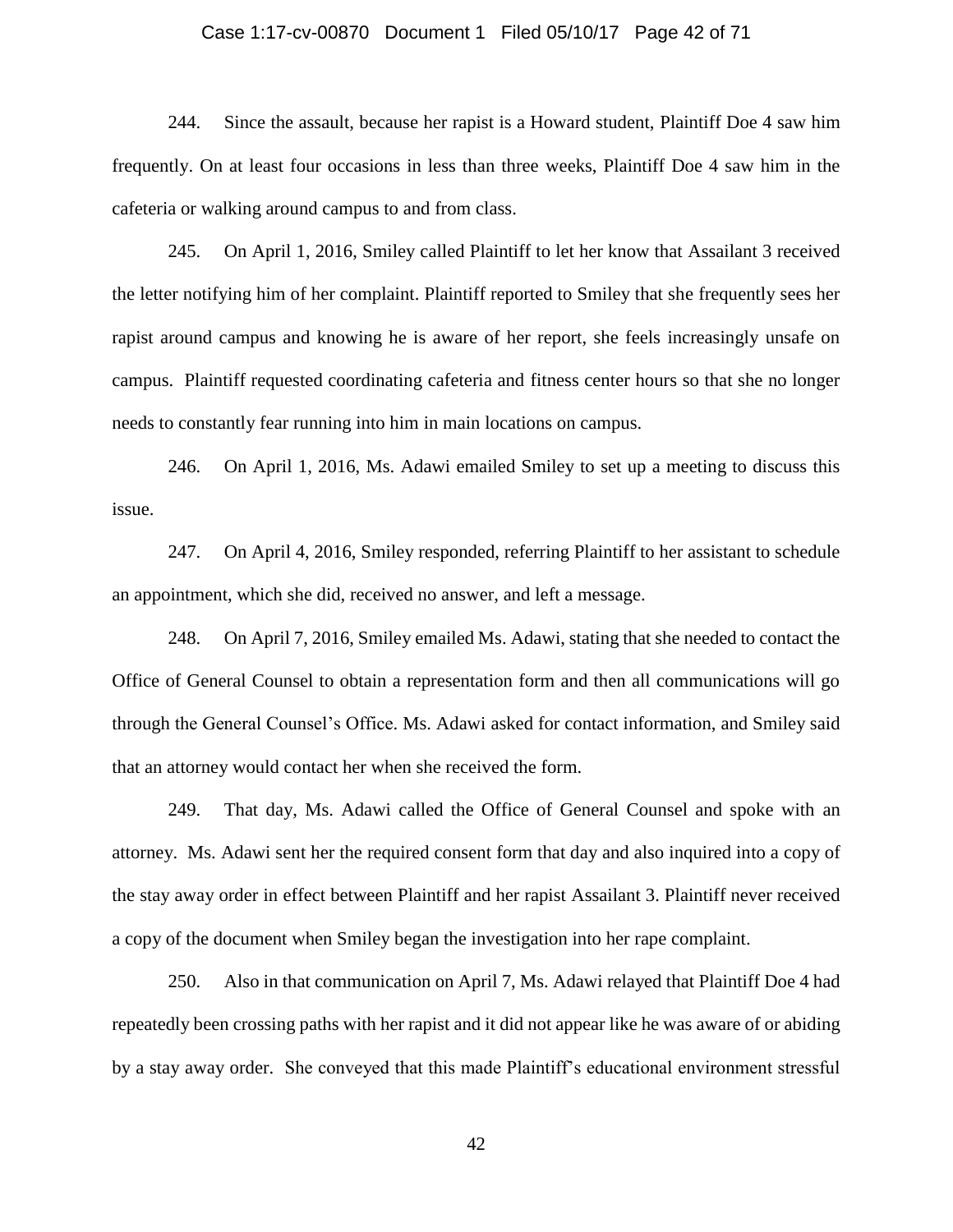#### Case 1:17-cv-00870 Document 1 Filed 05/10/17 Page 43 of 71

and upsetting, and made the use of any common areas available to all students, including those who had not experienced sexual assault or rape, like the fitness center or the cafeteria, challenging. Ms. Adawi requested that the parties be given separate times to use these common facilities so that Plaintiff could avail herself of the campus amenities without fear or anxiety.

251. By April 13, 2016, Ms. Adawi or Plaintiff Doe 4 had received no response. Ms. Adawi followed up to check in. Her email prompted a response from Howard's counsel, who forwarded a copy of the stay award order, but did not address any of the other concerns in Ms. Adawi's email. Ms. Adawi was aware that the attorney was leaving her position at Howard, and responded to ask with whom she should correspond regarding Plaintiff Doe 4's ongoing concerns. She did not receive a response.

252. On April 14, 2016, Smiley and Plaintiff Doe 4 corresponded about her interactions with her rapist on campus. Smiley reported that the accused is not required to leave an area or change his direction because you are there. The stay away order only restricted his ability to speak directly to Plaintiff or indirectly to Plaintiff by asking people to contact Plaintiff on his behalf. She then gave Plaintiff Doe 4 information for counseling services.

253. Smiley did not acknowledge Plaintiff Doe 4's right to an accommodation under Title IX to assist in continuing her education free from any prejudice she may have due to the traumatic event of sexual assault.

254. Smiley did not engage in any process to determine what accommodation may assist Plaintiff Doe 4 in her ability to continue her education without fear or anxiety stemming from her sexual assault.

255. Smiley put a burden on Plaintiff Doe 4 that does not exist in the law and does not answer why Howard cannot provide reasonable accommodations by suggesting that Plaintiff Doe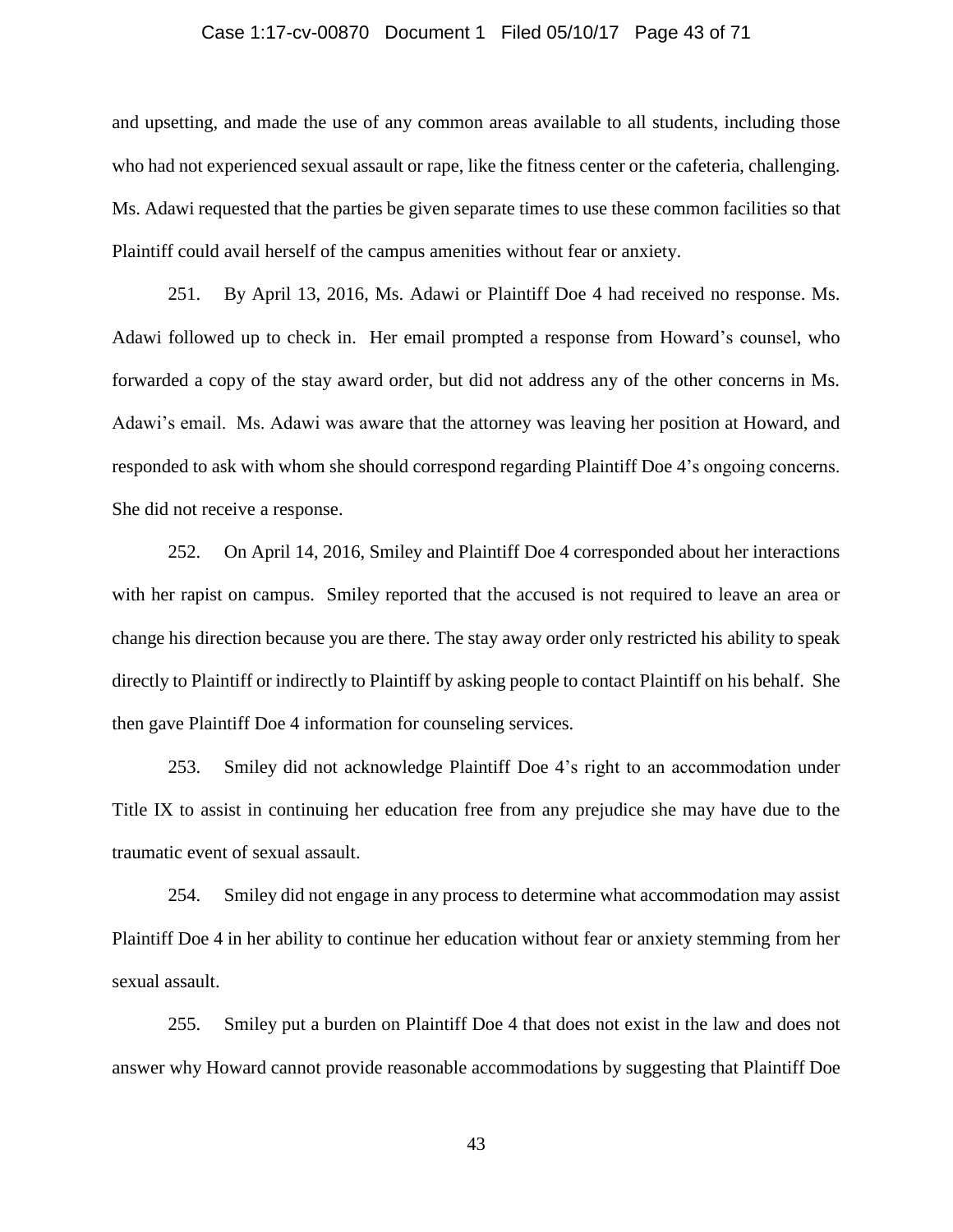#### Case 1:17-cv-00870 Document 1 Filed 05/10/17 Page 44 of 71

4 needs to provide evidence of a threat in addition to the sexual assault she has already reported in order to obtain reasonable accommodations.

256. Plaintiff Doe 4 felt desperate and upset at Howard's continued inadequate responses, failure to engage in a collaborative process that supported her education, and concern that the delay in responses meant that the semester was nearly complete.

257. On April 22, 2016, Ms. Adawi wrote directly to Howard's counsel. She reported that when she was corresponding with Howard's counsel, as directed by Smiley, and counsel only responded to half of her request (and provided the stay away order). Counsel did not respond to the request to set up separate times for Plaintiff Doe 4 and her rapist to avail themselves of campus amenities. Ms. Adawi reported that instead, Smiley emailed Plaintiff directly and did not copy her acknowledged attorney (Ms. Adawi). This only created confusion and contradicted Smiley's previous mandate.

258. Highlighting now two weeks had passed since Plaintiff Doe 4 reported that she felt unsafe on campus as she continued to cross paths with her assailant without resolution, Ms. Adawi again requested that the parties be given separate times to use these common facilities so that Plaintiff Doe 4 could avail herself of the campus amenities without exacerbating a hostile environment that is created by the presence of her assailant and continued anticipation and apprehension for resolution of her still-open Title IX investigation.

259. Receiving no response five days later, Ms. Adawi sent Howard's counsel an email to follow-up on April 27. Counsel did not respond.

260. On April 28, 2016, Ms. Adawi emailed Howard's counsel again with an updated form needed to express Plaintiff's consent for Howard to speak with Ms. Adawi about her case, and request a response to Plaintiff's outstanding safety concerns. She did not respond.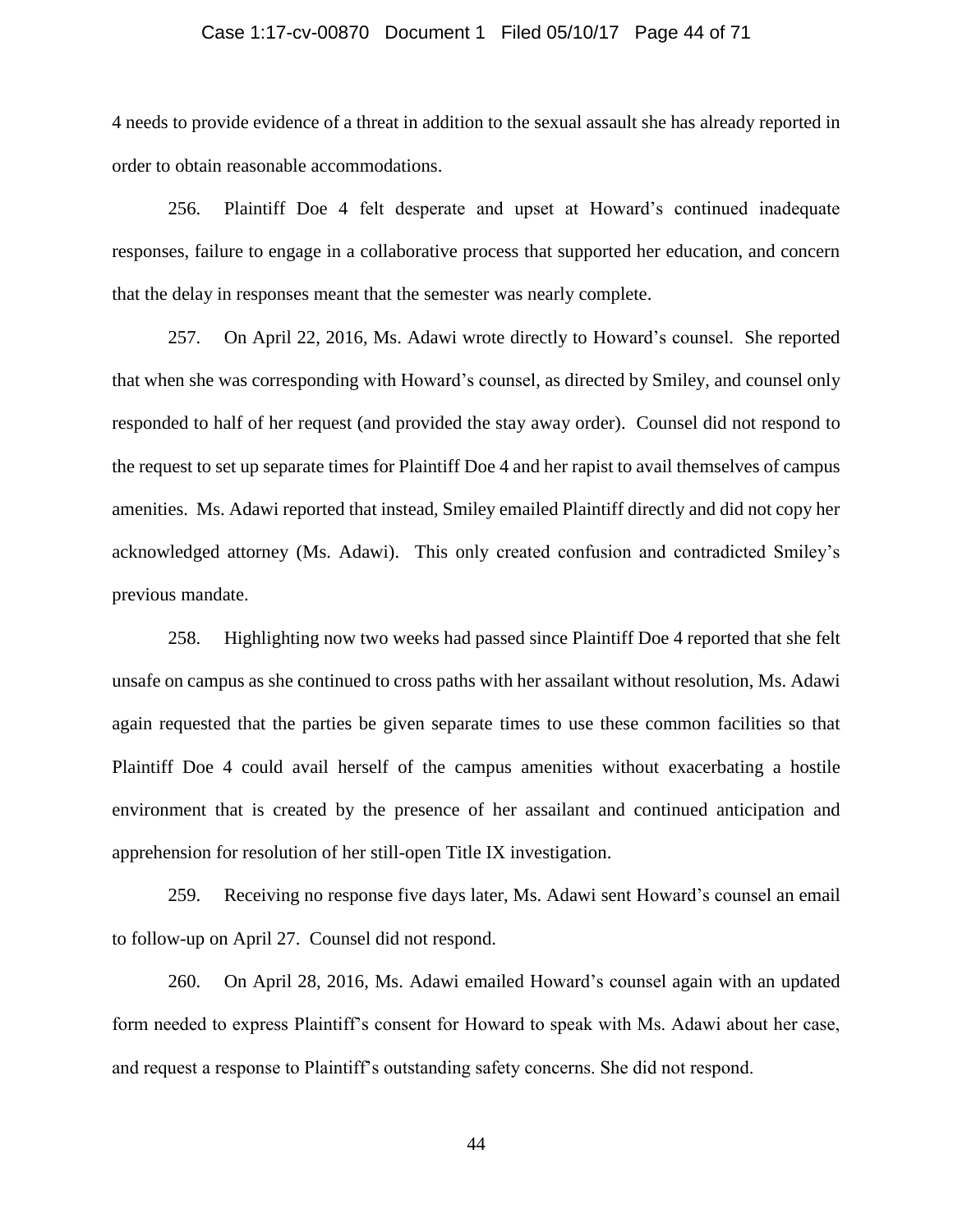#### Case 1:17-cv-00870 Document 1 Filed 05/10/17 Page 45 of 71

261. On May 17, 2016, neither Plaintiff Doe 4 nor Ms. Adawi had received a response from Howard's counsel or Ms. Smiley regarding her outstanding concerns.

262. That day, Ms. Adawi emailed Ms. Smiley to inquire about the investigation into Plaintiff's complaint and March 10, 2016 report of rape by Assailant 3. At that time, a week had passed from Howard's policy of resolution or written update within 60 days of a report of sexual assault. Ms. Adawi asked that Smiley inform her and Plaintiff of the result or a status update as soon as possible.

263. On May 18, 2016, Howard's counsel finally responded to Ms. Adawi's inquiry regarding the proper point of contact, Smiley or General Counsel's Office, and requested information about Plaintiff Doe 4's request for accommodations.

264. On May 23, 2016, Keira Bloore from NVRDC contacted Howard's counsel, providing a new confidentiality release, and asking for an update on the status of the investigation. At this point, Howard was beyond the 60 day time frame for Title IX investigations. Ms. Bloore also provided specific requests for academic accommodations, which included Doe 4's concerns about her safety on campus.

265. Having received no response, Ms. Bloore called Ms. Arnold on May 25, 2016. She did not answer and Ms. Bloore left a message.

266. Still having received no response, Ms. Bloore called Ms. Arnold on June 3, 2016. She did not answer and Ms. Bloore left a message.

267. Still having received no response, Ms. Bloore emailed Ms. Arnold and Ms. Smiley on July 12, 2016. She renewed Plaintiff's long-standing request for an accommodation so that she can use campus facilities without fear of running into her assailant while her Title IX investigation was still pending, now well-past the 60 day deadline.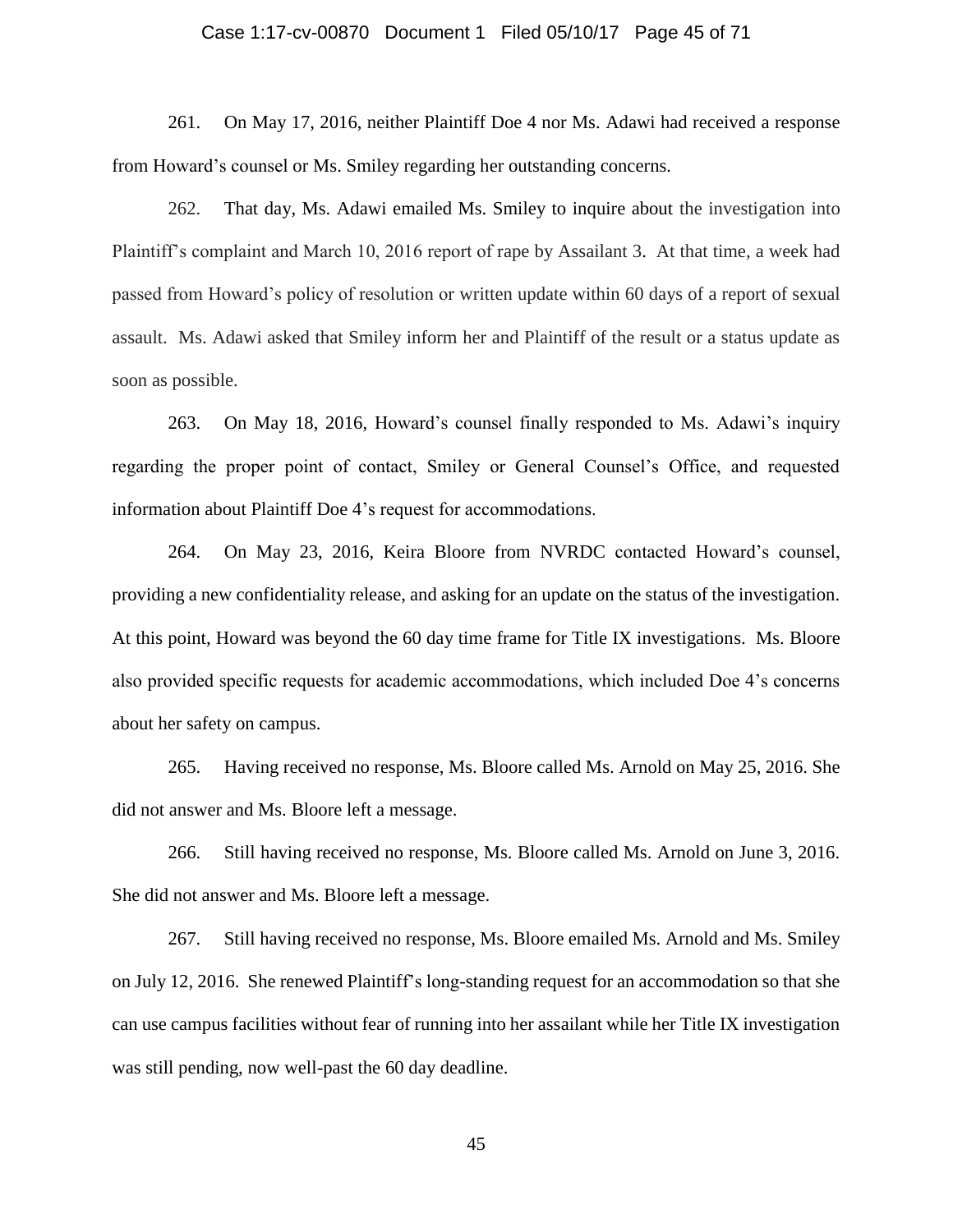#### Case 1:17-cv-00870 Document 1 Filed 05/10/17 Page 46 of 71

268. On July 12, Ms. Bloore finally received a response from Howard's counsel. She stated that the University could address Plaintiff Doe 4's concern with respect to living in the same dorm as her assailant. She then stated that Howard cannot address her request for schedule coordination absent an actual verbal or physical threat, insinuating that this needed to be an additional act other than her reported rape.

269. On July 15, 2016, Bloore responded to Howard's counsel thanking her for her willingness to ensure that Plaintiff Does 4 and her assailant do not live in the same dorm. Bloore also asked for clarification on why Plaintiff Doe 4's other requests for reasonable accommodation, that Plaintiff and her assailant coordinate use of key campus amenities, could not be met.

270. Assailant 3 sexually assaulted Plaintiff Doe 4, which created a hostile environment for her on campus. Under Title IX, Howard University has an obligation to eliminate the hostile environment, prevent its recurrence, and address its effects. In addition, Howard University is required to provide interim accommodations if they are reasonably available. This means that even prior to the University making a determination of whether the Respondent will be held responsible or not for the sexual assault, the University must provide interim accommodations if they are reasonably available.

271. Howard put a burden on Plaintiff Doe 4 that does not exist in the law and does not answer why Howard cannot provide reasonable accommodations by suggesting that Plaintiff Doe 4 needs to provide evidence of a threat in addition to the sexual assault she has already reported in order to obtain reasonable accommodations.

272. Howard had been on notice that Plaintiff Doe 4 felt unsafe on campus and was running into her assailant since April 2016 when Ms. Adawi explained how Plaintiff Doe 4 was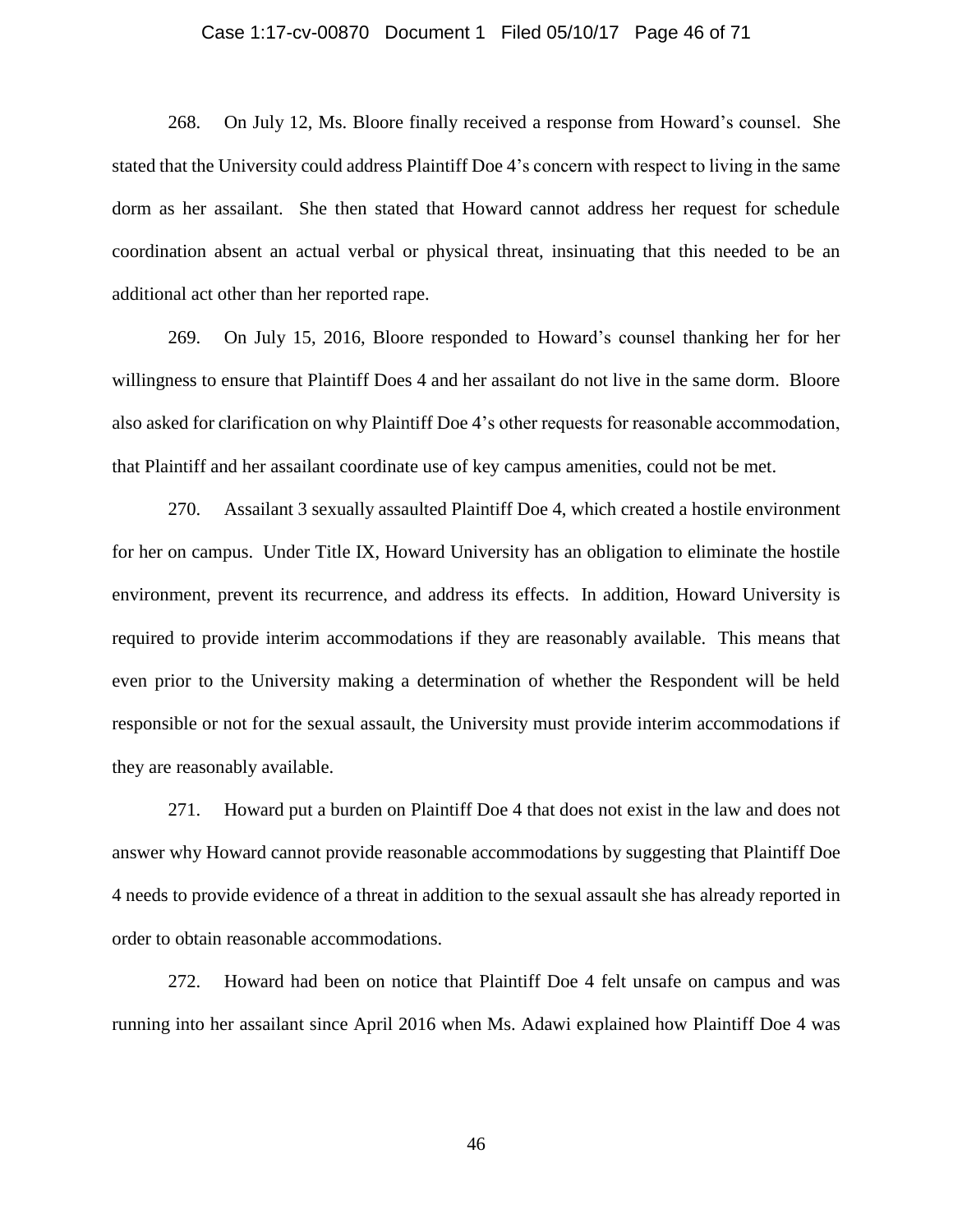#### Case 1:17-cv-00870 Document 1 Filed 05/10/17 Page 47 of 71

repeatedly crossing paths with the Respondent on campus following the assault, despite the stay away order, creating a continued hostile environment for her.

273. Ms. Bloore made clear that Plaintiff was not asking that her assailant be barred from any common facilities on campus, just that that the parties be given separate times to utilize these facilities to help eliminate this hostile environment. She laid out a suggested schedule.

274. Neither Plaintiff Doe 4 nor Ms. Bloore received a response to this email.

275. Howard failed to remedy an ongoing hostile educational environment where it refuses, without legitimate justification, to coordinate schedules so that Plaintiff can access campus amenities without fear.

276. Plaintiff Doe 4's anxiety and fear that she would see her assailant on campus continued.

277. In the beginning of August, Plaintiff Doe 4 learned through mutual friends that her assailant was assigned to the same dormitory as her, despite Howard's commitment that this would not happen.

278. Learning that she may have to share housing with her rapist caused significant anxiety, stress, and a sense of betrayal, exacerbating an already emotionally trying situation.

279. On August 8, 2016, Ms. Bloore emailed and called Howard's counsel to alert her to this urgent matter. She referenced counsel's July 12 email, where she stated that Howard would ensure that Plaintiff Doe 4 and her assailant were not assigned to the same dorm. Howard failed to do so, creating an urgent issue for Plaintiff Doe 4, as she and other students were scheduled to move into dorms on August 18, 2016.

280. The next day Ms. Bloore and Howard's counsel spoke via telephone and counsel acknowledged that this was an incorrect assignment and that she would alert Residence Life that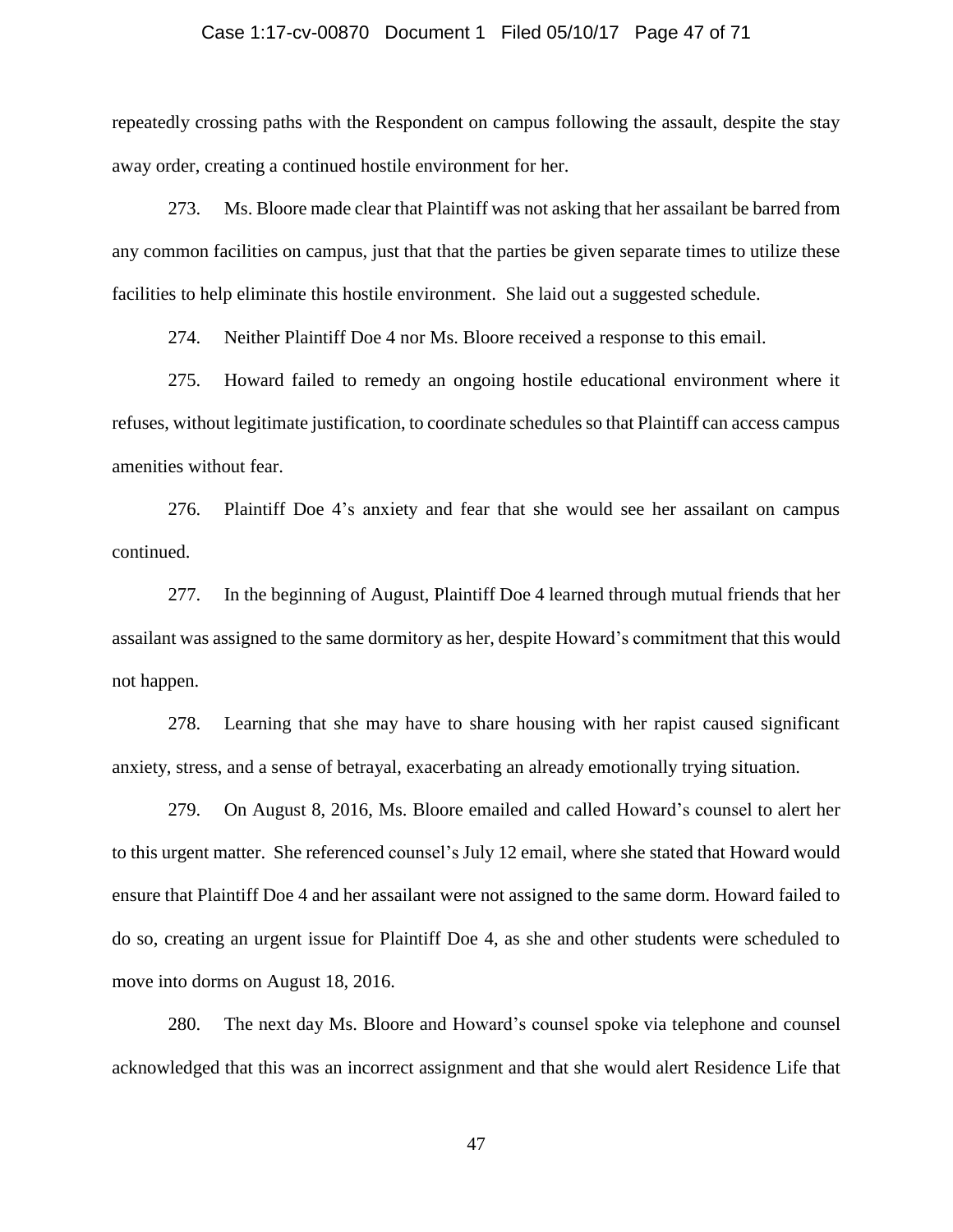#### Case 1:17-cv-00870 Document 1 Filed 05/10/17 Page 48 of 71

they should not be placed in the same dormitory. Counsel said she would let Ms. Bloore know when she heard back from them regarding a resolution.

281. Having received no response from Howard's counsel or Ms. Smiley, Ms. Bloore sent a follow up email on August 11, 2016. The email requested confirmation that Plaintiff Doe 4's assailant would not be living in the same dorm.

282. Having received no response from Ms. Arnold or Ms. Smiley, Ms. Bloore followed up again on August 15. She sought confirmation that Plaintiff Doe 4 could move into her dorm without fear that her assailant would be in the same facility. The students were three days away from moving into their dorms and Plaintiff Doe 4 still did not have an answer to her request to avoid living in the same dorm as her rapist.

283. On August 15, Howard's counsel responded to Ms. Bloore's email and said she "believed" he would not be living on campus. Counsel asked Ms. Smiley to confirm.

284. By August 17, 2016, the day before Plaintiff was set to move back onto campus, Ms. Bloore still had not received confirmation from Ms. Smiley. Ms. Bloore again followed up by email.

285. Howard's counsel responded on August 17 and confirmed that Plaintiff Doe 4's assailant is living on campus, but has been assigned to different housing.

286. Plaintiff Doe 4 began the new semester without resolution of her Title IX complaint and continued her education in an active hostile environment.

287. On August 23, 2016, just as Plaintiff was beginning the new semester at Howard, she received her Notice of Findings from Howard. The letter is dated August 17, 2016 and states Howard's investigation found that the "evidence presented is sufficient to sustain a finding of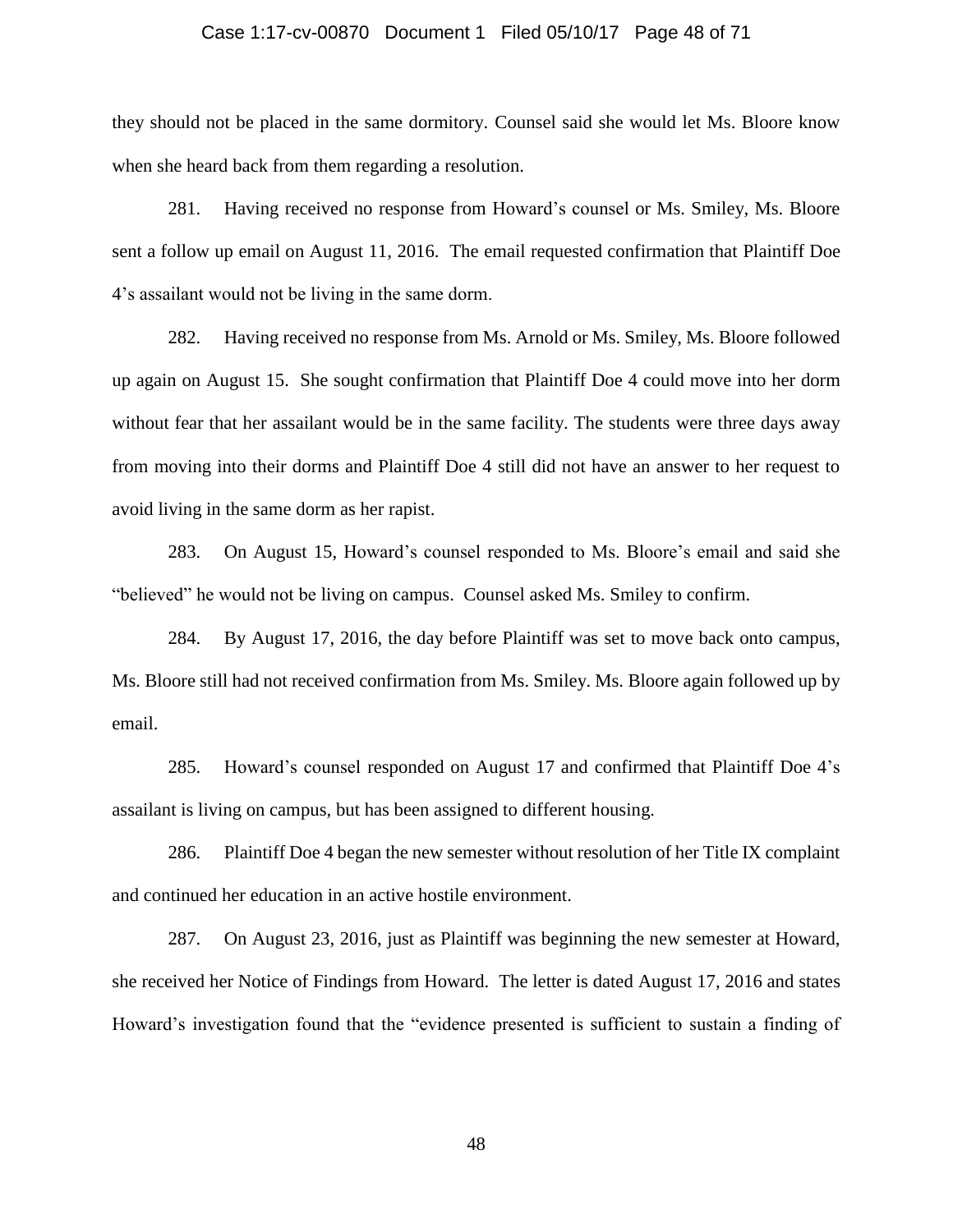#### Case 1:17-cv-00870 Document 1 Filed 05/10/17 Page 49 of 71

sexual violence in violation of the Title IX policy." The Notice of Findings suspended Assailant 3 for one semester. He would be eligible for readmission at Howard in the spring of 2017.

288. In October 2016, Plaintiff Doe 4 saw her assailant on campus at a Howard homecoming pep rally. She immediately approached a campus police officer to request his removal from campus. The campus police officer told her that Howard's Title IX Office does not communicate its findings with Campus Police and therefore Assailant 3 was not on the list of individuals banned from campus.

289. Once Plaintiff Doe 4 provided proof of his ban from campus by providing the finding letter to campus police, Assailant 3 was removed from the stadium. Despite a clear order banning Assailant 3 from campus, the process of proving Plaintiff's accusations and removing him from campus 40 minutes, and it was accomplished only when Plaintiff was able to find proof of the ban on her phone to show Howard campus police.

290. Despite enduring the lengthy process of Howard's investigation and lack of communication from Howard for its duration, Plaintiff Doe 4 was astonished and crestfallen that even after a finding against her assailant, he was still allowed on campus.

291. Howard has not provided any understanding to Plaintiff Doe 4 of why her assailant received a one semester suspension versus a longer suspension that would allow her to complete her education without fear of seeing him on campus.

292. According to Howard's policy of investigating and issuing a report within 60 days, Plaintiff Doe 4 should have received the resolution of her rape complaint by May 10, 2016. She never received a notification of the need for additional time to investigate.

293. Plaintiff received notice of findings in her case on August 23, 2016, more than 165 days after her report.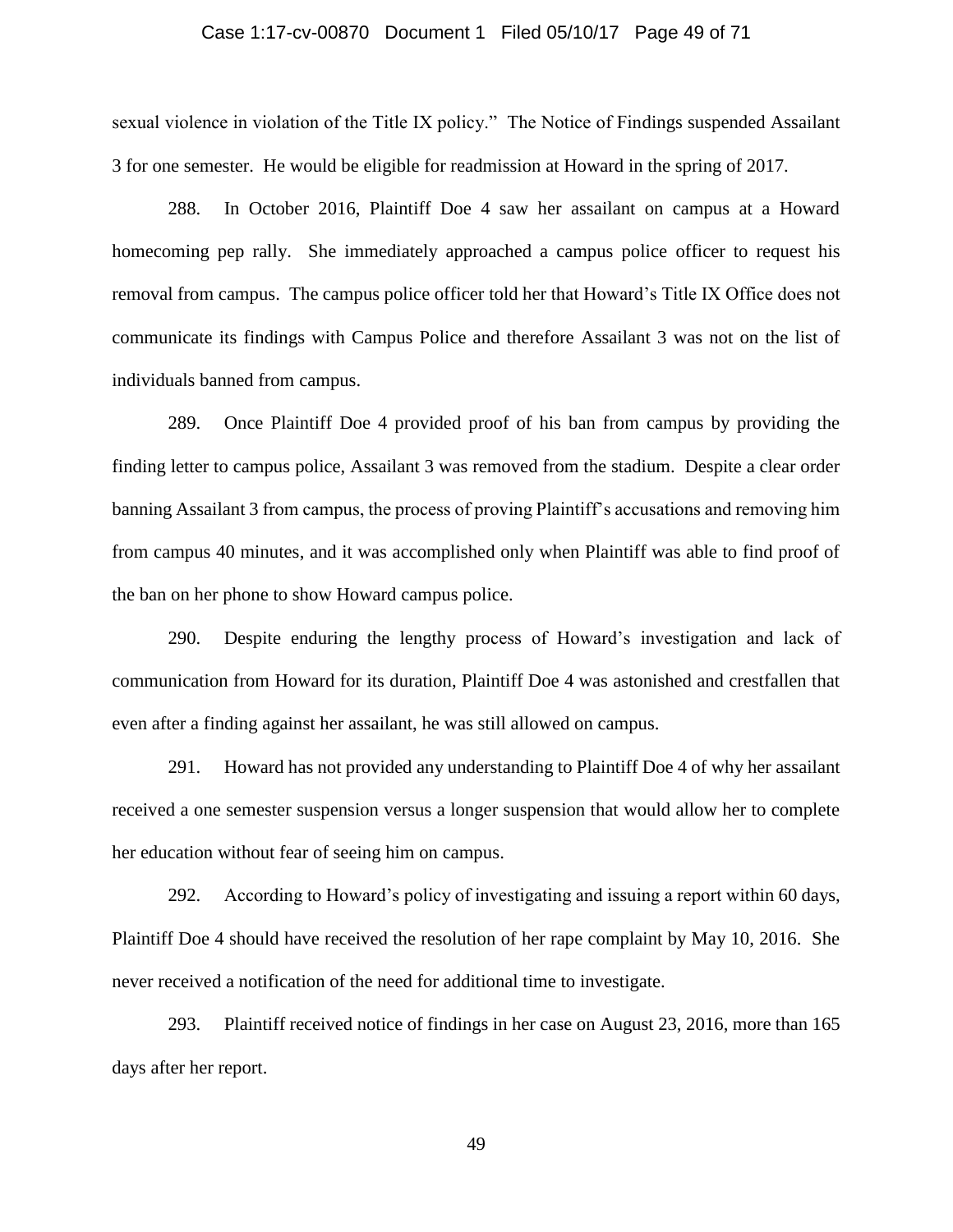#### Case 1:17-cv-00870 Document 1 Filed 05/10/17 Page 50 of 71

294. Howard was deliberately indifferent to Plaintiff Doe 4's report of sexual assault where it failed to investigate promptly.

295. Howard was deliberately indifferent to Plaintiff Doe 4's report of sexual assault where it failed to notify Plaintiff Doe 4 that additional time was needed to complete an investigation into her report of sexual assault.

296. Howard was deliberately indifferent to Plaintiff Doe 4's report of sexual assault where it failed to complete an investigation within 60 days of her report.

297. Howard's deliberate indifference caused Plaintiff Doe 4 to become increasingly depressed and anxious after reporting the assault, constantly fearful that she may see her assailant on campus.

298. Howard's deliberate indifference caused Plaintiff Doe 4 to experience anxiety as the days passed without communication from Howard regarding her requests for accommodations and the status of her report.

299. Plaintiff Doe 4 continues to struggle to receive support or academic accommodations from Howard, despite its acknowledgment that such accommodations would be appropriate under Title IX, which threatens her scholarship and ability to continue her education.

#### *Plaintiff Jane Doe 5*

300. Plaintiff Jane Doe 5 began as a student at Howard University in January 2013.

301. On April 25, 2015, at a Howard party celebrating students' upcoming graduation, Plaintiff Doe 5 was raped by Assailant 4.

302. The next morning, Plaintiff went to MedStar Washington Hospital and reported the rape to the Metropolitan Police Department.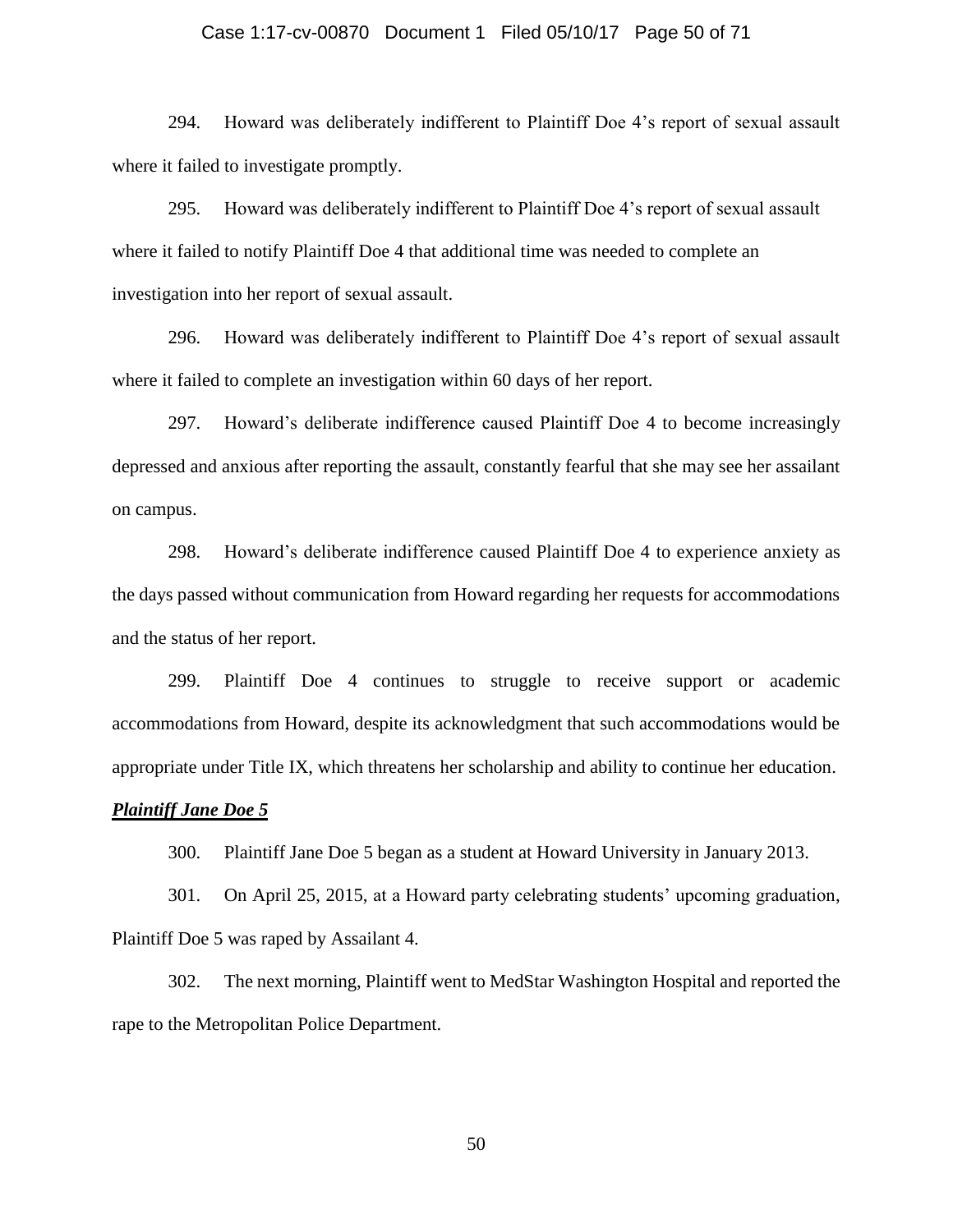#### Case 1:17-cv-00870 Document 1 Filed 05/10/17 Page 51 of 71

303. On April 29, 2015, Plaintiff met with a detective of the Metropolitan Police Department, who told Plaintiff Doe 5 that it would be in her best interest to go back home to Michigan to avoid any chance of retaliation from the assailant.

304. On April 29, 2015, Plaintiff Doe 5 reported her sexual assault to Howard's Deputy Title IX Coordinator Candi Smiley.

305. That same day, Plaintiff Doe 5 received notification that she was not able to graduate that semester. No reason was provided in the letter from the Registrar's Office. Upon Plaintiff's inquiry, she was able to determine that she was unable to graduate because she was six credits short of the requirement and not given notice of this issue before.

306. Howard notified Doe 5 that she could appeal the decision. Howard recently changed the policy that allowed for students to graduate if they were within 10 credits of the number needed to graduate, and since many students were relying on that rule, Howard conducted appeals on a case-by-case basis.

307. On April 29, 2015, Plaintiff Doe 5 also met with Provost Dr. Terracita Powell. She reported that she had been sexually assaulted and did not feel safe or comfortable on Howard's campus anymore. She still hoped she would be able to graduate as planned in May 2015, but if she needed to take additional credits, Plaintiff requested accommodations to take those credits at a different school closer to her home in Michigan.

308. Dr. Powell did not give Plaintiff Doe 5 any written information about the grievance process, accommodations, or counseling services. Dr. Powell told Plaintiff to submit a written statement to the school.

309. Plaintiff traveled home to Michigan and began to experience severe depression and suicidal ideation.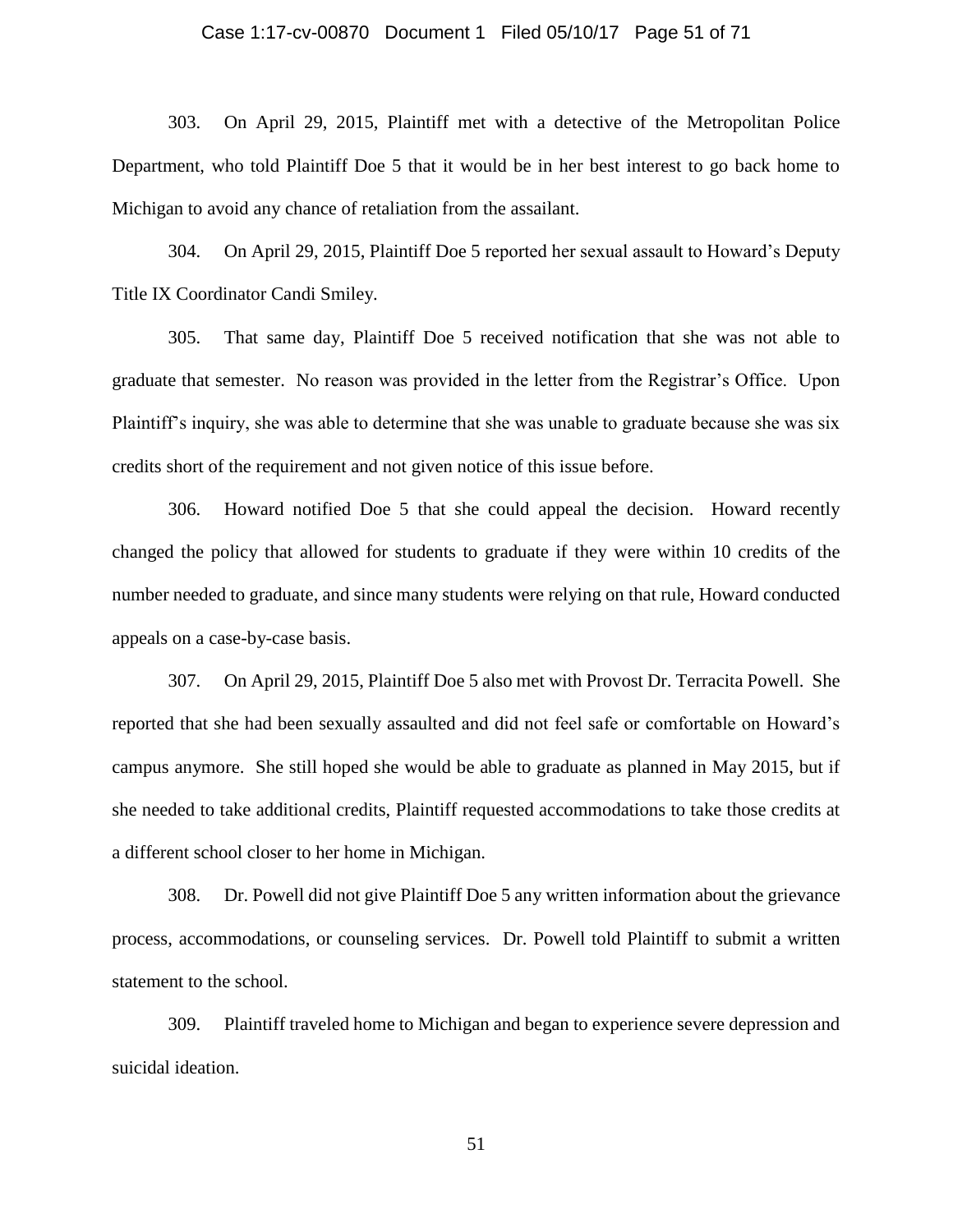#### Case 1:17-cv-00870 Document 1 Filed 05/10/17 Page 52 of 71

310. In May 2015, Plaintiff sought representation from NVRDC advocates to assist with her requests for accommodations from Howard. Plaintiff Doe 5 was represented by Ms. Kiera Bloore from NVRDC.

311. On June 1, 2015, Howard informed Plaintiff Doe 5 that she needed to provide documentation including a police report that this incident happened before they would make a decision on providing reasonable accommodations. Plaintiff explained that she spoke with the Title IX Coordinator, Candi Smiley, who referred her to Dean Heath as a confidential resource who was supposed to provide the necessary information to Dr. Powell's office.

312. Dean Heath told Plaintiff that she had sent Dr. Powell the necessary information on May 28. Ms. Huff reported that Dr. Powell had not received the information.

313. On June 2, 2015, Plaintiff Doe 5 received a voicemail from Candi Smiley saying that she could answer general questions but since Plaintiff has an attorney, she refers students to the general counsel's office. Plaintiff Doe 5 sent Smiley an email to follow up.

314. Plaintiff Doe 5 and Ms. Bloore then called Howard's general counsel's office. They were told that the General Counsel and the Deputy General Counsel were in a meeting, and spoke with an individual in the office named Stacy Smith. She said she would let them know that Plaintiff called and have them call her back as soon as their meeting ended.

315. Ms. Smiley (not counsel) called Plaintiff Doe 5 back shortly thereafter. When Plaintiff asked if she could conference in Ms. Bloore, Smiley insisted that she could not speak with attorneys. Ms. Smiley then said that she does not have any access to any more documentation to give to Dr. Powell that she has not already sent over to Dr. Powell's office. Ms. Smiley directed Plaintiff to another attorney in the General Counsel's office and said the attorney would deal with Plaintiff Doe 5's accommodation requests moving forward.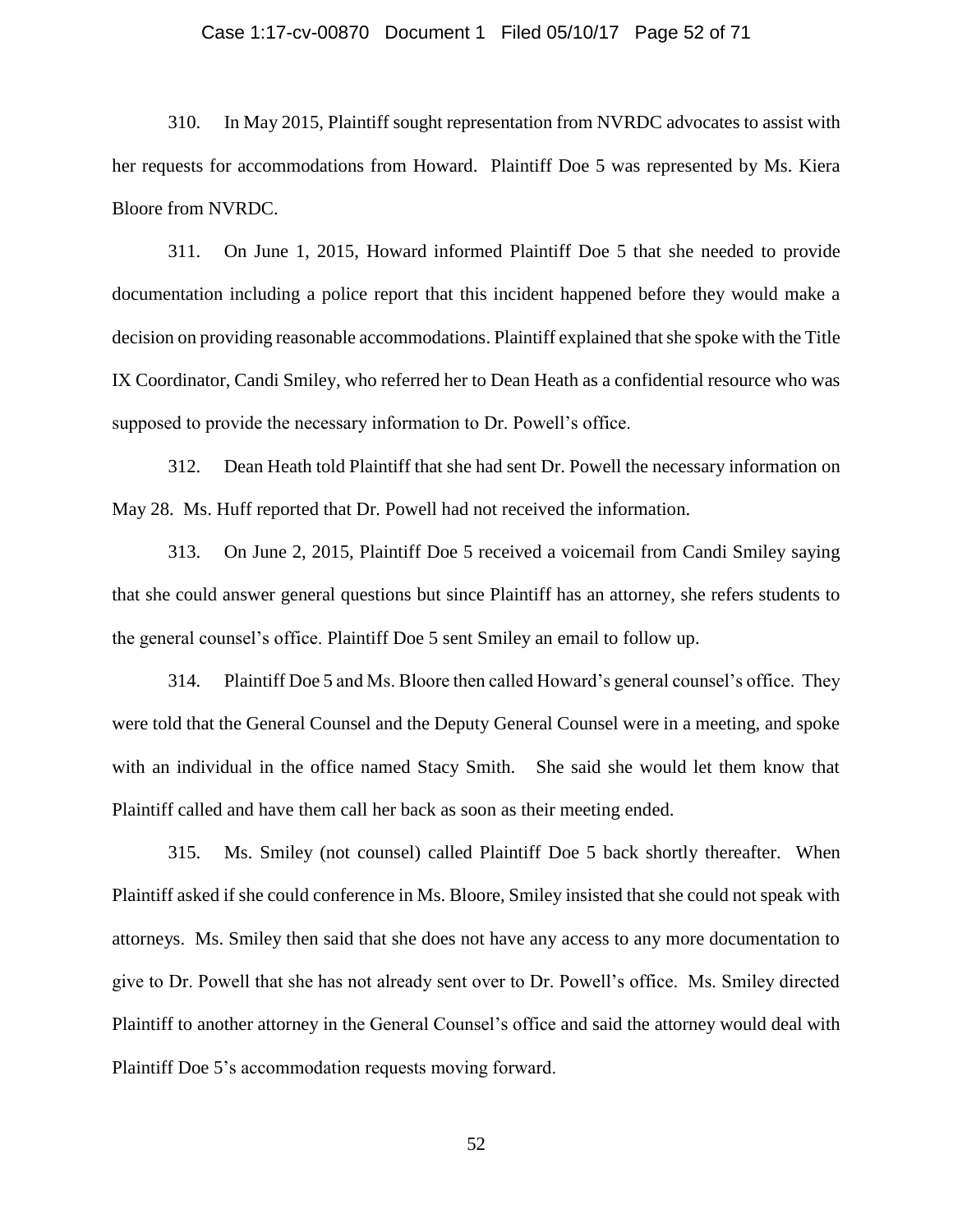#### Case 1:17-cv-00870 Document 1 Filed 05/10/17 Page 53 of 71

316. That day, June 2, 2015, Plaintiff Doe 5 and Ms. Bloore called the attorney. The attorney reported to Plaintiff that Howard requires students' last 30 academic credits to be taken at the University. Dr. Powell was looking into whether there was sufficient reason to waive that requirement. Howard's attorney said she would move promptly to get a decision regarding Plaintiff Doe 5's credits, aware of the pressing deadline to register for summer courses. The attorney also requested that Plaintiff Doe 5 send her a written summary of her sexual assault and the questions she has for Howard on Title IX.

317. Dr. Powell then gave Plaintiff Doe 5 verbal permission to enroll in summer courses in Michigan. The deadline for enrolling in summer courses was June 8, only a few days away, so Plaintiff enrolled that day.

318. After the call from Dr. Powell, Plaintiff Doe 5 and Ms. Bloore called the attorney to thank her, ask how she would like to receive the summary information she requested, and set up an appointment to discuss Howard's grievance process. They left a voice message.

319. On June 28, 2015, Plaintiff Doe 5, Ms. Bloore, and the attorney discussed the Title IX grievance procedure, described to Plaintiff as follows:

- a. Complainant meets with Title IX Coordinator and explains what happened, provides details and a witness list.
- b. Title IX Coordinator contacts Respondent within 48 hours in person, via phone or email. Respondent has 7 days to submit a response to Complainant's claims.
- c. Title IX Coordinator then reviews Respondent's response and interviews any witnesses that she deems necessary to talk to.
- d. Title IX Coordinator then puts together an investigation report with her recommendations. This report is presented to the School's decisional body.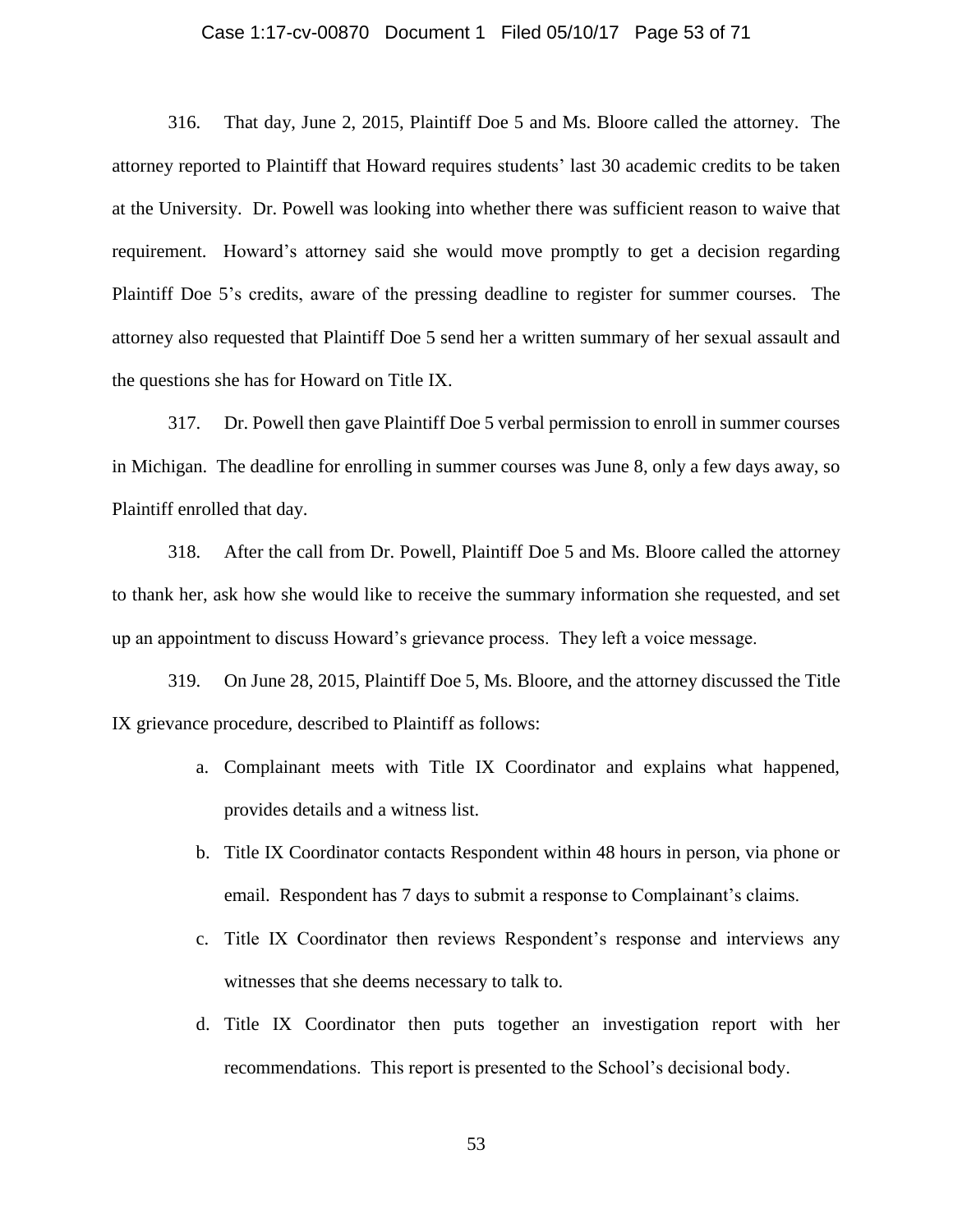e. The Provost decides whether or not to affirm/modify/overturn the Title IX Coordinator's decision within 10 days.

320. On July 1, 2015, Plaintiff Doe 5 sent her final statement of claims to Ms. Smiley and asked for an update on her investigation.

321. On July 9, 2015, Smiley responded to Plaintiff Doe 5's inquiry and reported that she has not been able to contact the Respondent and therefore has not done much on the investigation. She said she could reach out to other witnesses, but has not yet. Now 71 days had passed since Plaintiff Doe 5's April 29 report of rape.

322. At the time, Plaintiff Doe 5 was concerned that her assailant was aware of the police and school investigations and as a result, he would not come back to Howard and would attempt to transfer to another school.

323. On July 17, 2015, Plaintiff Doe 5 and Ms. Bloore expressed this concern to Ms. Smiley and the attorney, and after multiple requests that something be done, they reported that (1) a hold had been placed on his account and (2) the Registrar's Office reports that there has not been any activity on his account in the past 90 days.

324. During the summer of 2015, Plaintiff Doe 5 completed 14 credit hours, the full number of credit hours she needed to graduate from Howard.

325. On September 14, 2015, Plaintiff Doe 5 emailed Dr. Powell with her summer transcripts. She asked Dr. Powell to confirm receipt.

326. Dr. Powell did not confirm receipt. Plaintiff Doe 5 emailed again on September 21, 2015 to confirm she received her transcripts. Dr. Powell responded and said she was checking with the Registrar's Office.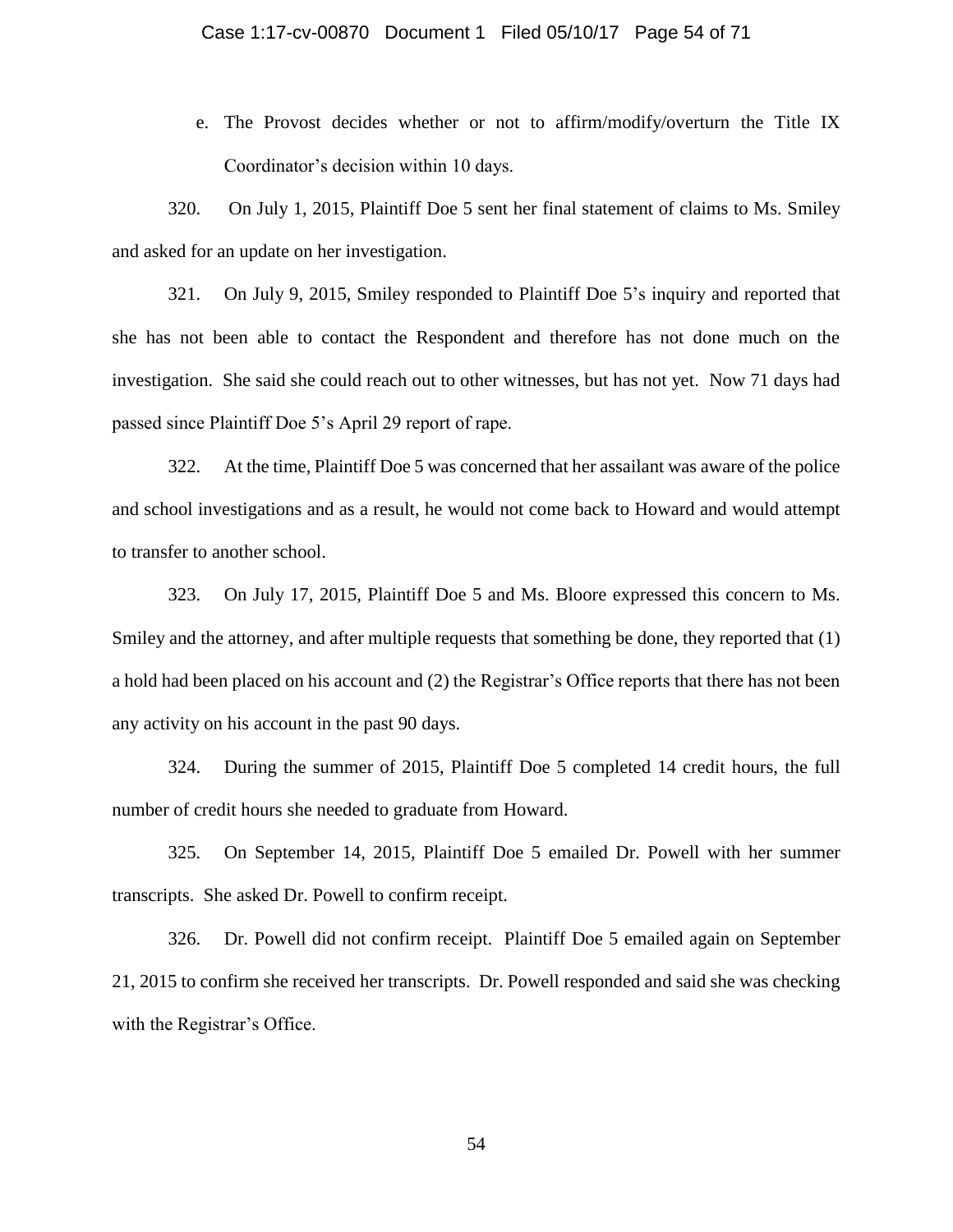#### Case 1:17-cv-00870 Document 1 Filed 05/10/17 Page 55 of 71

327. On or about October 1, 2015, Plaintiff Doe 5 received an email from Candi Smiley notifying her that her assailant had returned to campus and that her investigation was moving forward.

328. On October 14, 2015, Ms. Bloore and Plaintiff Doe 5 called Smiley. They reported that Plaintiff Doe 5 still had not received confirmation from Dr. Powell regarding receipt of her transcripts. They also asked Ms. Smiley questions about the status of her Title IX investigation. Smiley would not report on which witnesses she had contacted, but did say Plaintiff Doe 5 would have notification by mid-November.

329. Plaintiff Doe 5 relied on this time frame established by Smiley. She felt emotionally tied to that date, weighing significantly the closure she believed she would feel come mid-November.

330. Plaintiff Doe 5 remained anxious and nervous regarding her graduation date, where Howard still had not confirmed receipt or approval of her summer transcripts.

331. Plaintiff Doe 5 did not hear from Howard regarding the investigation in November.

332. On December 2, 2015, Ms. Bloore called Ms. Smiley to follow up on the status of Plaintiff Doe 5's complaint. Ms. Bloore left a voice message.

333. Having received no response, Plaintiff Doe 5 and Ms. Bloore called Ms. Smiley again on December 9, 2015. She did not answer, and they left a voice message.

334. Ms. Smiley called Ms. Bloore and Plaintiff Doe 5 back on December 9, 2015. She reported that her investigation found sufficient evidence to establish acts of sexual violence and her assailant was suspended from campus for two years.

335. The investigation of Plaintiff Doe 5's report of rape took Howard 228 days (7 ½ months) to complete, more than three times the amount of time mandated by Howard policy.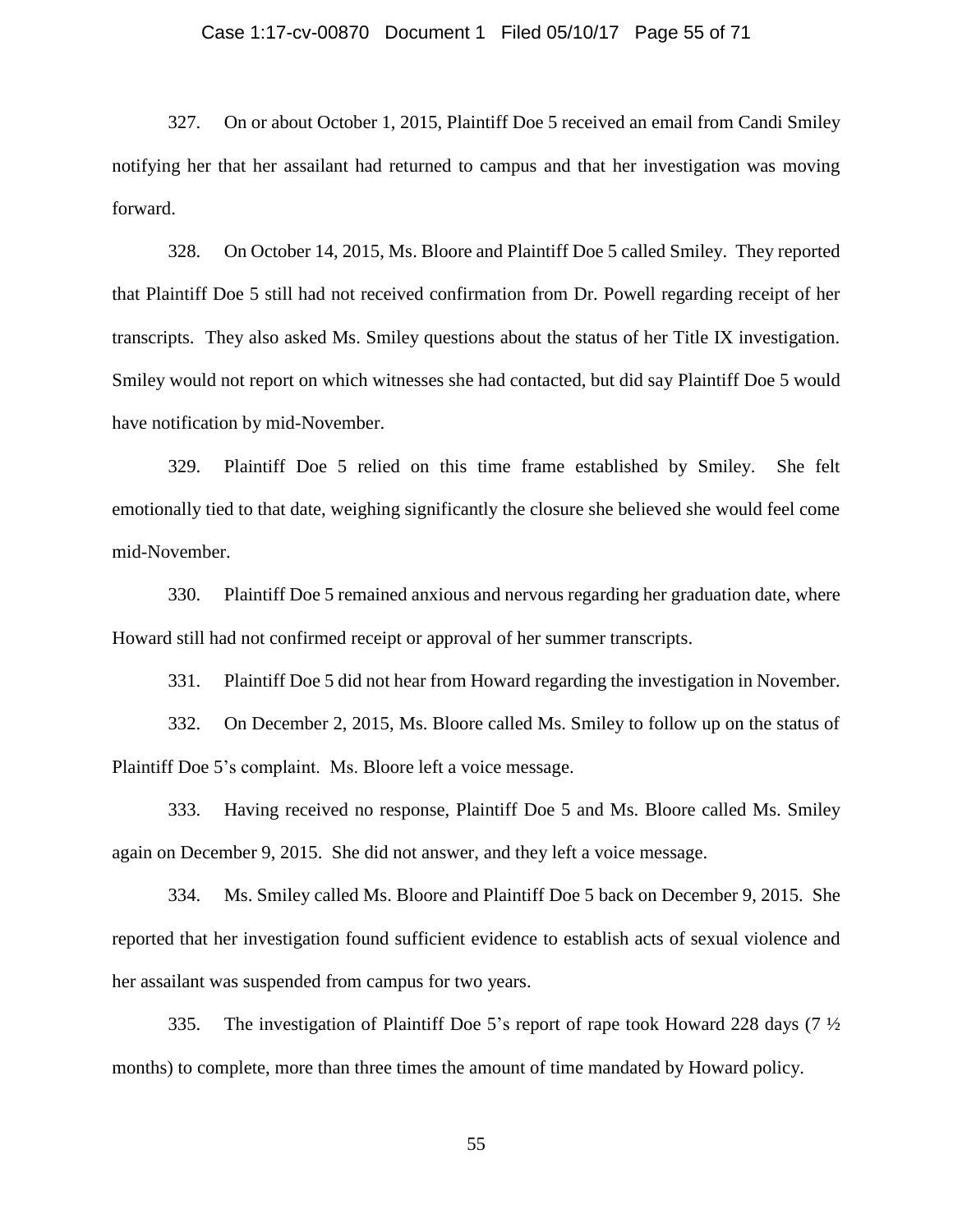#### Case 1:17-cv-00870 Document 1 Filed 05/10/17 Page 56 of 71

336. During that fall semester, despite being found guilty of sexual assault, Plaintiff Doe 5's assailant continued to attend classes on Howard's campus.

337. Howard's deliberate indifference to the known presence of an accused sexual assault assailant on its campus for 7½ months endangered every female Howard student on campus.

338. Throughout the time of the open investigation, Plaintiff feared return to Howard's campus, a possibility that remained open when the school continued to delay confirming her ability to graduate.

339. Howard's deliberate indifference to the presence of the known assailant on its campus and the lack of action by Howard on Plaintiff Doe 5's complaint of sexual assault caused Plaintiff Doe 5 to experience anxiety and a sense of betrayal as the days passed without communication from Howard regarding her requests for accommodations and the status of her report.

340. Howard was deliberately indifferent to Plaintiff Doe 5's report of sexual assault where it failed to investigate promptly.

341. Howard was deliberately indifferent to Plaintiff Doe 5's report of sexual assault where it failed to notify Plaintiff Doe 5 that additional time was needed to complete an investigation into her report of sexual assault.

342. Howard was deliberately indifferent to Plaintiff Doe 5's report of sexual assault where it failed to complete an investigation within 60 days of her report.

343. Howard's deliberate indifference caused Plaintiff Doe 5 to become increasingly anxious after reporting the assault, constantly fearful and anxious that she may not be able to graduate with a degree from Howard.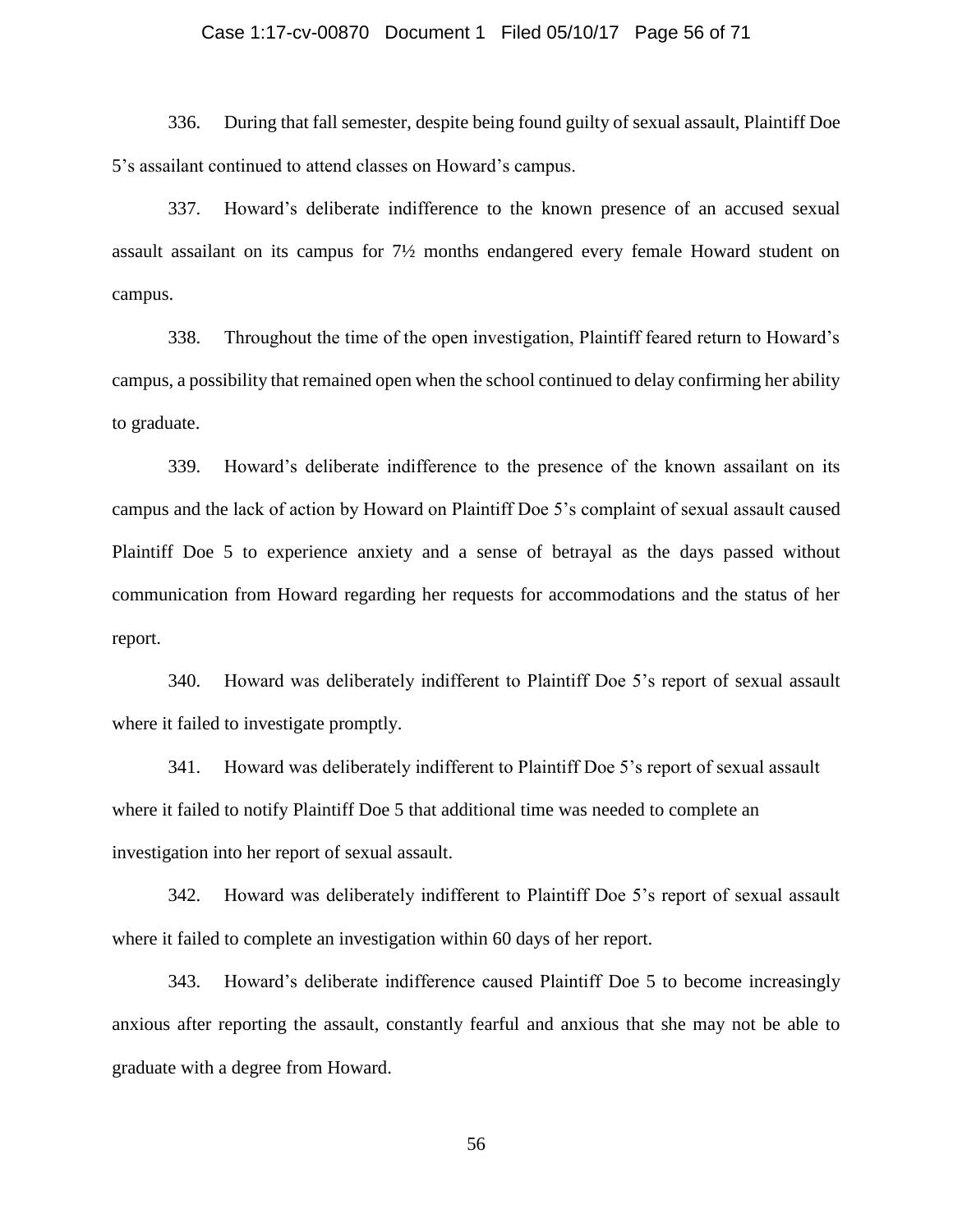#### Case 1:17-cv-00870 Document 1 Filed 05/10/17 Page 57 of 71

344. Throughout this process, the criminal prosecution of Plaintiff Doe 5's rape report continued. On March 8, 2016, Ms. Bloore learned from the investigator at the Metropolitan Police Department that he was subpoenaing Howard's records related to Plaintiff Doe 5's Title IX investigation, which would likely be very helpful in her criminal case.

345. On May 23, 2016, the Metropolitan Police Department still had not received the subpoenaed records from Howard. Plaintiff Doe 5's criminal rape case stood at a stand-still because of Howard's failure to respond.

346. On April 25, 2016, Plaintiff finally received notice from Howard that she was eligible to graduate and her summer courses had been accepted. It took Howard over seven months to confirm it was accepting Plaintiff's reasonable accommodation to take courses off Howard's campus for fear of being on campus following her assault.

347. In November 2016, Plaintiff Doe 5 learned that her assailant was accused of raping another woman in the District of Columbia and in January 2017 pled guilty and was sentenced.

#### **COUNT ONE**

### **(Discrimination in violation of Title IX of the Education Amendments of 1972 Plaintiff Doe 1)**

348. Plaintiff incorporates by reference and re-alleges each of the allegations contained in paragraphs 1-347 of this Complaint with the same force and vigor as if set out here in full.

349. Plaintiff Doe 1 reported a sexual assault by a Howard student on Howard's campus, in violation of her right to an educational environment free from sex discrimination under Title IX.

350. The harassment was so severe, pervasive, and objectively offensive that it deprived Plaintiff of access to educational opportunities or benefits provided by the school.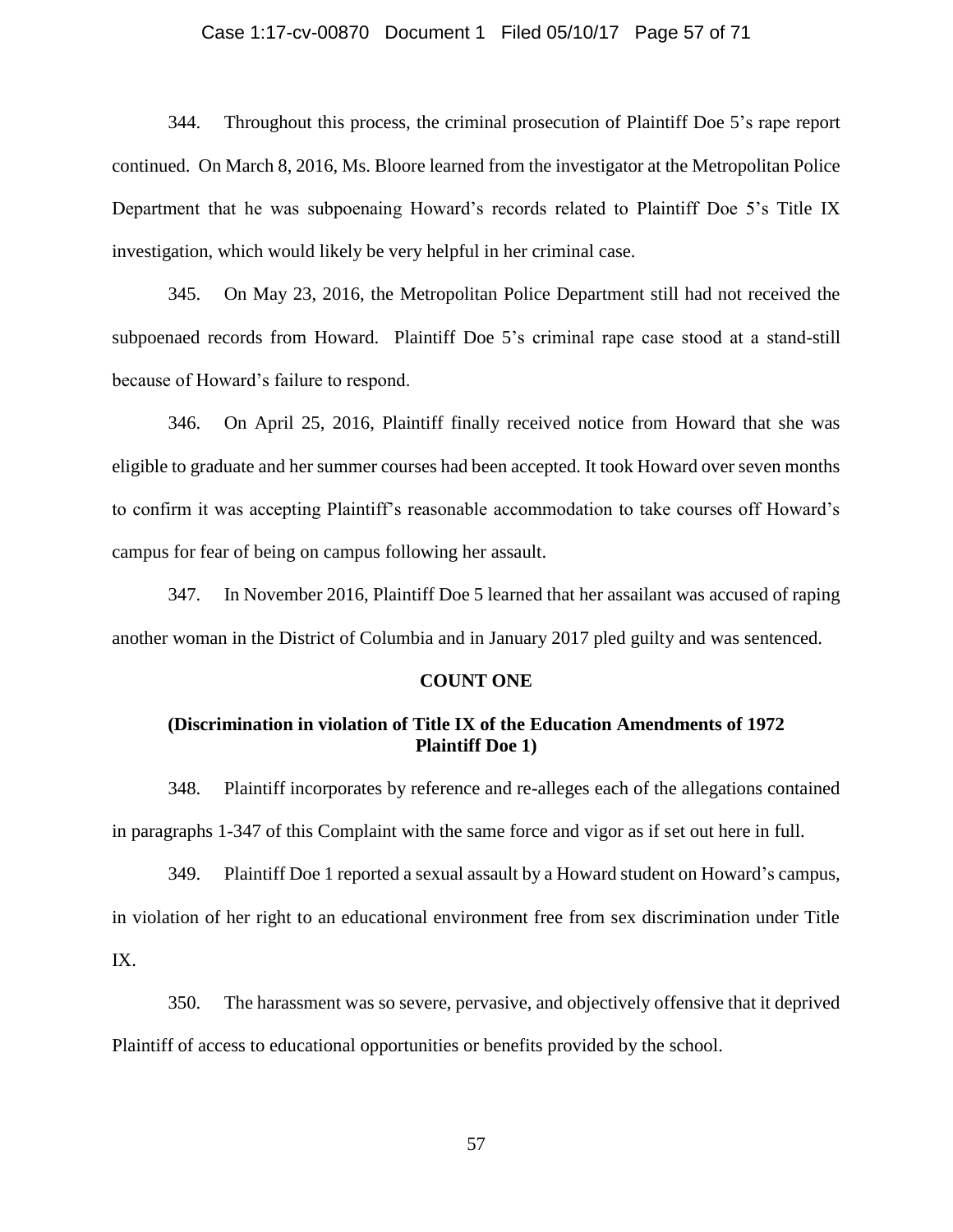#### Case 1:17-cv-00870 Document 1 Filed 05/10/17 Page 58 of 71

351. Howard's response to reports of sexual assault amounts to an official policy of sex discrimination.

352. Howard University had knowledge of Plaintiff Doe 1's complaint of sexual assault, the name of her rapist, and the details of the sexual violence.

353. Howard University acted with deliberate indifference to Plaintiff Doe 1's complaint of sexual assault where it had knowledge that her assailant had raped another Howard student four months prior to Plaintiff's assault.

354. Howard University acted with deliberate indifference to Plaintiff Doe 1's complaint of sexual assault where it failed to provide her with reasonable accommodations as measures to lessen the hostile educational environment on Howard's campus.

355. Howard University acts with deliberate indifference to Plaintiff Doe 1's complaint of sexual assault where is continues to fail to provide reasonable accommodations to Plaintiff, threatening her awarded scholarship.

356. Howard University acted with deliberate indifference to Plaintiff Doe 1's complaint of sexual assault where it failed to provide her with reasonable accommodations so that she could complete and succeed in her course work.

357. Howard University acted with deliberate indifference to Plaintiff Doe 1's complaint of sexual assault where it violated its own policy and Title IX by failing to promptly investigate complaints of sexual assault.

358. Howard was deliberately indifferent to Plaintiff Doe 1's report of sexual assault where it failed to notify Plaintiff Doe 1 that additional time was needed to complete an investigation into her report of sexual assault.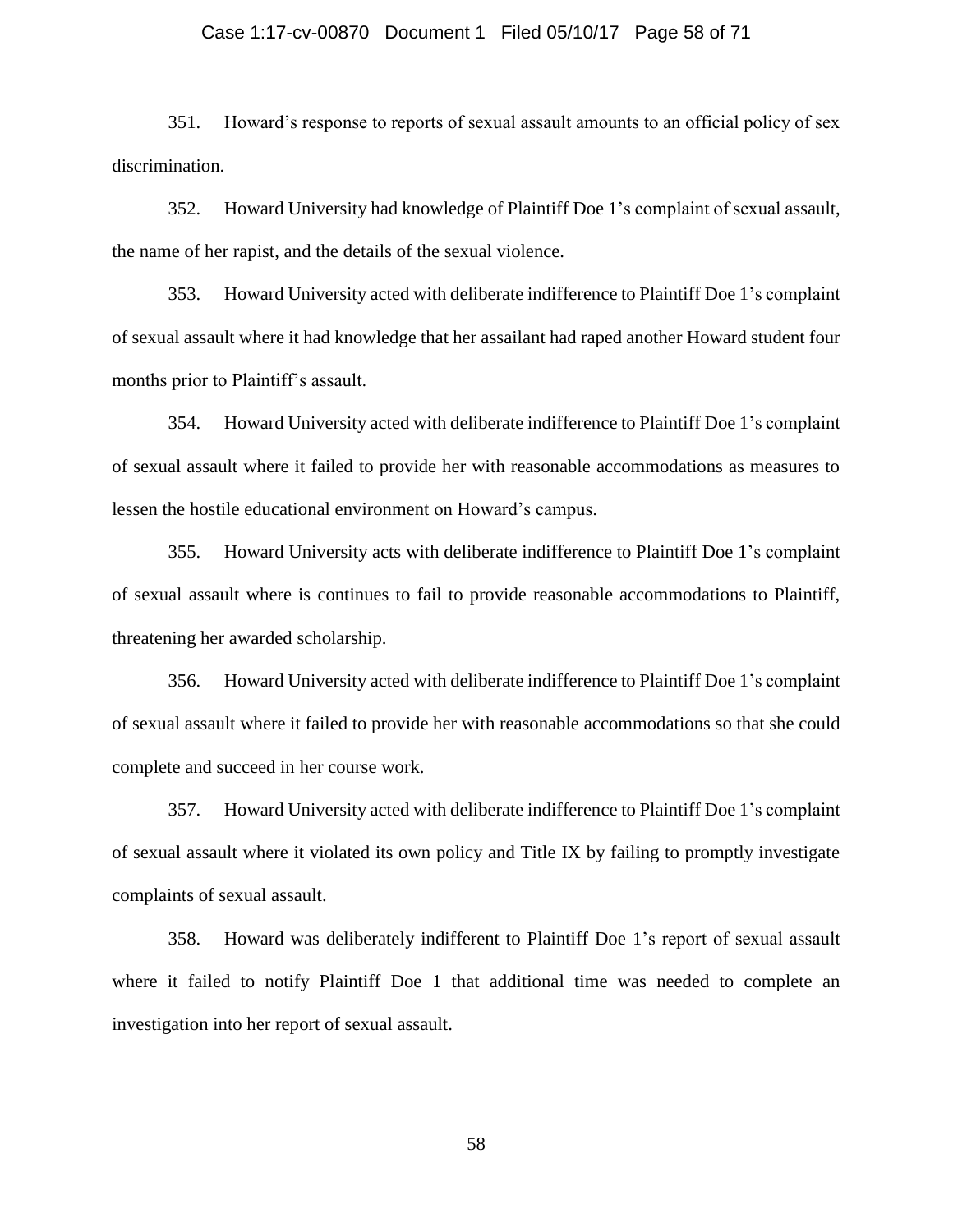#### Case 1:17-cv-00870 Document 1 Filed 05/10/17 Page 59 of 71

359. As a direct and proximate result of Howard University's unlawful acts, Plaintiff was denied or limited in her ability to participate in or benefit from the school's educational programs or activities on the basis of sex.

360. As a direct and proximate result of Howard University's unlawful acts, Plaintiff suffered and continues to suffer lost earnings, employment and educational benefits, emotional pain, suffering, personal embarrassment, humiliation, and loss of enjoyment of life.

#### **COUNT TWO**

### **(Retaliation in violation of Title IX of the Education Amendments of 1972 Plaintiff Doe 1)**

361. Plaintiff incorporates by reference and re-alleges each of the allegations contained in paragraphs 1-347 of this Complaint with the same force and vigor as if set out here in full.

362. Howard University had knowledge of Plaintiff Doe 1's sexual assault, the name of her rapist, and the details of the sexual violence.

363. Plaintiff Doe 1 engaged in legally protected activity when she reported her sexual assault by a Howard student on Howard campus to Howard administrators.

364. Shortly thereafter, Plaintiff Doe 1's rapist reported her to campus housing authorities for an alleged violation of Howard policy, engaging in an act of retaliation against her for reporting the assault.

365. Howard University retaliated against Plaintiff Doe 1 when it fired her from her position as a Resident Assistant because of her assailant's allegations, showing knowing and willful disregard for the suspect origin of the allegations by Plaintiff Doe 1's rapist that formed the basis for firing her.

366. Plaintiff Doe 1's assailant remained in his position as a Resident Assistant, deepening the feeling of retaliation and anxiety and further injuring Plaintiff Doe 1.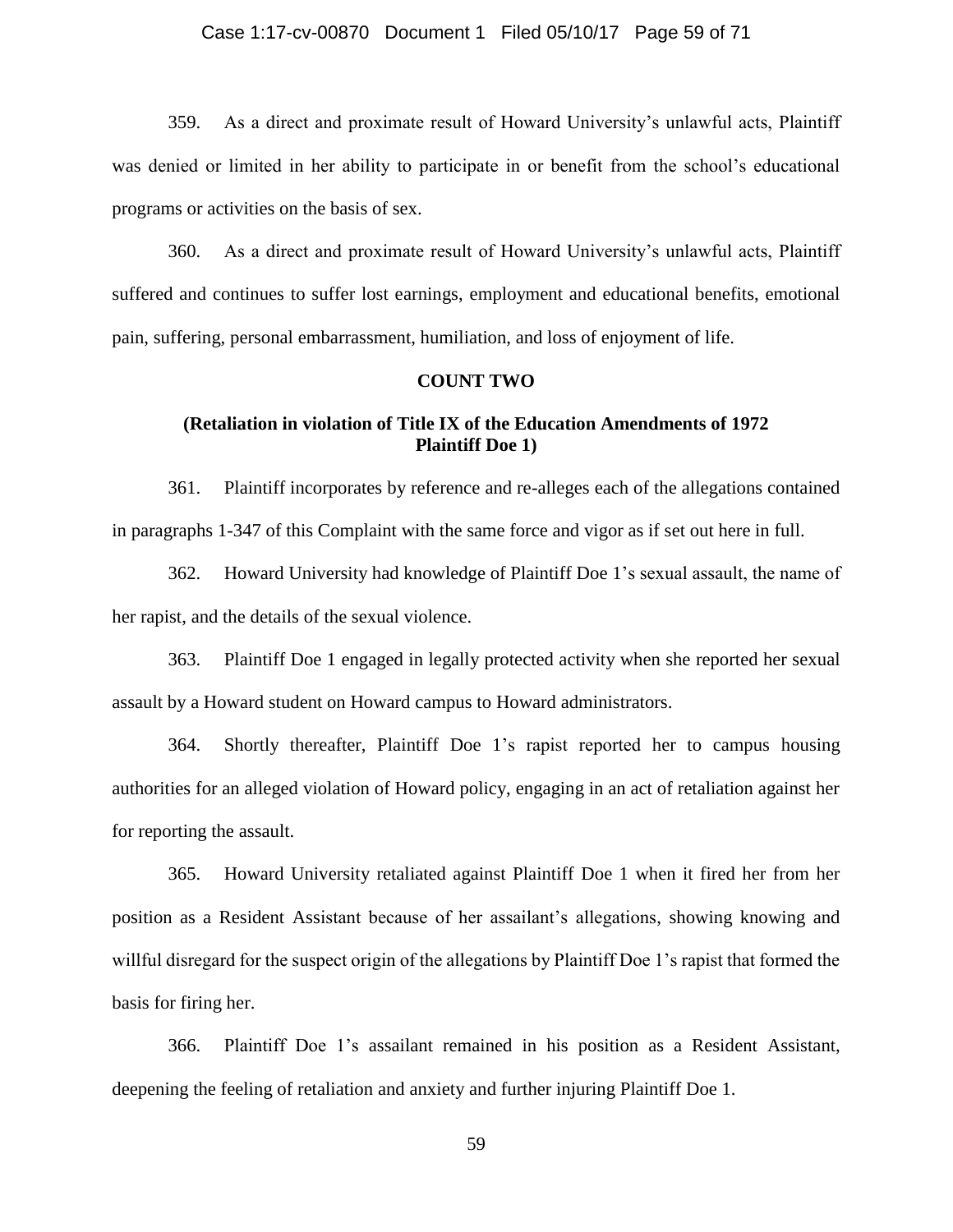367. As a direct and proximate result of Howard University's unlawful acts, Plaintiff Doe 1 suffered and continues to suffer lost earnings, employment and educational benefits, emotional pain, suffering, personal embarrassment, humiliation, and loss of enjoyment of life.

#### **COUNT THREE**

### **(Discrimination in violation of Title IX of the Education Amendments of 1972 Plaintiff Doe 2)**

368. Plaintiff incorporates by reference and re-alleges each of the allegations contained in paragraphs 1-347 of this Complaint with the same force and vigor as if set out here in full.

369. Plaintiff Doe 2 reported a sexual assault by a Howard student on Howard campus, in violation of her right to an educational environment free from sex discrimination under Title IX.

370. The harassment was so severe, pervasive, and objectively offensive that it deprived Plaintiff of access to educational opportunities or benefits provided by the school.

371. Howard's response to reports of sexual assault amounts to an official policy of sex discrimination.

372. Howard University had knowledge of Plaintiff Doe 2's complaint of sexual assault, the name of her rapist, and the details of the sexual violence.

373. Howard University acted with deliberate indifference to Plaintiff Doe 2's complaint of sexual assault where it had knowledge that her assailant subsequently raped another Howard student and still failed to complete a timely investigation.

374. Howard University acted with deliberate indifference to Plaintiff Doe 2's complaint of sexual assault where it failed to provide her with reasonable accommodations as measures to lessen the hostile educational environment on Howard's campus.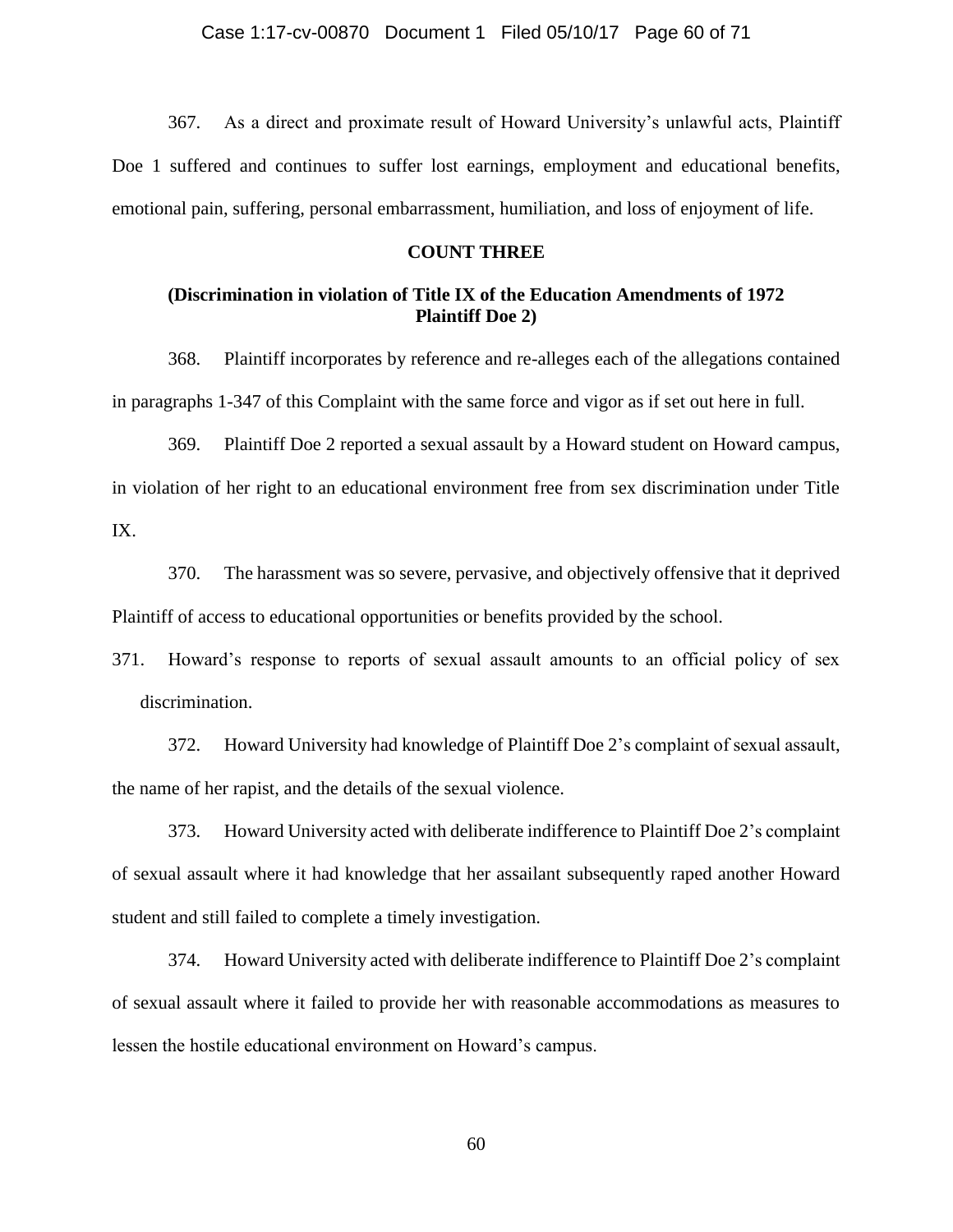#### Case 1:17-cv-00870 Document 1 Filed 05/10/17 Page 61 of 71

375. Howard University acted with deliberate indifference to Plaintiff Doe 2's complaint of sexual assault where it failed to provide her with reasonable accommodations so that she could complete and succeed in her course work.

376. Howard University acted with deliberate indifference to Plaintiff Doe 2's complaint of sexual assault where it violated its own policy and Title IX by failing to promptly investigate complaints of sexual assault.

377. Howard was deliberately indifferent to Plaintiff Doe 2's report of sexual assault where it failed to notify Plaintiff Doe 2 that additional time was needed to complete an investigation into her report of sexual assault.

378. As a direct and proximate result of Howard University's unlawful acts, Plaintiff Doe 2 was denied or limited in her ability to participate in or benefit from the school's educational programs or activities on the basis of sex.

379. As a direct and proximate result of Howard University's unlawful acts, Plaintiff Doe 2 suffered and continues to suffer lost earnings, employment and educational benefits, emotional pain, suffering, personal embarrassment, humiliation, and loss of enjoyment of life.

#### **COUNT FOUR**

#### **(Retaliation in violation of Title IX of the Education Amendments of 1972 Plaintiff Doe 2)**

380. Plaintiff incorporates by reference and re-alleges each of the allegations contained in paragraphs 1-347 of this Complaint with the same force and vigor as if set out here in full.

381. Plaintiff Doe 2 engaged in activity protected under Title IX when she reported a sexual assault by a Howard student on Howard campus, in violation of her right to an educational environment free from sex discrimination under Title IX.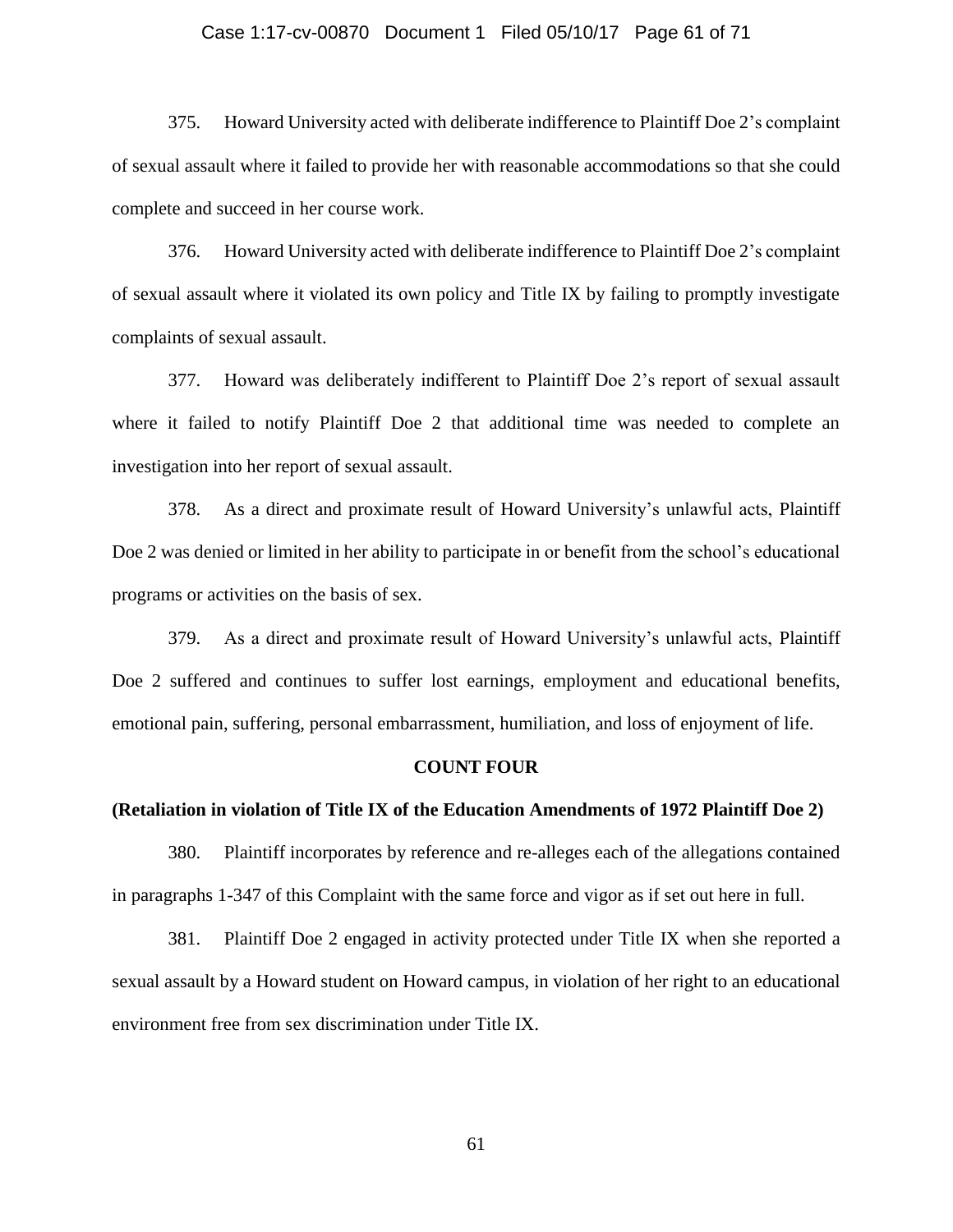#### Case 1:17-cv-00870 Document 1 Filed 05/10/17 Page 62 of 71

382. Howard University had knowledge of Plaintiff Doe 2's complaint of sexual assault, the name of her rapist, and the details of the sexual violence.

383. Howard University retaliated against Plaintiff Doe 2 for her complaint of sexual assault where it had knowledge that her assailant subsequently raped another Howard student and still failed to complete a timely investigation.

384. Howard University retaliated against Plaintiff Doe 2 for her complaint of sexual assault where it failed to provide her with reasonable accommodations as measures to lessen the hostile educational environment on Howard's campus.

385. Howard University retaliated against Plaintiff Doe 2 for her complaint of sexual assault where it charged her for the cost of changing dormitories when she felt unsafe on campus because her assailant was an authority figure in her dormitory.

386. Howard University retaliated against Plaintiff Doe 2 for her complaint of sexual assault where it violated its own policy and Title IX by failing to promptly investigate complaints of sexual assault.

387. Howard University retaliated against Plaintiff Doe 2 for her of sexual assault where it continued to denied or limited in her ability to participate in or benefit from the school's educational programs or activities on the basis of sex, even after she was no longer a student at Howard University.

388. As a direct and proximate result of Howard University's unlawful acts, Plaintiff Doe 2 was denied or limited in her ability to participate in or benefit from the school's educational programs or activities on the basis of sex.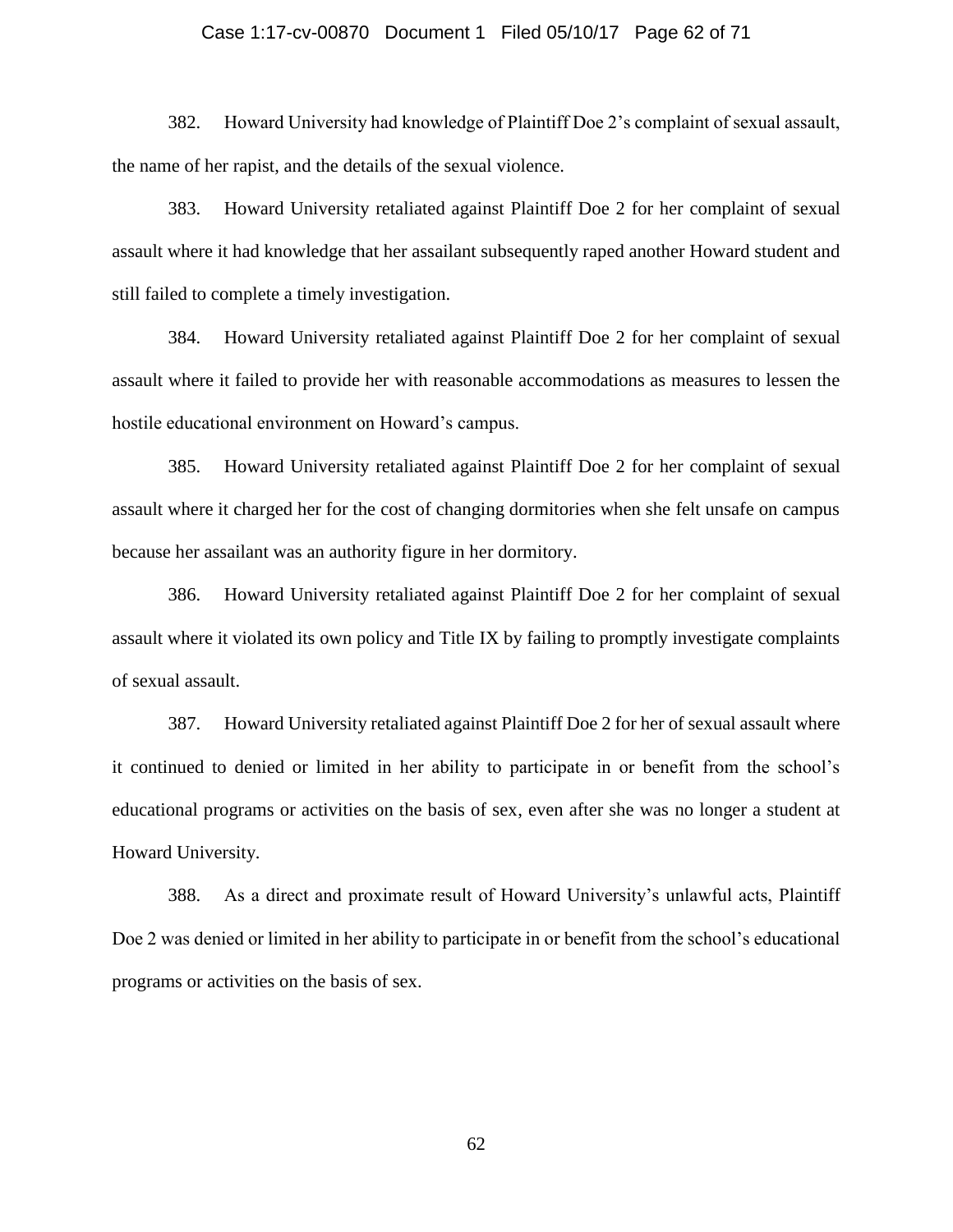389. As a direct and proximate result of Howard University's unlawful acts, Plaintiff Doe 2 suffered and continues to suffer lost earnings, employment and educational benefits, emotional pain, suffering, personal embarrassment, humiliation, and loss of enjoyment of life.

#### **COUNT FIVE**

### **(Discrimination in violation of Title IX of the Education Amendments of 1972 Plaintiff Doe 3)**

390. Plaintiff incorporates by reference and re-alleges each of the allegations contained in paragraphs 1-347 of this Complaint with the same force and vigor as if set out here in full.

391. Plaintiff Doe 3 reported a sexual assault by a Howard Police Officer on and around Howard campus over an extended period of time, in violation of her right to an educational environment free from sex discrimination under Title IX.

392. The harassment was so severe, pervasive, and objectively offensive that it deprived Plaintiff of access to educational opportunities or benefits provided by the school.

393. Howard's response to reports of sexual assault amounts to an official policy of sex discrimination.

394. Howard University had knowledge of Plaintiff Doe 3's complaint of sexual assault, the name of her rapist, and the details of the sexual violence.

395. Howard University acted with deliberate indifference to Plaintiff Doe 3's complaint of sexual assault where it failed to provide her with counseling services or information on how to receive counseling services despite multiple requests and reports that she was experiencing suicidal ideation.

396. Howard University acted with deliberate indifference to Plaintiff Doe 3's complaint of sexual assault where it failed to provide her with reasonable accommodations as measures to lessen the hostile educational environment on Howard's campus.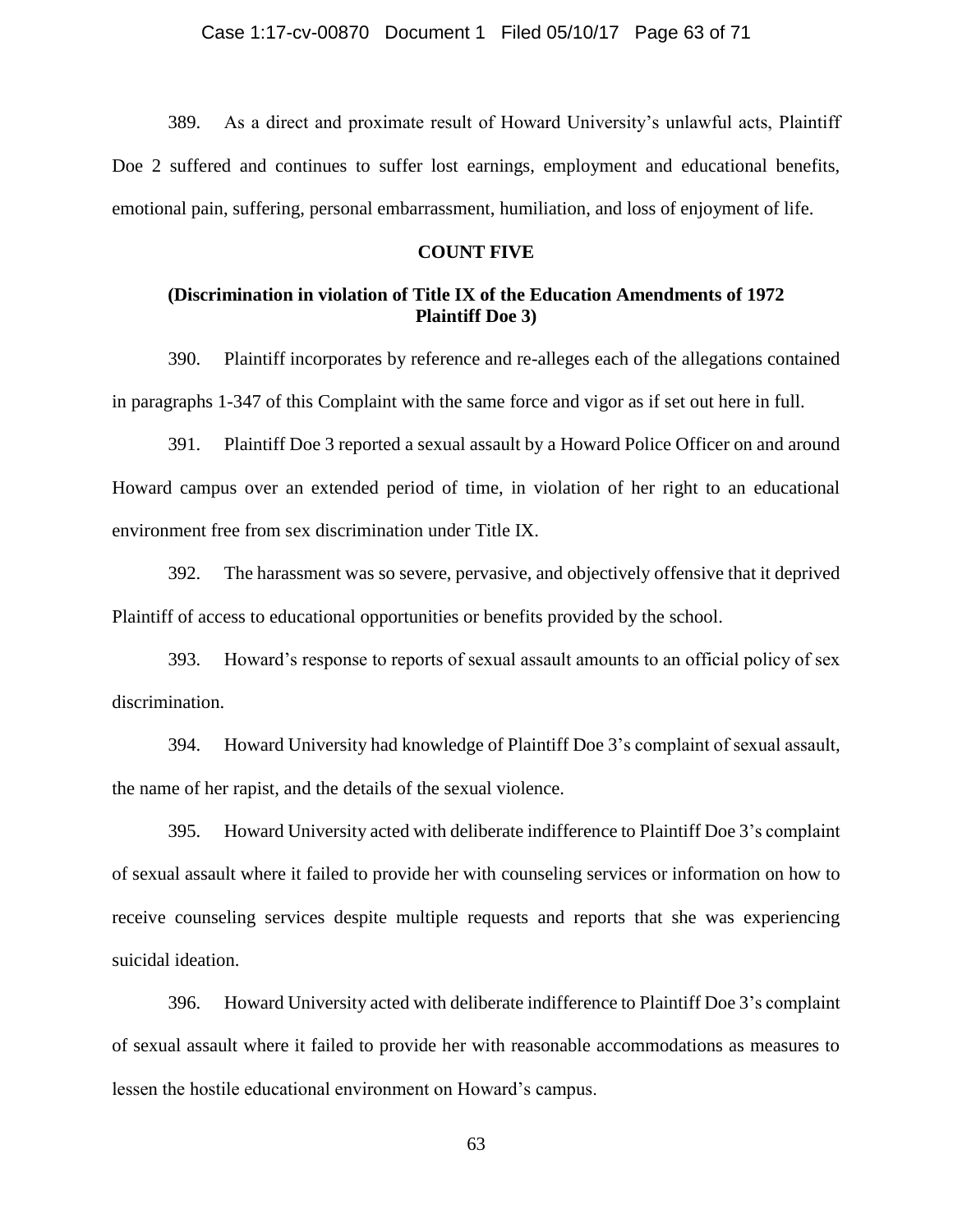#### Case 1:17-cv-00870 Document 1 Filed 05/10/17 Page 64 of 71

397. Howard University acted with deliberate indifference to Plaintiff Doe 3's complaint of sexual assault where it failed to provide her with reasonable accommodations so that she could complete and succeed in her course work.

398. Howard University acted with deliberate indifference to Plaintiff Doe 3's complaint of sexual assault where is violated its own policy and Title IX by failing to promptly investigate complaints of sexual assault.

399. Howard was deliberately indifferent to Plaintiff Doe 3's report of sexual assault where it failed to notify Plaintiff Doe 3 that additional time was needed to complete an investigation into her report of sexual assault and physical abuse.

400. Howard University acts with deliberate indifference to Plaintiff Doe 3's complaint of sexual assault where it continues to fail to provide reasonable accommodations to Plaintiff, threatening her awarded scholarship.

401. As a direct and proximate result of Howard University's unlawful acts, Plaintiff Doe 3 was denied or limited in her ability to participate in or benefit from the school's educational programs or activities on the basis of sex.

402. As a direct and proximate result of Howard University's unlawful acts, Plaintiff Doe 3 suffered and continues to suffer lost earnings, employment and educational benefits, emotional pain, suffering, personal embarrassment, humiliation, and loss of enjoyment of life.

#### **COUNT SIX**

### **(Discrimination in violation of Title IX of the Education Amendments of 1972 Plaintiff Doe 4**)

403. Plaintiff incorporates by reference and re-alleges each of the allegations contained in paragraphs 1-347 of this Complaint with the same force and vigor as if set out here in full.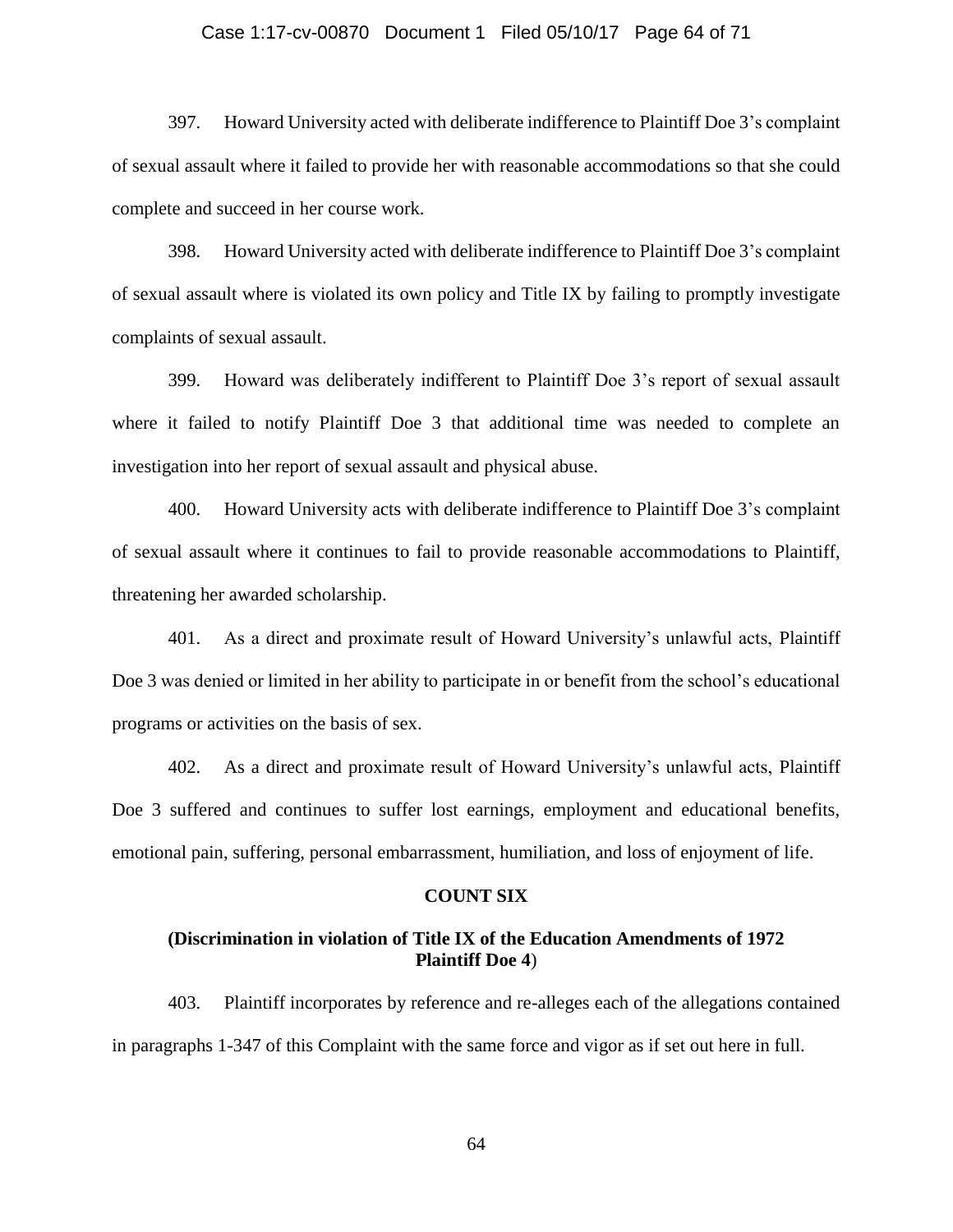#### Case 1:17-cv-00870 Document 1 Filed 05/10/17 Page 65 of 71

404. Plaintiff Doe 4 reported a sexual assault by a Howard student on Howard campus, in violation of her right to an educational environment free from sex discrimination under Title IX.

405. The harassment was so severe, pervasive, and objectively offensive that it deprived Plaintiff of access to educational opportunities or benefits provided by the school.

406. Howard's response to reports of sexual assault amounts to an official policy of sex discrimination.

407. Howard University had knowledge of Plaintiff Doe 4's complaint of sexual assault, the name of her rapist, and the details of the sexual violence.

408. Howard University acted with deliberate indifference to Plaintiff Doe 4's complaint of sexual assault where it failed to provide her with reasonable accommodations to the continued trauma of seeing her assailant on campus while her complaint was under investigation.

409. Howard University acted with deliberate indifference to Plaintiff Doe 4's complaint of sexual assault where it failed to provide her with reasonable accommodations as measures to lessen the hostile educational environment on Howard's campus.

410. Howard University acted with deliberate indifference to Plaintiff Doe 4's complaint of sexual assault where it failed to provide her with reasonable accommodations so that she could complete and succeed in her course work.

411. Howard University acted with deliberate indifference to Plaintiff Doe 4's complaint of sexual assault where it violated its own policy and Title IX by failing to promptly investigate complaints of sexual assault.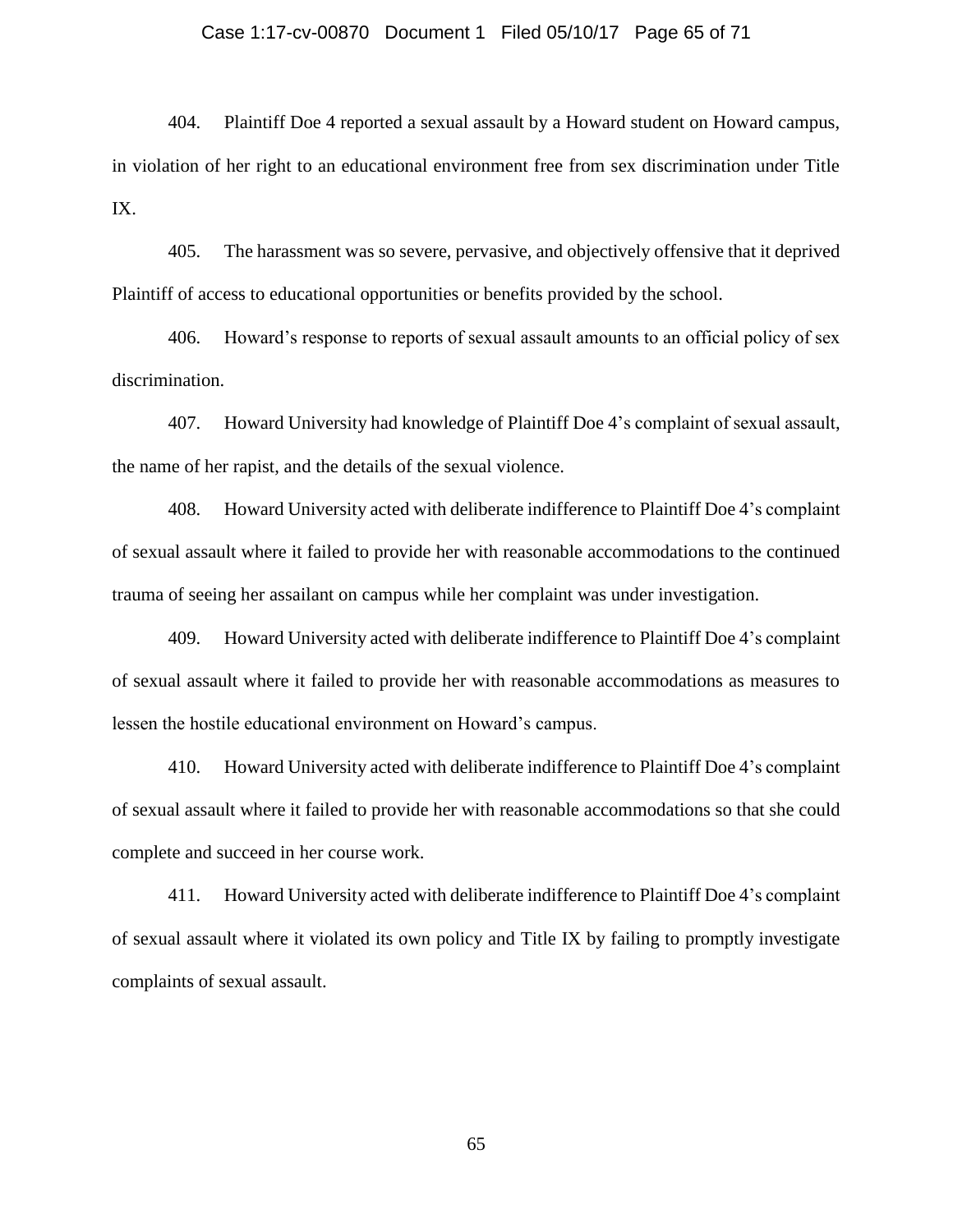#### Case 1:17-cv-00870 Document 1 Filed 05/10/17 Page 66 of 71

412. Howard was deliberately indifferent to Plaintiff Doe 4's report of sexual assault where it failed to notify Plaintiff Doe 4 that additional time was needed to complete an investigation into her report of sexual assault.

413. As a direct and proximate result of Howard University's unlawful acts, Plaintiff Doe 4 was denied or limited in her ability to participate in or benefit from the school's educational programs or activities on the basis of sex.

414. As a direct and proximate result of Howard University's unlawful acts, Plaintiff Doe 4 suffered and continues to suffer lost earnings, employment and educational benefits, emotional pain, suffering, personal embarrassment, humiliation, and loss of enjoyment of life.

#### **COUNT SEVEN**

### **(Discrimination in violation of Title IX of the Education Amendments of 1972 Plaintiff Doe 5)**

415. Plaintiff incorporates by reference and re-alleges each of the allegations contained in paragraphs 1-347 of this Complaint with the same force and vigor as if set out here in full.

416. Plaintiff Doe 5 reported a sexual assault by a Howard student, in violation of her right to an educational environment free from sex discrimination under Title IX.

417. The harassment was so severe, pervasive, and objectively offensive that it deprived Plaintiff of access to educational opportunities or benefits provided by the school.

418. Howard's response to reports of sexual assault amounts to an official policy of sex discrimination.

419. Howard University had knowledge of Plaintiff Doe 5's complaint of sexual assault, the name of her rapist, and the details of the sexual violence.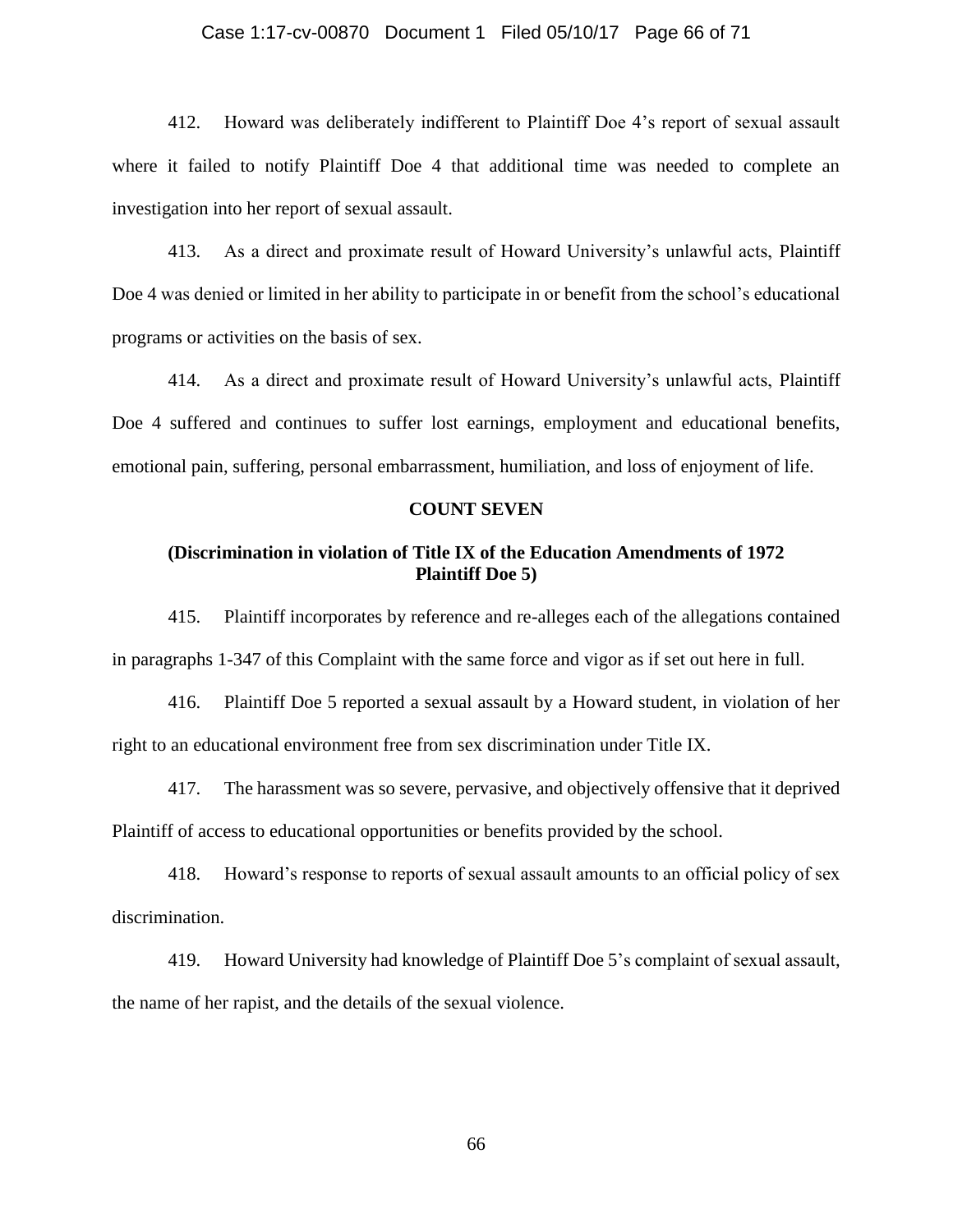#### Case 1:17-cv-00870 Document 1 Filed 05/10/17 Page 67 of 71

420. Howard University acted with deliberate indifference to Plaintiff Doe 5's complaint of sexual assault where it failed to provide her with reasonable accommodations to the continued trauma of seeing her assailant on campus while her complaint was under investigation.

421. Howard University acted with deliberate indifference to Plaintiff Doe 5's complaint of sexual assault where it failed to provide her with reasonable accommodations so that she could complete and succeed in her course work.

422. Howard University acted with deliberate indifference to Plaintiff Doe 5's complaint of sexual assault where it failed to respond or approve reasonable accommodations to allow Plaintiff graduate timely following her complaint of sexual assault.

423. Howard University acted with deliberate indifference to Plaintiff Doe 5's complaint of sexual assault where it violated its own policy and Title IX by failing to promptly investigate complaints of sexual assault.

424. Howard was deliberately indifferent to Plaintiff Doe 5's report of sexual assault where it failed to notify Plaintiff Doe 5 that additional time was needed to complete an investigation into her report of sexual assault.

425. As a direct and proximate result of Howard University's unlawful acts, Plaintiff Doe 5 was denied or limited in her ability to participate in or benefit from the school's educational programs or activities on the basis of sex.

426. As a direct and proximate result of Howard University's unlawful acts, Plaintiff Doe 5 suffered and continues to suffer lost earnings, employment and educational benefits, emotional pain, suffering, personal embarrassment, humiliation, and loss of enjoyment of life.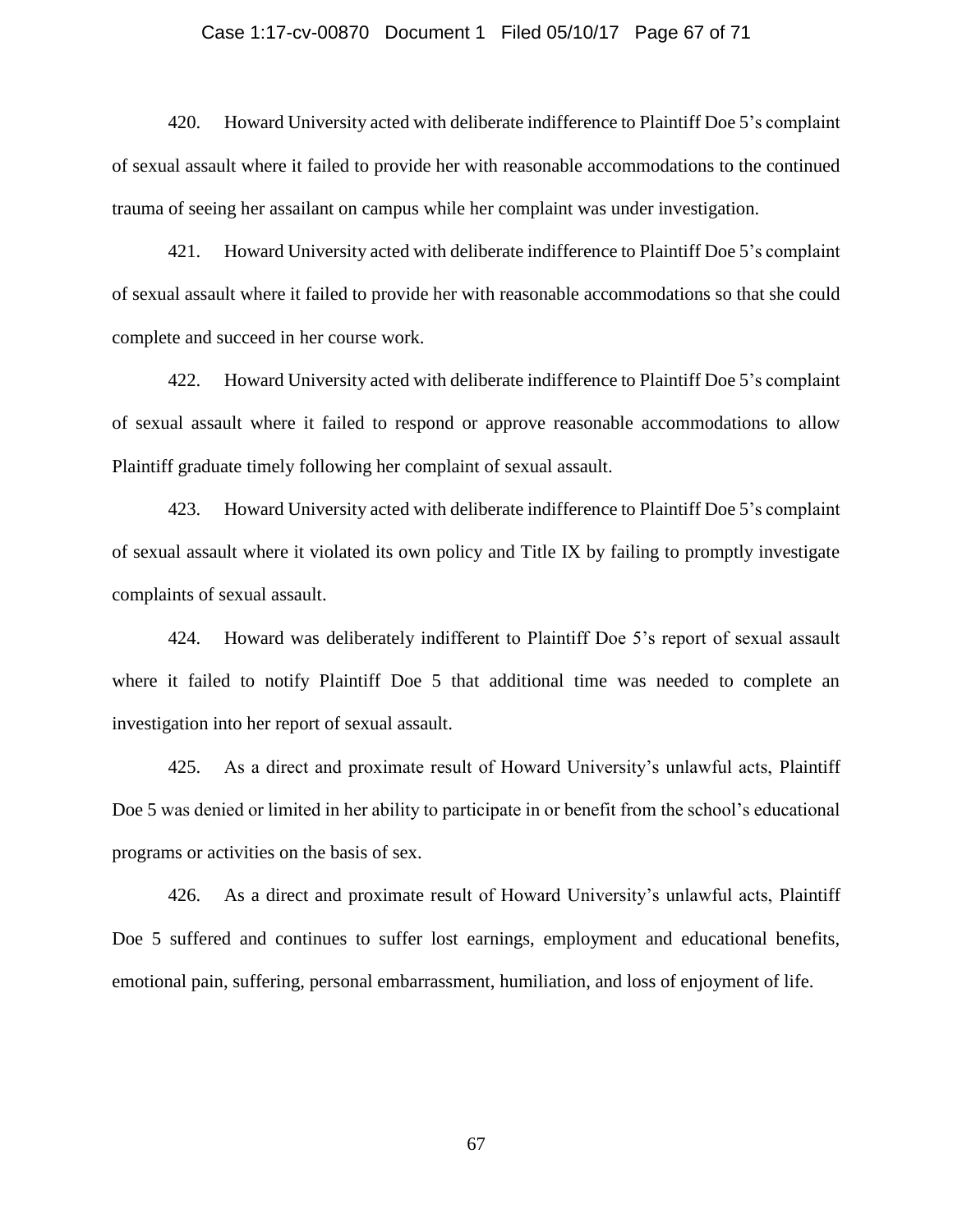#### **COUNT EIGHT**

#### **(Retaliation in violation of Title IX of the Education Amendments of 1972 Plaintiff Doe 5)**

427. Plaintiff incorporates by reference and re-alleges each of the allegations contained in paragraphs 1-347 of this Complaint with the same force and vigor as if set out here in full.

428. Plaintiff Doe 5 engaged in activity protected under Title IX when she reported a sexual assault by a Howard student, in violation of her right to an educational environment free from sex discrimination under Title IX.

429. Howard University had knowledge of Plaintiff Doe 5's complaint of sexual assault, the name of her rapist, and the details of the sexual violence.

430. Howard University retaliated against Plaintiff Doe 5 for her complaint of sexual assault where it failed to provide her with reasonable accommodations so that she could complete and succeed in her course work.

431. Howard University retaliated against Plaintiff Doe 5 for her complaint of sexual assault where it failed to respond or approve reasonable accommodations to allow Plaintiff graduate timely following her complaint of sexual assault.

432. Howard University retaliated against Plaintiff Doe 5 for her complaint of sexual assault where it violated its own policy and Title IX by failing to promptly investigate complaints of sexual assault.

433. Howard retaliated against Plaintiff Doe 5 for her complaint of sexual assault where it failed to notify Plaintiff Doe 5 that additional time was needed to complete an investigation into her report of sexual assault.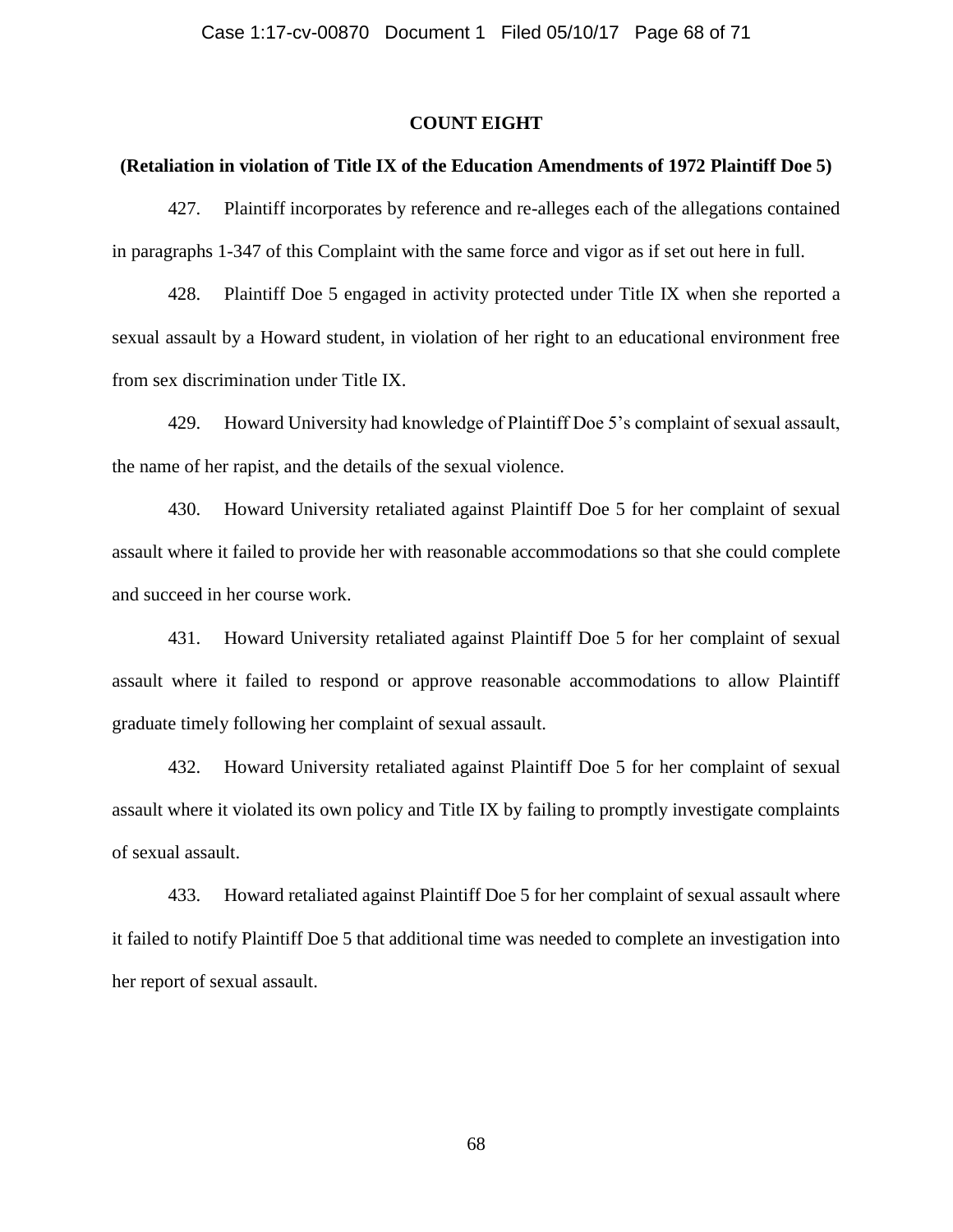#### Case 1:17-cv-00870 Document 1 Filed 05/10/17 Page 69 of 71

434. As a direct and proximate result of Howard University's unlawful acts, Plaintiff Doe 5 was denied or limited in her ability to participate in or benefit from the school's educational programs or activities on the basis of sex.

435. As a direct and proximate result of Howard University's unlawful acts, Plaintiff Doe 5 suffered and continues to suffer lost earnings, employment and educational benefits, emotional pain, suffering, personal embarrassment, humiliation, and loss of enjoyment

### **PRAYER FOR RELIEF**

**WHEREFORE**, the premises considered, Plaintiffs respectfully pray that this Honorable Court:

- 1. Enter judgment in favor of Plaintiff Jane Doe 1 against Defendant Howard University;
- 2. Enter judgment in favor of Plaintiff Jane Doe 2 against Defendant Howard University;
- 3. Enter judgment in favor of Plaintiff Jane Doe 3 against Defendant Howard University;
- 4. Enter judgment in favor of Plaintiff Jane Doe 4 against Defendant Howard University;
- 5. Enter judgment in favor of Plaintiff Jane Doe 5 against Defendant Howard University;
- 6. Order permanent injunctive relief requiring Howard University to immediately revise and remedy its Title IX policies to eliminate the active hostile education environment experienced by Howard students who complain of sexual violence;
- 7. Award each Plaintiff compensatory damages and punitive damages;
- 8. Award each Plaintiff her court costs and expenses, including reasonable attorneys' fees;
- 9. Award each Plaintiff pre-judgment interest and post-judgment interest;
- 10. Declare Defendant's conduct in violation of Title IX of the Education Amendments of 1972, 20 U.S.C. § 1681; and
- 11. Grant such other relief as this Court deems just and proper.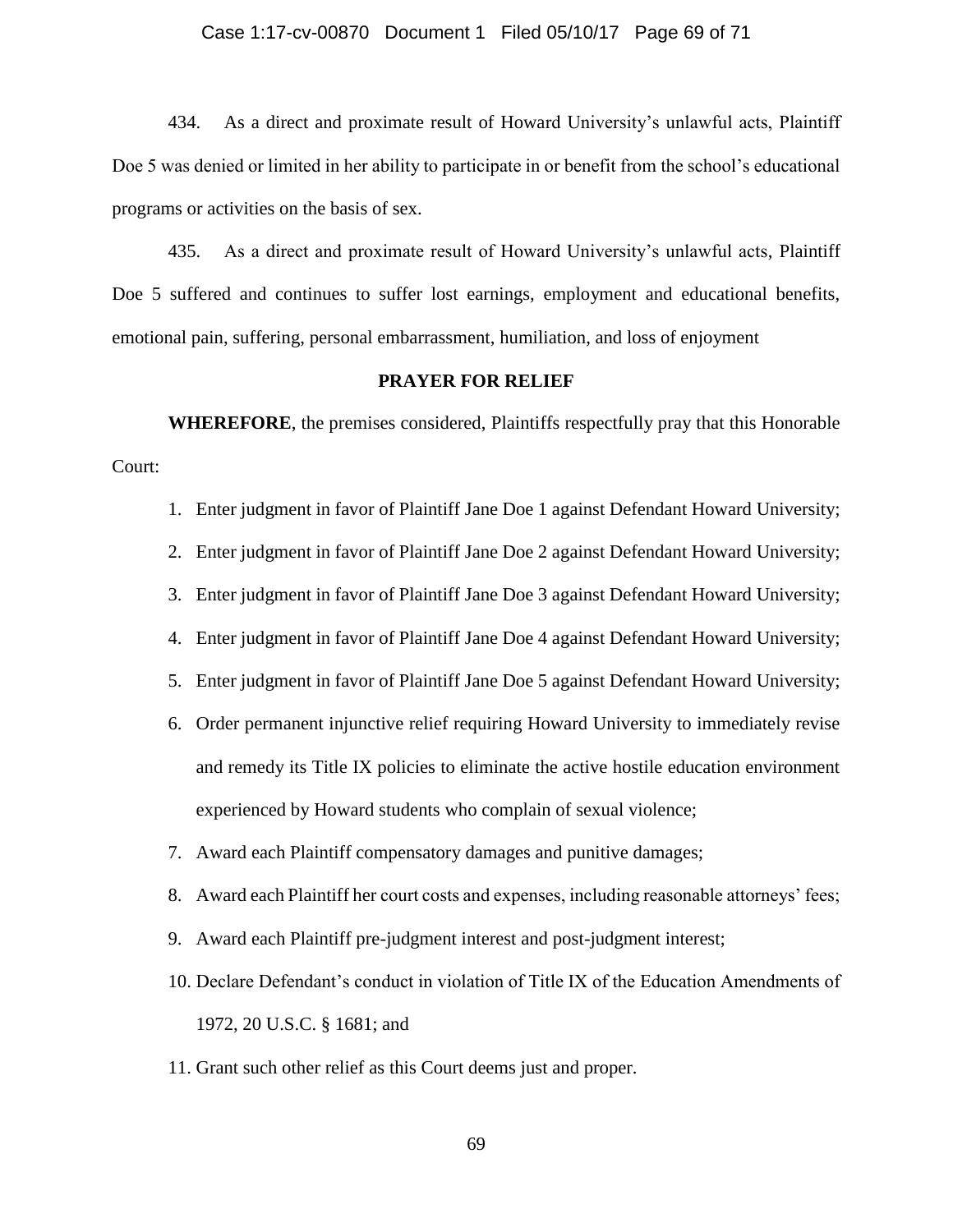Date: May 10, 2017 Respectfully submitted,

CORREIA & PUTH, PLLC

 */s/ Linda M. Correia\_\_\_\_\_\_\_\_\_\_* Linda M. Correia (D.C. Bar No. 435027) Lauren A. Khouri (D.C Bar No. 10282288) 1775 K Street NW, Suite 600 Washington, DC 20006  $(202)$  602-6500 [lcorreia@correiaputh.com](mailto:lcorreia@correiaputh.com) [lkhouri@correiaputh.com](mailto:lkhouri@correiaputh.com)

*Counsel for Plaintiffs*